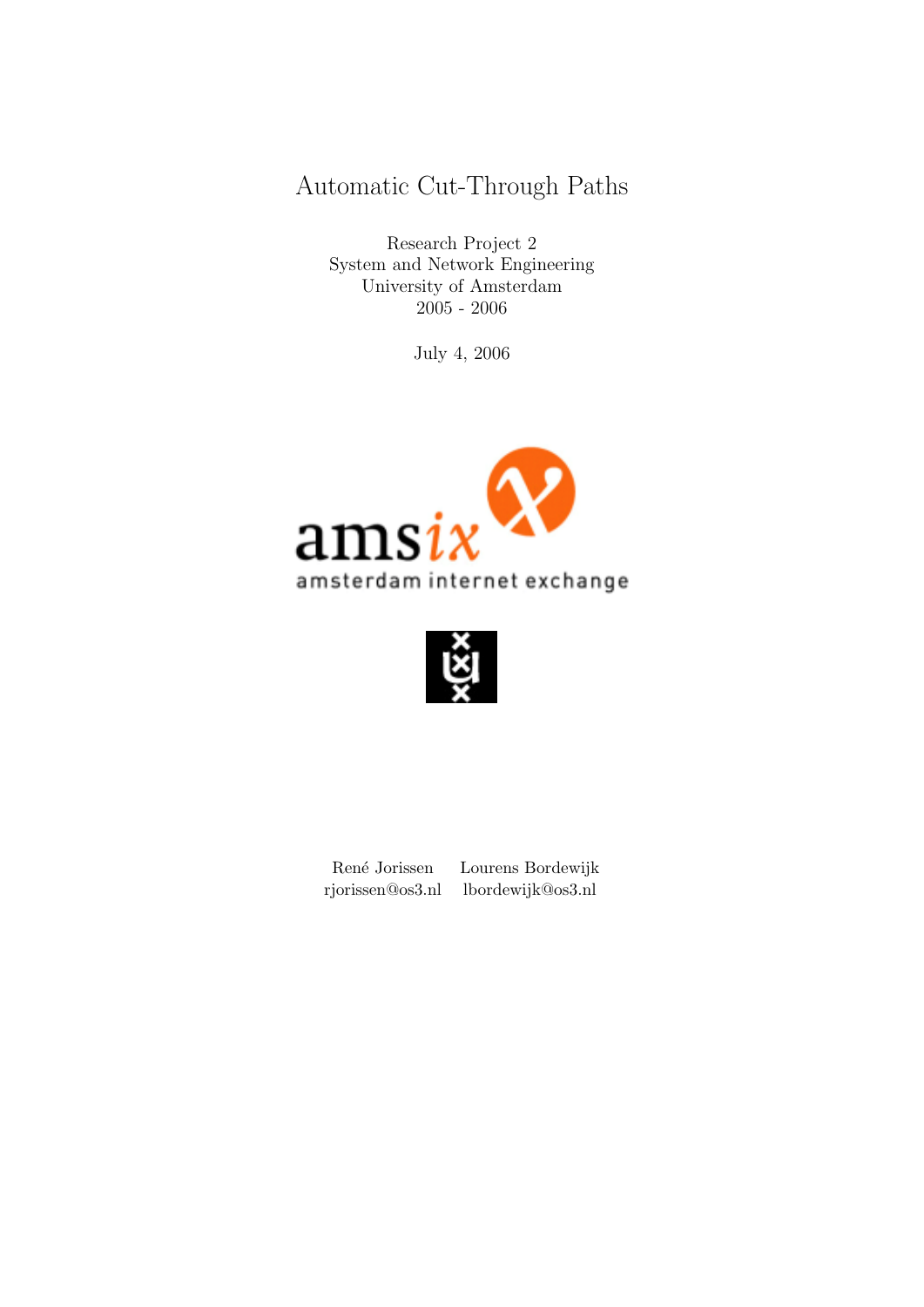# Preamble

This report is written for Research Project 2 for the Master's education in Systems and Network Engineering at the University of Amsterdam. This paper has been written iteratively by the authors. We would like to thank Radia Perlman and Joe Touch for their help with TRILL and RBridges, Marco Ruffini and Donald O'Mahony for their information on Optical IP Switching, Leon Gommans for his expertise in layer two networks. We would like to thank Cees de Laat as research coordinator and Eelco Schatborn for reading the paper. We would like to thank the Amsterdam Internet Exchange for giving us the opportunity to finish our research project. Especially the AMS-IX engineers for their expertise, Elisa Jasinska for providing information about sFlow. A special thanks to Henk Steenman for his accompaniment and devotion during the research project.

## Abstract

This paper provides insight to the topic of cut-through paths in a layer two network. Cut-through paths make it possible to switch traffic more efficiently through the network and lessen the load on certain network components. The paper describes the encountered problems, protocols and technics and solutions with regard to the automatic creation of cut-through paths within the AMS-IX network. A interim cut-through solution could be implemented after further research, RBridges are another solution to switch layer two traffic more efficiently in the near future. This latter group depends on the development of key hardware and software components. Cutthrough paths will probably be obsoleted through more efficient technology.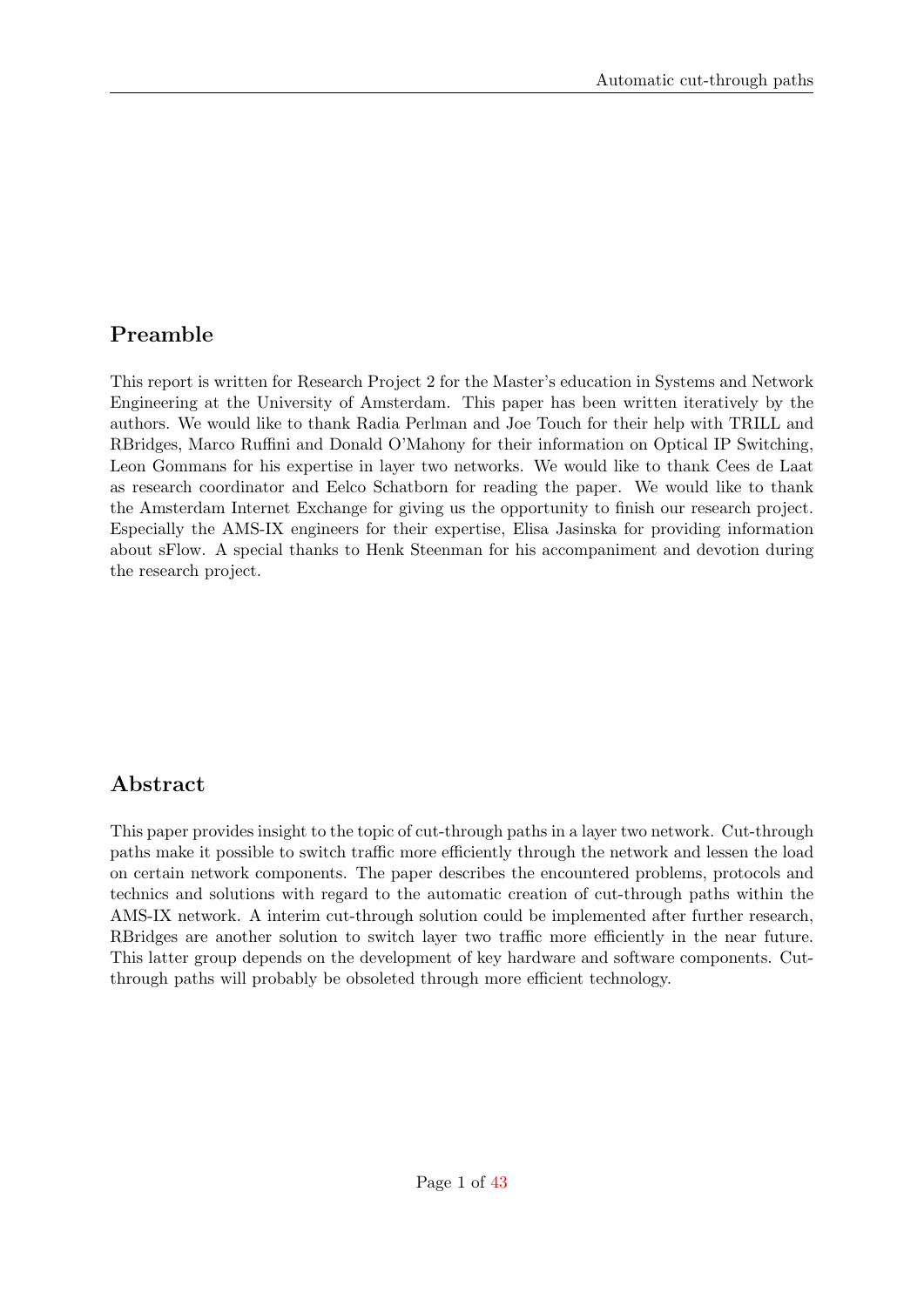# Contents

| 1              | Introduction                                                                                       | $\overline{\mathbf{4}}$ |
|----------------|----------------------------------------------------------------------------------------------------|-------------------------|
| $\bf{2}$       | <b>Problem definition</b>                                                                          | $\mathbf{5}$            |
| 3              | <b>AMS-IX</b>                                                                                      | 8                       |
|                | 3.1                                                                                                | 8                       |
|                | 3.2                                                                                                | 9                       |
|                | 3.3                                                                                                | 9                       |
| $\overline{4}$ | Cut-through path                                                                                   | 11                      |
|                | 4.1                                                                                                | 11                      |
|                | $sFlow/NetFlow$ and resource information $\ldots \ldots \ldots \ldots \ldots \ldots \ldots$<br>4.2 | 11                      |
|                | 4.3                                                                                                | 13                      |
|                | 4.4                                                                                                | 13                      |
|                | 4.5                                                                                                | 17                      |
|                | 4.6                                                                                                | 19                      |
|                | 4.7                                                                                                | 20                      |
| $5\phantom{.}$ | <b>Hybrid bridges</b>                                                                              | 24                      |
|                | 5.1                                                                                                | 24                      |
|                | 5.2                                                                                                | 25                      |
|                | 5.3                                                                                                | 30                      |
| 6              | <b>Photonic switch</b>                                                                             | 31                      |
|                | 6.1                                                                                                | 31                      |
|                | 6.2                                                                                                | 31                      |
|                | 6.3                                                                                                | 32                      |
|                |                                                                                                    | 34                      |
| 7 <sup>1</sup> | <b>Security</b>                                                                                    | 35                      |
| 8              | Conclusion                                                                                         | 36                      |
| 9              | <b>Future</b>                                                                                      | 37                      |
|                | <b>References</b>                                                                                  | 38                      |
|                | <b>Appendix A: License</b>                                                                         | 41                      |
|                | <b>Appendix B: sFlow sample</b>                                                                    | 42                      |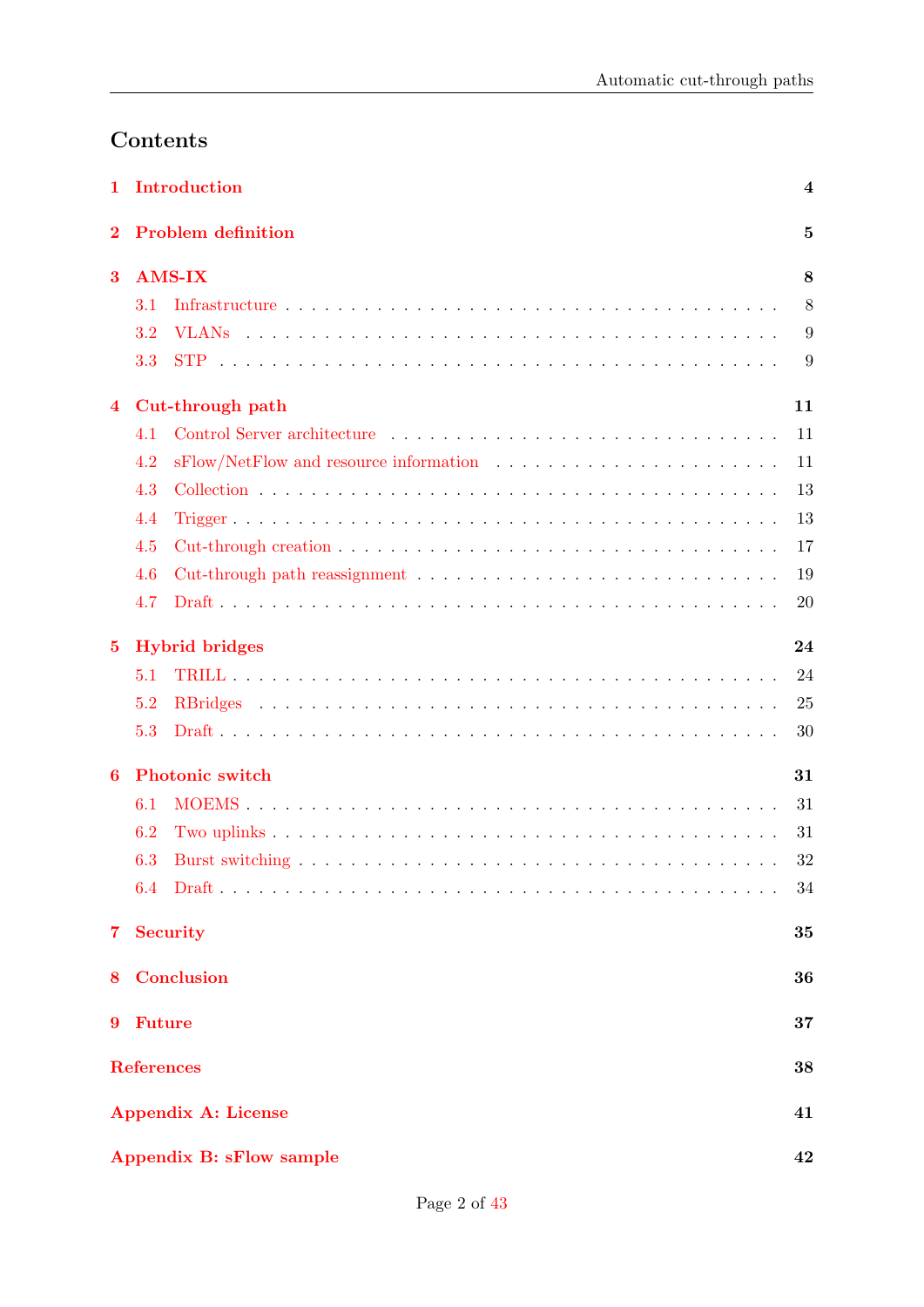## [Appendix C: GMPLS Architecture](#page-43-1) 43

# List of Figures

| $\mathbf{1}$   |     |
|----------------|-----|
| $\overline{2}$ |     |
| 3              |     |
| $\overline{4}$ | 15  |
| $5^{\circ}$    | -15 |
| 6              | -16 |
| $\overline{7}$ | 17  |
| 8              | 20  |
| 9              | 22  |
| $10\,$         | 27  |
| -11            | 31  |
| -12            | 32  |
| -13            | 33  |
| <sup>14</sup>  |     |

# List of Tables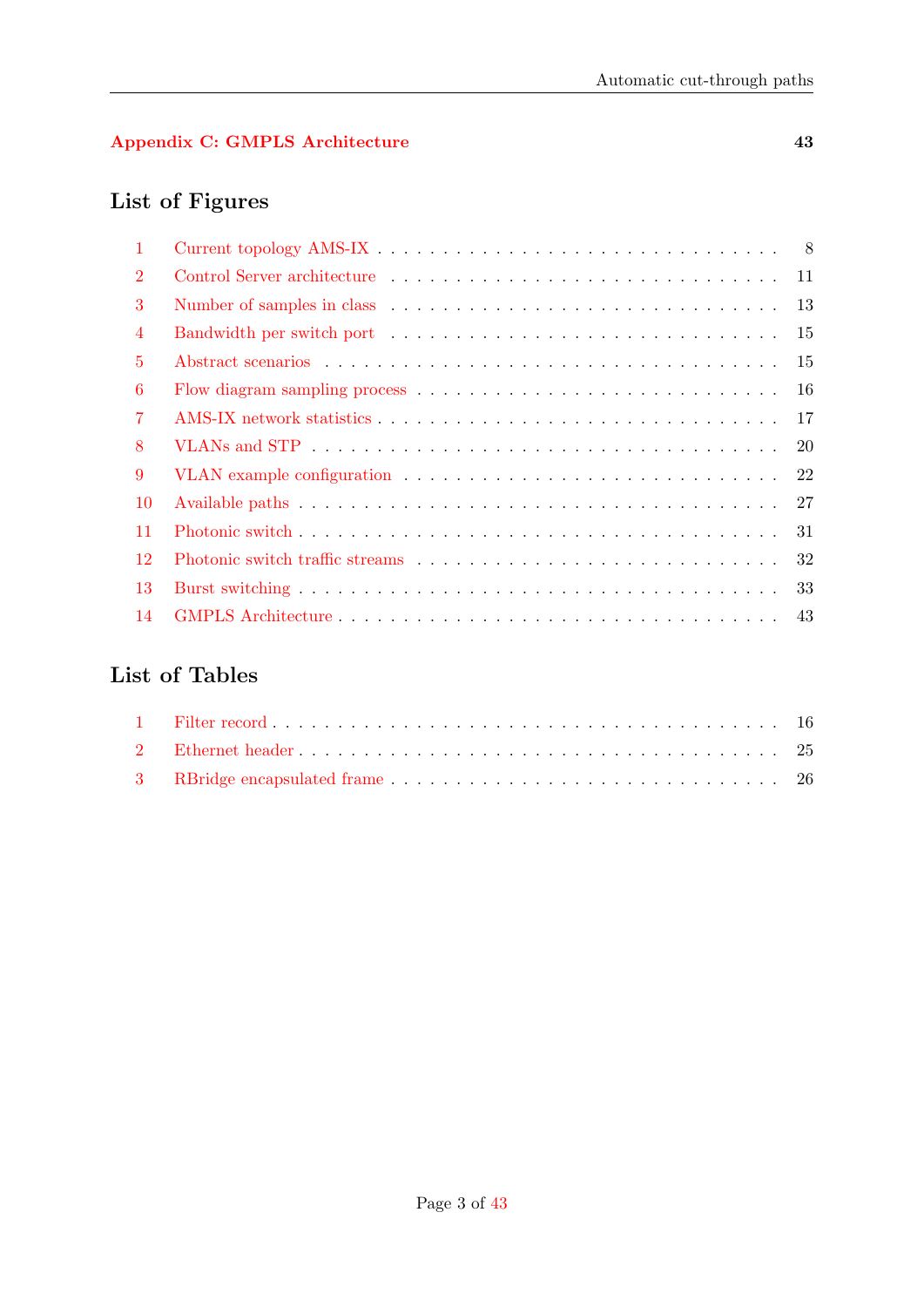# <span id="page-4-0"></span>1 Introduction

At the moment more and more organizations and applications require lots of bandwidth, low latencies and low delays. The explosion of Internet traffic has strengthened the need for highspeed backbone networks. The use of shortest and most ideal paths is required to provide high quality and cost-effective services.

The Amsterdam Internet Exchange is one of the biggest Internet Exchanges in the world. Currently they are using a hub & spoke topology to connect their customers with each other. In fact the hub & spoke topology is build redundantly for failover purposes. With the hub & spoke topology, all network traffic has to travel through the core, which results in an enormous impact on the core switch. This is not the most ideal situation in heavily loaded networks like AMS-IX.

This report tries to describe how cut-through paths can be created automatically within the Amsterdam Internet Exchange hub & spoke topology. Cut-through paths are used to forward traffic flows more efficiently through the network. We cannot cover all possible solutions within the four weeks of the project, but we try to give a good overview of possible solutions and points of interest for the current situation.

Chapter [2](#page-5-0) describes the problem definitions, which arise when implementing cut-through paths in a layer two network. An overview of the current AMS-IX network can be found in chapter [3.](#page-8-0) Chapter [4](#page-11-0) describes cut-through paths and triggers used to establish a cut-through path. RBridges are discussed in chapter [5.](#page-24-0) Possible solutions with regards to photonic switches can be found in chapter [6.](#page-31-0) Chapters [4,](#page-11-0) [5](#page-24-0) and [6](#page-31-0) also describe possible drafts for implementation within the AMS-IX network. Security issues can be found in chapter [7.](#page-35-0) We conclude in chapter [8.](#page-36-0) Chapter [9](#page-37-0) tells more about future research and points of interest on the topic. References and Appendixes can be found at the end of the paper.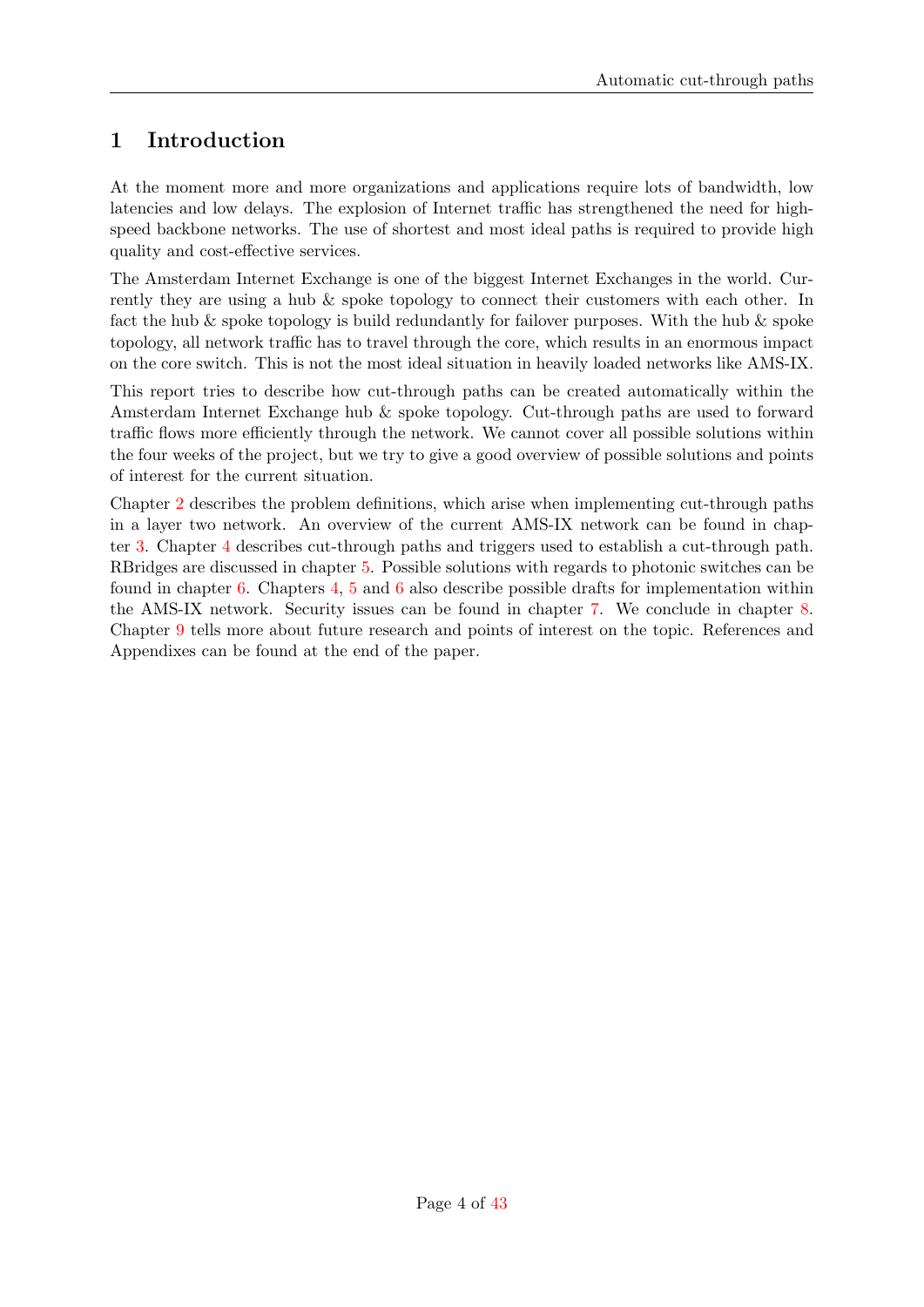# <span id="page-5-0"></span>2 Problem definition

There can be some confusion about the term *cut-through switching*. This paper is about creating automatic cut-through paths. A traffic flow, which reaches a certain threshold, triggers the creation of a cut-through path. Specific traffic flows are redirected over cut-through paths and the frames are switched over the newly created path. Switching frames over a cut-through path, is called cut-through switching.

The term cut-through switching also has another meaning. It is important to determine in which context the term cut-through switching is used within this paper. The second, and original meaning from cut-through switching is described by several organizations and people. The following switching method definitions come from Cisco Systems Inc. [\[27\]](#page-39-0):

"Two switching methods can be used to forward a frame through a switch:

• Store-and-forward switching

The entire frame is received before any forwarding takes place. The destination and/or the source address are read and filters are applied before the frame is forwarded. Latency occurs while the frame is being received; the latency is greater with larger frames because the entire frame takes longer to read. Error detection is high because of the time available to the switch to check for errors while waiting for the entire frame to be received;

• Cut-through switching

The switch reads the destination address before receiving the entire frame. The frame is then forwarded before the entire frame arrives. This mode decreases the latency of the transmission and has poor error detection. Fast-forward and fragment-free are two forms of cut-through switching:

– Fast-forward switching

Fast-forward switching offers the lowest level of latency by immediately forwarding a packet after receiving the destination address. Because fastforward switching does not check for errors, there may be times when frames are relayed with errors. Although this occurs infrequently and the destination network adapter discards the faulty frame upon receipt. In networks with high collision rates, this can negatively affect available bandwidth. Use the fragment-free option to reduce the number of collision frames forwarded with errors. In fast-forward mode, latency is measured from the first bit received to the first bit transmitted;

– Fragment-free switching

Fragment-free switching filters out collision fragments, which are the majority of packet errors, before forwarding begins. In a properly functioning network, collision fragments must be smaller than 64 bytes. Anything greater than 64 bytes is a valid packet and is usually received without error. Fragment-free switching waits until the received packet has been determined not to be a collision fragment before forwarding the packet. In fragment-free mode, latency is measured from the first bit received to the first bit transmitted;

The latency of each switching mode depends on how the switch forwards the frames. The faster the switching mode, the smaller the latency in the switch. To accomplish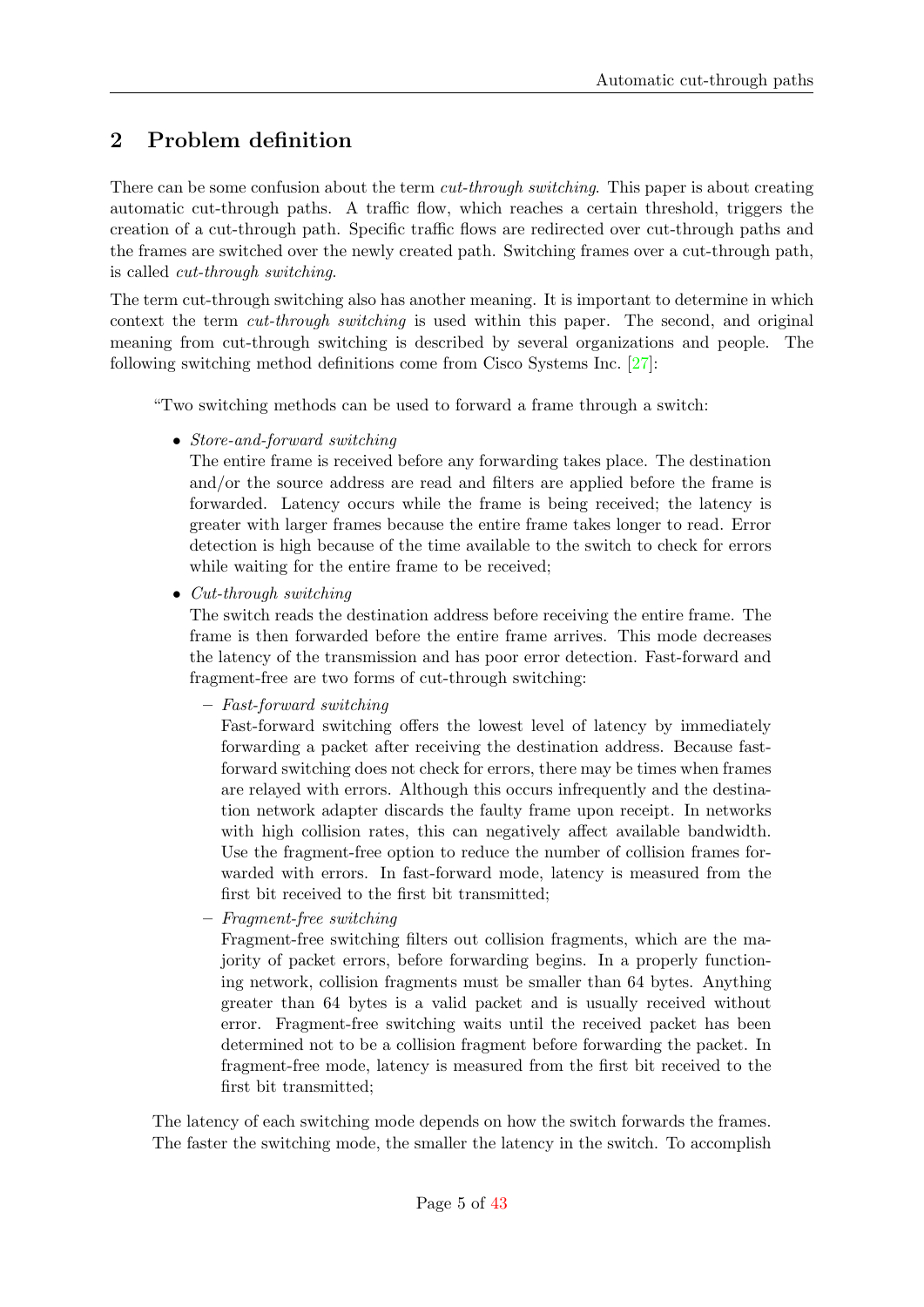faster frame forwarding, the switch takes less time to check for errors. The tradeoff is less error checking, which can lead to a higher number of retransmissions."

The term *cut-through switching* in this paper is used with regard to switching frames over a cut-through path. A cut-through path is created to lessen the load on the core switch or to optimize the path for a stream between two edge switches. Implementing cut-through paths in a network seems easy, but the contrary is true. Especially when talking about a pure layer two network. In a layer three network cut-through paths can be created more easily, because it is possible to configure a physical loop in the network with the help of routing protocols.

In a layer three network, all routing decisions are made with the help of IP addresses. Routing protocols take care of the routing in the network. A least-cost path is created to a specific destination. Redundant links or loops between nodes are used for failover and load balancing purposes. The routing protocol dynamically converges the network. The time it takes to converge the network depends on the routing protocol used. Another property of a layer three network, and especially of a layer three network component (router), is the ability to divide broadcast domains. A router does not forward broadcast packets received on an ingress interface to a specific egress interface. If a router does not have a path to the destination in its routing table, the router will discard the package.

In a layer two network, this process works differently. A layer two device makes switching decisions based on Media Access Control (MAC) addresses. A switch has a content-addressable memory (CAM) table with MAC addresses and the associated port numbers. If a switch does not have an entry in the CAM table the switch will broadcast the traffic through all ports, except the port where the packet was received. If the switch receives a packet with a source MAC address that the switch does not have in its CAM table, it will put an entry with MAC address and received port number in the CAM table. A switch learns MAC addresses by looking at the source MAC address and the port number where the packet was received.

This learning of MAC addresses is a big problem when implementing automatic cut-through paths in a network. At the moment that a cut-through path is created, a loop will exist in the network. This means that a broadcast storm can be created, because traffic load will increase exponentially in the event of frames with an unknown destination (broadcast traffic). An approach to the problem loops present in a layer two network is the Spanning Tree Protocol (STP). STP has the following definition [\[1\]](#page-38-1):

"The spanning tree network protocol provides a loop free topology for any bridged LAN. The Spanning Tree Protocol, which is also referred to as STP, is defined in the IEEE Standard 802.1D."

STP will provide a loop free tree by blocking one or more paths in the network. This means that with regards to the hub  $\&$  spoke topology in the AMS-IX network, the newly created cutthrough path is blocked, which means that still all the traffic has to travel through the core, or the path to the core is blocked, which means that all traffic has to travel through the cut-through path and from there to the core. Either way, all traffic is concentrated on one or a subset of links. Further is the convergence of STP slow in larger networks, because of the distribution of BPDU's and STP computation.

Given this information, STP is not the ideal solution to handle a loop in the network. To prevent a loop, no MAC addresses should be learned on the cut-through switch port and only traffic intended for the cut-through path should be forwarded over the cut-through path. Also broadcast traffic should not be forwarded over the cut-through path.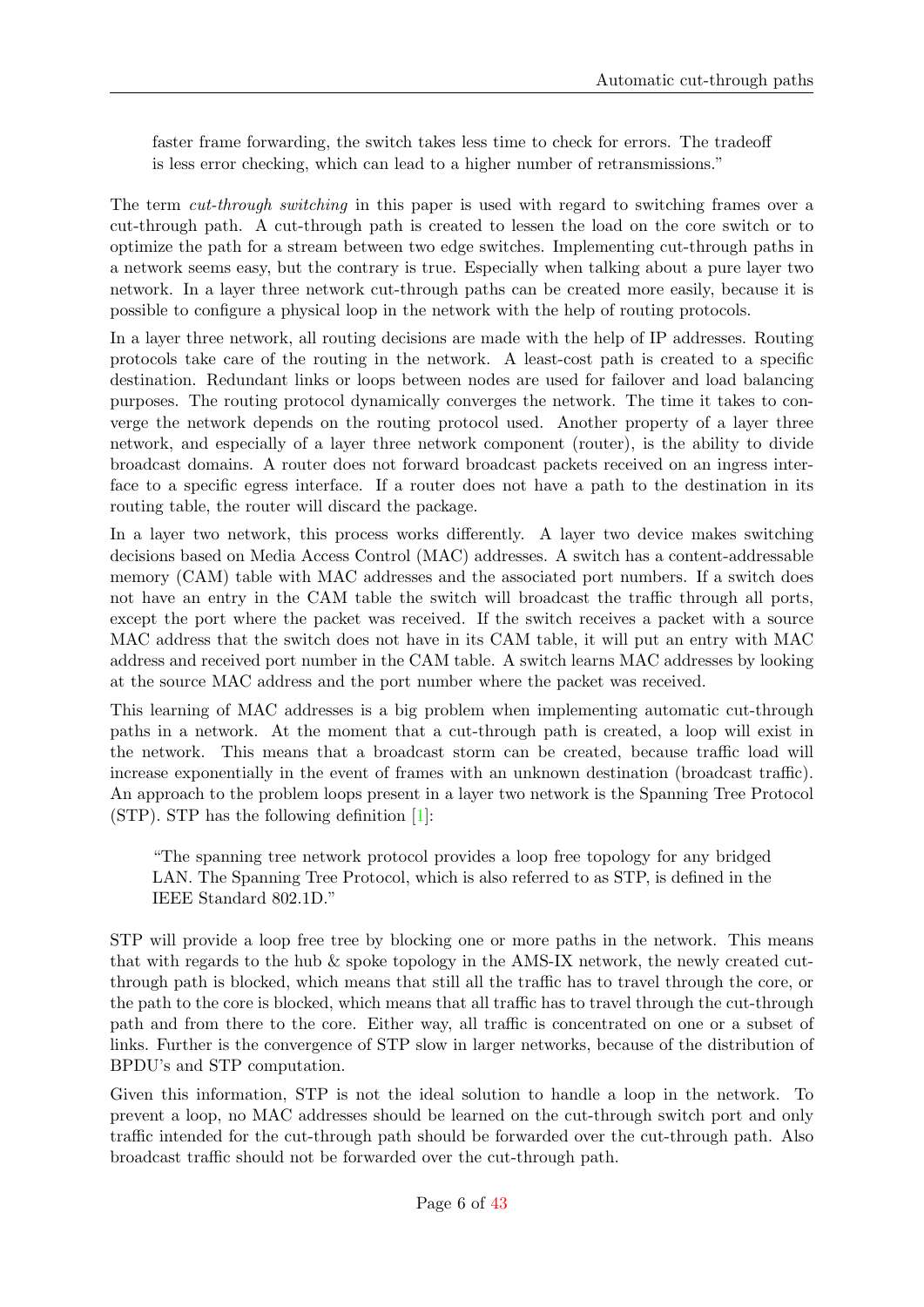A second problem will be the automatic creation and tear down of the cut-through paths. Some type of device, like a server, has to automatically create and tear down the cut-through paths. Cut-through paths should only be created when a certain threshold is reached. This threshold has to be defined based on flow count, packet count and packet size, so an analysis of the network traffic is needed. In the most ideal situation this would be a real-time analysis. The analysis helps by determining when the defined threshold is reached. At the moment that the threshold is reached a automatic cut-through path has to be created. When the cut-through path is created and the threshold (on the cut-through paths) is not reached any more, the cut-through path should be torn down. The traffic analysis, the sampling process and the filtering process are not easy tasks within the AMS-IX network with a average load of 90 Gb/s. Constant analysis of all the network traffic requires a huge amount of storage and CPU performance.

If solutions can be found to this problems, the automatic creation and management of cutthrough paths could be a large step forward in providing high speed and cost-effective layer two networks.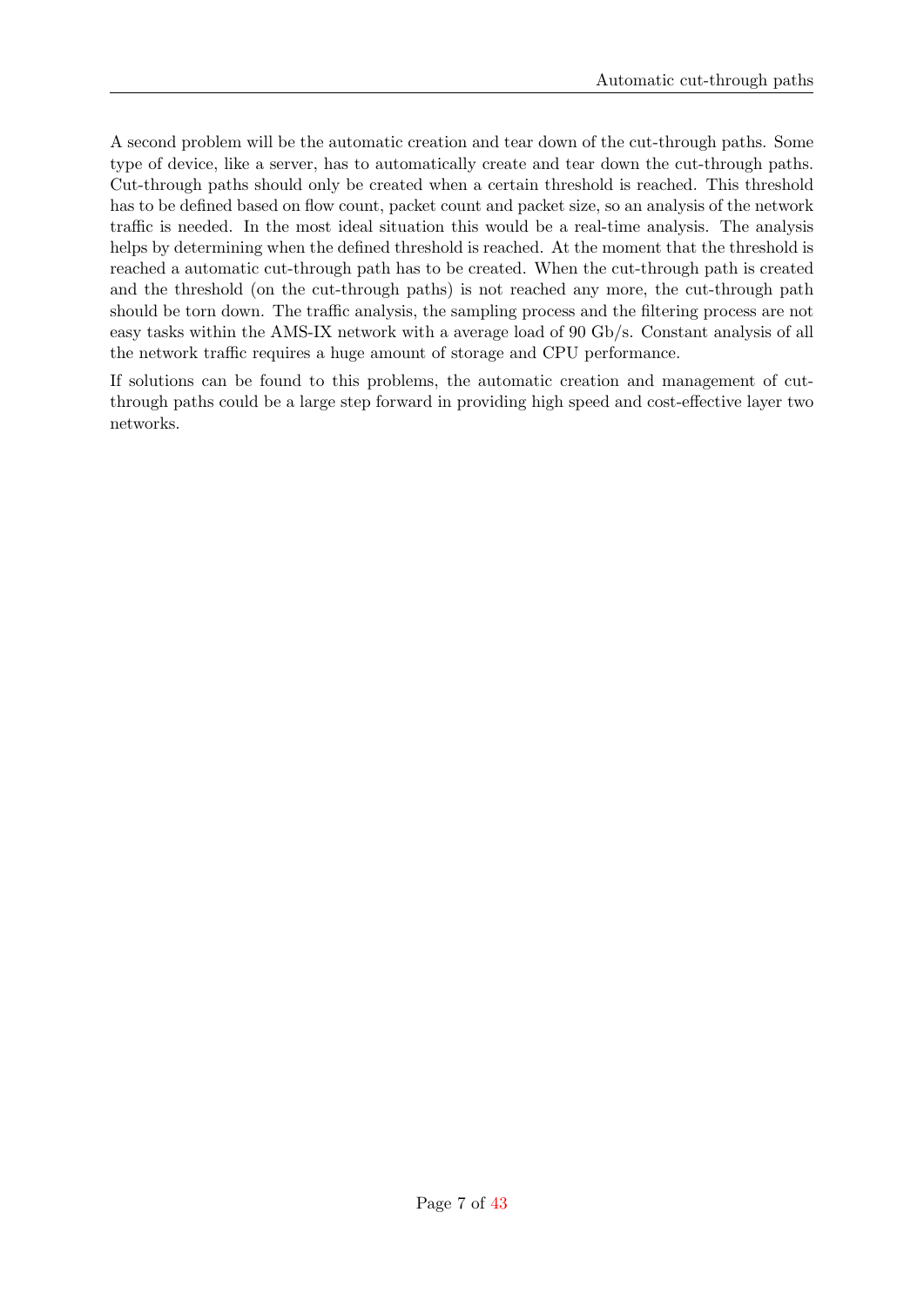## <span id="page-8-0"></span>3 AMS-IX

The Amsterdam Internet Peering Exchange (AMS-IX) [\[2\]](#page-38-2) is one of the largest Internet Exchanges in the world. AMS-IX is a neutral and independent not-for-profit Internet Exchange providing services since the early 1990's. With approximately 240 members, including the largest ISP's in Europe and North America. AMS-IX's current average (e.g. June 2006) load [\[3\]](#page-38-3) is approximately 90 Gb/s with peaks of 150 Gb/s. Even at this volume AMS-IX is continuing to experience exponential growth in data volume, driven by increasingly bandwidth-heavy applications like video streaming.

#### <span id="page-8-1"></span>3.1 Infrastructure

Glimmerglass [\[6\]](#page-38-4) provided a layer one optical fiber switching solution for AMS-IX that enabled the Internet Exchange to smoothly transition from its four-location, metro ring network topology to a redundant "hub & spoke" topology (see figure [1\)](#page-8-2).

The redundant hub  $\&$  spoke topology is implemented for failover purposes. A Glimmerglass switch allows AMS-IX to switch between the two redundant networks. At the time of a link failure or another type of problem, this redundant network allows a smooth and easy failover to the second hub & spoke topology.



<span id="page-8-2"></span>Figure 1: Current topology AMS-IX

The core switches run VSRP (Virtual Switch Redundancy Protocol, Foundry Networks pro-prietary [\[4\]](#page-38-5)) to define the active hub & spoke topology and to automatically failover to the redundant topology, based on pre-defined triggers (e.g. link failure). All the edge switches follow VSRP automatically, the Glimmerglass switches follow the VSRP failover based on software developed at AMS-IX.

As core switches (hub) AMS-IX uses the Foundry Networks [\[5\]](#page-38-6) RX16 systems. There are two types of edge switches. One for customers connecting with 1GE, 100BaseTX or 10BaseT ports and one for customers connecting with 10GE connections. The former group is connected to Foundry Networks BigIron 15000 switches. Each of these is connected to both the core switches. The latter group is connected, through a Glimmerglass System 300 photonic switch, to the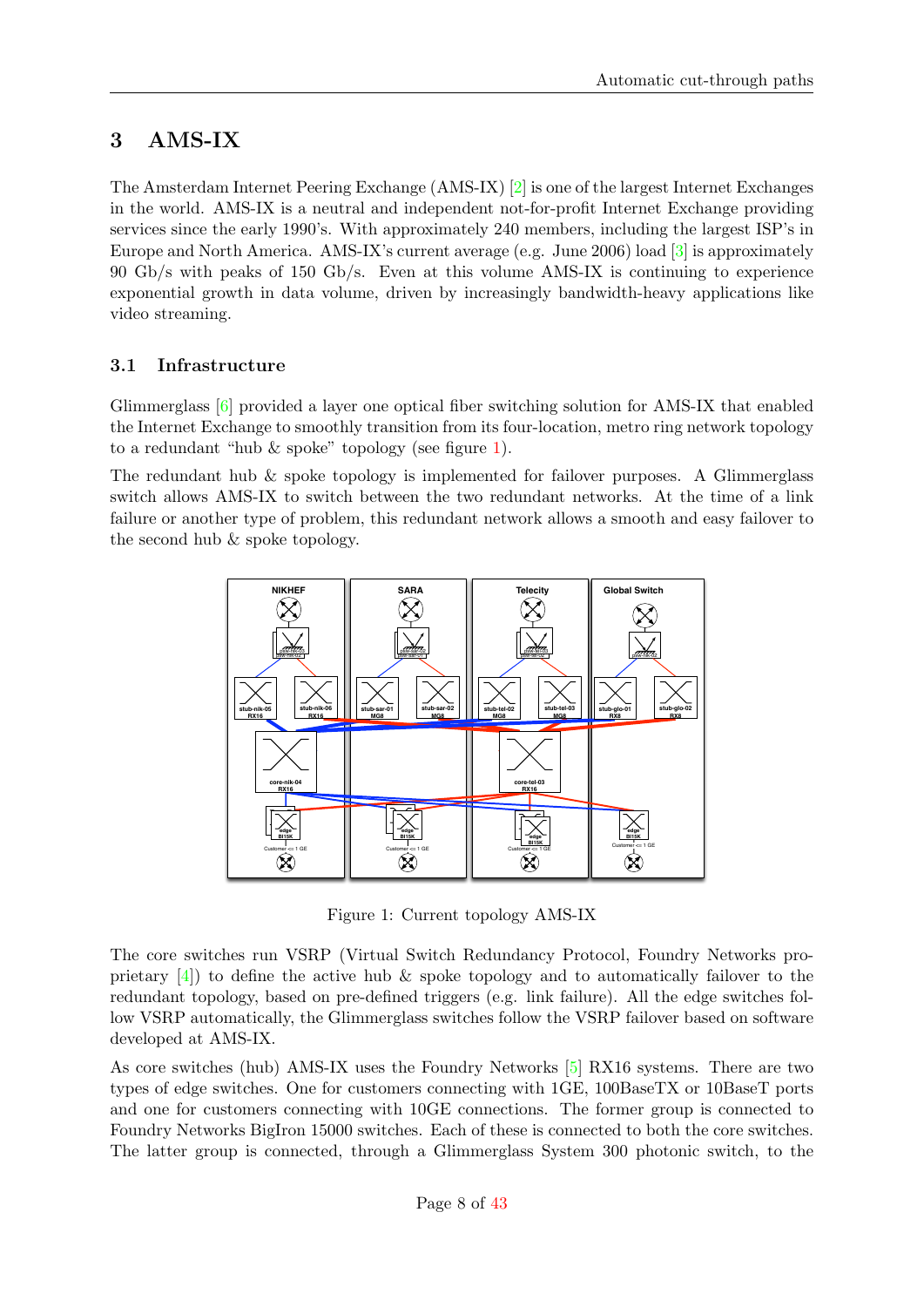Foundry Networks BigIron MG8 switch. This topology makes it possible for customers to connect to the AMS-IX infrastructure at the following speeds: 10 Mb/s, 100 Mb/s, 1 Gb/s or 10 Gb/s.

The network drawing is not entirely complete. A photonic switch is situated between the core switch and the edge switches. This means that two additional photonic switches should be placed in the figure. The photonic switches are not placed in the figure, because they do not have any special purposes. They are mainly used for management purposes and act like layer one repeaters with regards to customer traffic. The photonic switches between the core and the edges are called infrastructure photonic switches and the photonic switches between the 10GE customers and the edge switches are called edge photonic switches.

## <span id="page-9-0"></span>3.2 VLANs

AMS-IX uses different VLANs in their network. The main VLAN contains all the traffic which is related to the regular Internet. Their are separate VLANs for multicast traffic and GRX traffic. About 99% of the traffic is related to the Internet VLAN. VLANs are used the segment a layer two network. So customers in the Internet VLAN can not communicate with people in the multicast VLAN without the interference of a layer three network component (router).

Besides the previously mentioned VLANs, there are also new customer VLANs called "Quarantine VLANs". All new customers are placed in seperate quarantine VLANs for the following reason [\[7\]](#page-38-7):

"AMS-IX defines a fairly strict set of allowed traffic types [\[8\]](#page-38-8) on the peering LANs. Not all routers (and intermediate L2 devices) adhere to these guidelines; they typically have various protocols turned on by default such as CDP, EDP, STP, DEC MOP, etc., or they present more than one MAC address to the platform. These misbehaving/misconfigured devices potentially endanger the stability of the peers and/or switching platform. Hence, we cannot allow them on the peering LANs.

Rather than act reactively once a member port is in production, we prefer to detect and fix these issues beforehand. Therefore, we introduced the concept of a quarantine VLAN. Once a member's router is connected and the port is up, we can quickly see if it is 'clean' (i.e. adheres to the rules). If it is not, the violating traffic does not harm the rest of the platform."

The different quarantine VLANs function as a sort of security measurement to protect the network and existing customers from new customers with badly configured routers.

#### <span id="page-9-1"></span>3.3 STP

Looking at figure [1](#page-8-2) several loops can be distinguished in the network topology. The loops exist because of the redundant hub & spoke topology. Loops in a layer two network should be prevented, because broadcast traffic in a looped network can create broadcast storms. A solution for preventing loops is the use of the Spanning Tree Protocol, as stated in chapter [2:](#page-5-0) [Problem definition.](#page-5-0) STP would be a solution for the AMS-IX network to prevent loops. Would be, because STP is not used by AMS-IX.

AMS-IX uses the Foundry Networks proprietary protocol VSRP to handle the automatic failover in the event of a link failure. VSRP also helps preventing loops in the AMS-IX network. The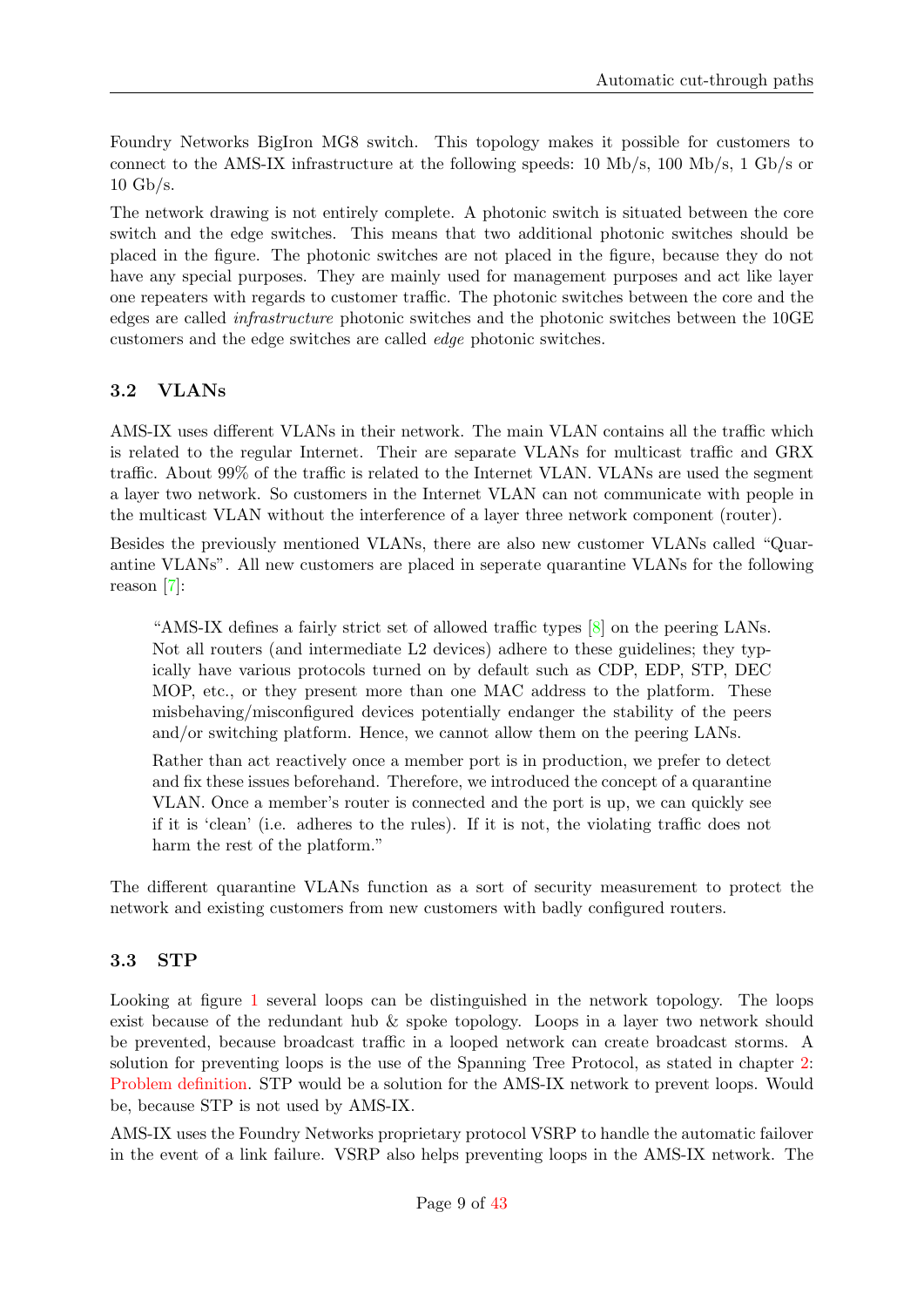two core switches exchange VSRP Hello messages. These messages contain a VSRP priority per switch. The priority is based on a predefined priority, which is multiplied by the ratio between active backbone links and total number of backbone links. The master and the backup switch are elected with the help of these priorities. After electing master and backup switch, the master switch sends hello messages at a regular interval to tell the backup switch at the master is 'healthy'. When the backup switch does not receive hello messages for a certain time period, the backup switch assumes the role of master switch. This is not the only possibility for a backup switch to take over the role of master switch.

Assume the core switches have a total number of 20 backbone links, which are all active. The predefined priorities are 100 and 101 per switch. The formula for the priority computation is, where Prio  $=$  actual priority, abl  $=$  number of active backbone links, tbl  $=$  total number of backbone links and PPrio = predefined priority:

$$
\left[\begin{array}{c} \textit{Prio}=\frac{abl}{tbl}\times \textit{PPrio} \end{array}\right]
$$

One core switch will have the priority 100 and the second switch will have a priority of 101. The switch with priority 101 will become the master switch. When one backbone link from the master switch fails, the new priority will be 94. The backup switch now has a higher priority and will become the new master switch.

The loops in the network are prevented, because the master switch will forward all traffic and the backup switch will not forward any traffic and will block all its ports. This means that no traffic can be switched and no MAC addresses can be learned by the backup switch, so no loops exist in the network.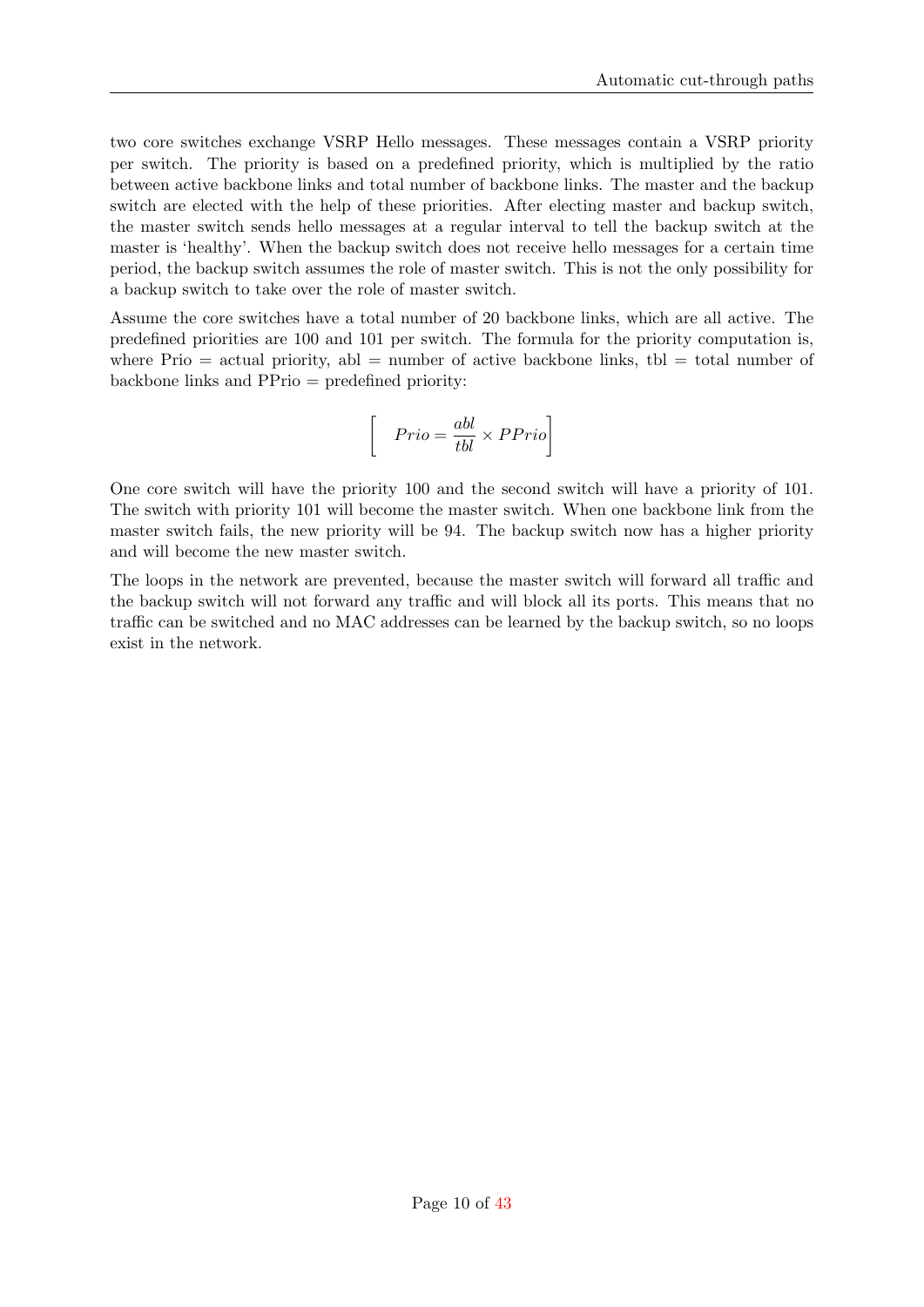## <span id="page-11-0"></span>4 Cut-through path

With a cut-through path solution the network capacity will be spread and the performance between the edge switches will be optimized. The cut-through path increases the bandwidth capacity between the edge switches, because the capacity of a cut-through path is larger than the paths going through the core. Several traffic flows are concentrated on the path through the core and the cut-through path is a dedicated connection for one traffic flow. The cut-through path should lessen the load and traffic congestion at the core switches.

#### <span id="page-11-1"></span>4.1 Control Server architecture

A control technology is needed, which automatically and dynamically provisions the cut-through paths. To manage the resources, to collect flow data and to control the dynamic paths, we propose to use the control server architecture in figure [2.](#page-11-3) The control server makes calculations and automatically configures a dynamic cut-through path. This architecture can manage the resource and traffic information, it considers the priority of all paths and acquires and distributes the network resources effectively.



<span id="page-11-3"></span>Figure 2: Control Server architecture

#### <span id="page-11-2"></span>4.2 sFlow/NetFlow and resource information

Each time when, at an edge switch, a high traffic volume reaches a certain threshold, the control server must automatically trigger a cut-through path through the network. So the edges should be monitored, to detect high volume traffic flows. The first detection method is provided by the Foundry switches, they have the feature to collect NetFlow and sFlow data without sacrificing network performance. The AMS-IX has only switches that support sFlow, but no NetFlow.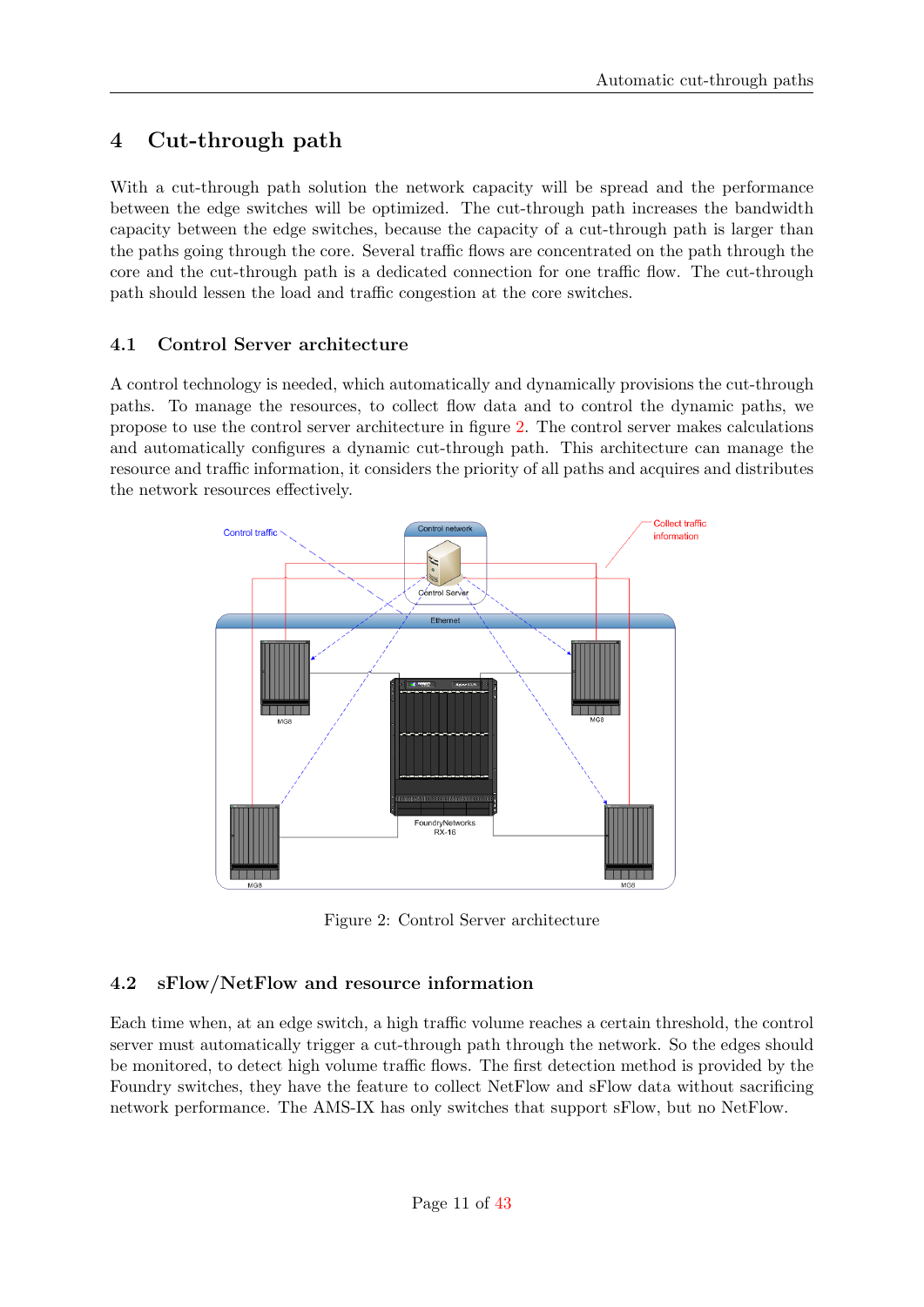#### 4.2.1 NetFlow

NetFlow is Cisco's metering technology for gathering IP traffic information. NetFlow counts every incoming packet from a port. The information is extracted from the IP header and some pieces of the IP data (TCP and UDP). So NetFlow requires every IP packet to be captured and analyzed. According to Foundry, all network components with the VM1 module should be able to support NetFlow versions 1, 5, and 8.

A trigger option might be collecting a sufficient amount of packets and send the packets in one burst over the newly created path, just like Optical Burst Switching [\[34\]](#page-40-0). The best method for collecting traffic information within the AMS-IX network, without affecting the performance and reliability, would probably be through sFlow data.

#### 4.2.2 sFlow

SFlow [\[9\]](#page-38-9) is a packet-based sampling technology. SFlow gathers information from the layers two to seven. The support for sFlow is built into the JetCore ASIC and the BigIron VM1 Management Module [\[10\]](#page-38-10). SFlow can provide information about switch ports, MAC addresses, VLANs, IP addresses and ICMP/TCP/UDP-based and AS-based information.

SFlow supports high-speed interfaces more easy in comparison to NetFlow, because it does not "touch" every packet for network traffic analysis. "Touchin" every packet at 10 Gb/s, which can deliver a packet throughput of 14.88 MPPS, requires extensive computation.

Source: Foundry [\[10\]](#page-38-10)

The produced data volume could be a problem on itself [\[11\]](#page-38-11). Packet sampling can handle the volume of high speed backbone links. If no sampling is used NetFlow's result is more complete, but it requires extensive computation. It is faster to take samples, what makes the analysis less reliable. SFlow uses randomness in the process to prevent synchronization with periodic patterns in the traffic. SFlow is not 100% accurate, but sFlow provides a result with quantifiable accuracy. The sFlow accuracy can be estimated with the following formula, where  $c =$  number of samples in class:

$$
\left[\%error\leq196\times\sqrt{\frac{1}{c}}\right]
$$

The error percentage decreases by increasing the number of samples per class of traffic, a class of traffic could be voice. Figure [3](#page-13-2) shows the error percentage graph for sFlow sampling  $[12]$ .

#### 4.2.3 Resource information

Foundry's products support SNMP (Simple Network Management Protocol [\[13\]](#page-38-13)). SNMP makes it possible to query information, like the data/packet transfer per port. Information like CPU utilization, Dynamic Memory utilization, System DRAM Information Group, ARP Tables, System Logging, CAM Statistics and System Process Utilization Table information can also be obtained with SNMP.

AMS-IX's Foundry products allow two features (sFlow and SNMP) to be enabled at once. When correlation of this information is possible, it can be useful in the process by determining the right trigger.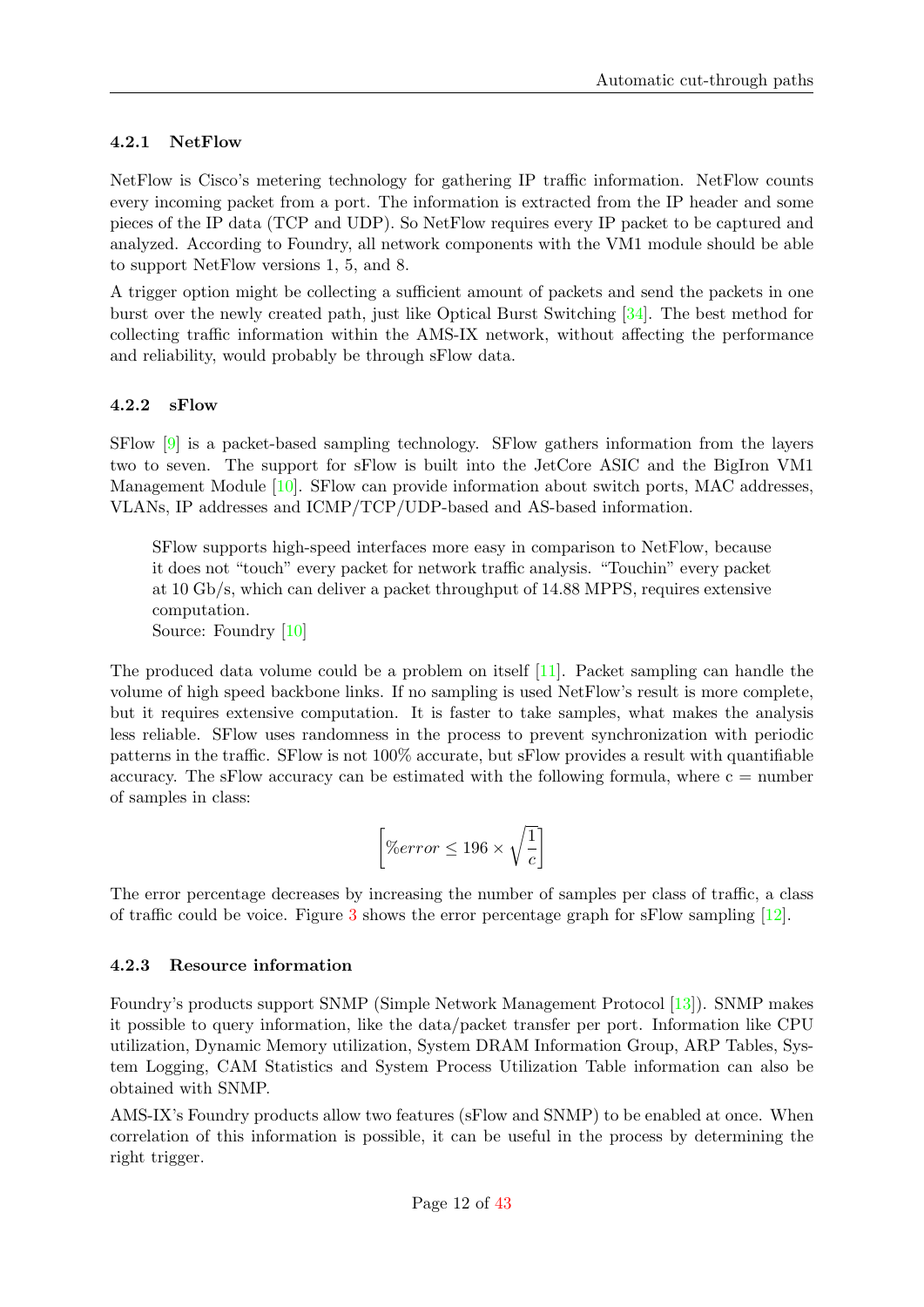

<span id="page-13-2"></span>Figure 3: Number of samples in class

#### <span id="page-13-0"></span>4.3 Collection

Working with a central control server, which manages all resources centrally, is preferred when collecting sFlow data. The control server can be used to manage all the network resource information and traffic information. At the time of writing, Elisa Jasinska [\[14\]](#page-38-14) is doing research at the AMS-IX on how to collect sFlow data from the switches. Her goal is to match the traffic between the edges (customer ports).

SFlow samples packets in a defined rate on the switches, like 1 out of 2048. The sampling rate can be set manually. When the rate is set too low, it could cause inaccurate results. When the rate is set too high, extensive use of memory and processing power could be possible consequences. Elisa Jasinskas research covers the definition of the correct sampling rate.

The samples are send in UDP packets to a "collector" (paragraph [4.1\)](#page-11-1). The collector is a server which decodes the sFlow datagrams. The datagrams can be analyzed with *sFlow Toolkit*, an example of this format can be found in Appendix [9.](#page-42-0)

The sFlow data will be updated real-time in a database. This data can be used to calculate if it is worth to create a cut-through path. The MAC addresses from the flow data can be used to see from which customer router to which customer router the flow travels. The AMS-IX keeps a XML file with all the MAC addresses from the customers located at each switch port. With this information we know from and to which switch the cut-through paths must be created.

#### <span id="page-13-1"></span>4.4 Trigger

When a certain traffic flow or a concentration of traffic flows reaches a certain threshold, a cut-through path should be triggered. This threshold has to be defined and traffic flows should be measured to compare the amount of traffic with the predefined threshold.

NetFlow could be used to measure the amount of packets on the network. The most entities from a traffic flow could be extracted with NetFlow version 9, which is currently not supported by Foundry Networks. NetFlow version 9 adds a version number, sequence number, timestamps (indicating the flows begin and end time), number of packets, number of bytes, source and destination IP address, source and destination port numbers, IP protocol, ToS (Type of Service) value and TCP flags to the exported flow. NetFlow does not have the opportunity to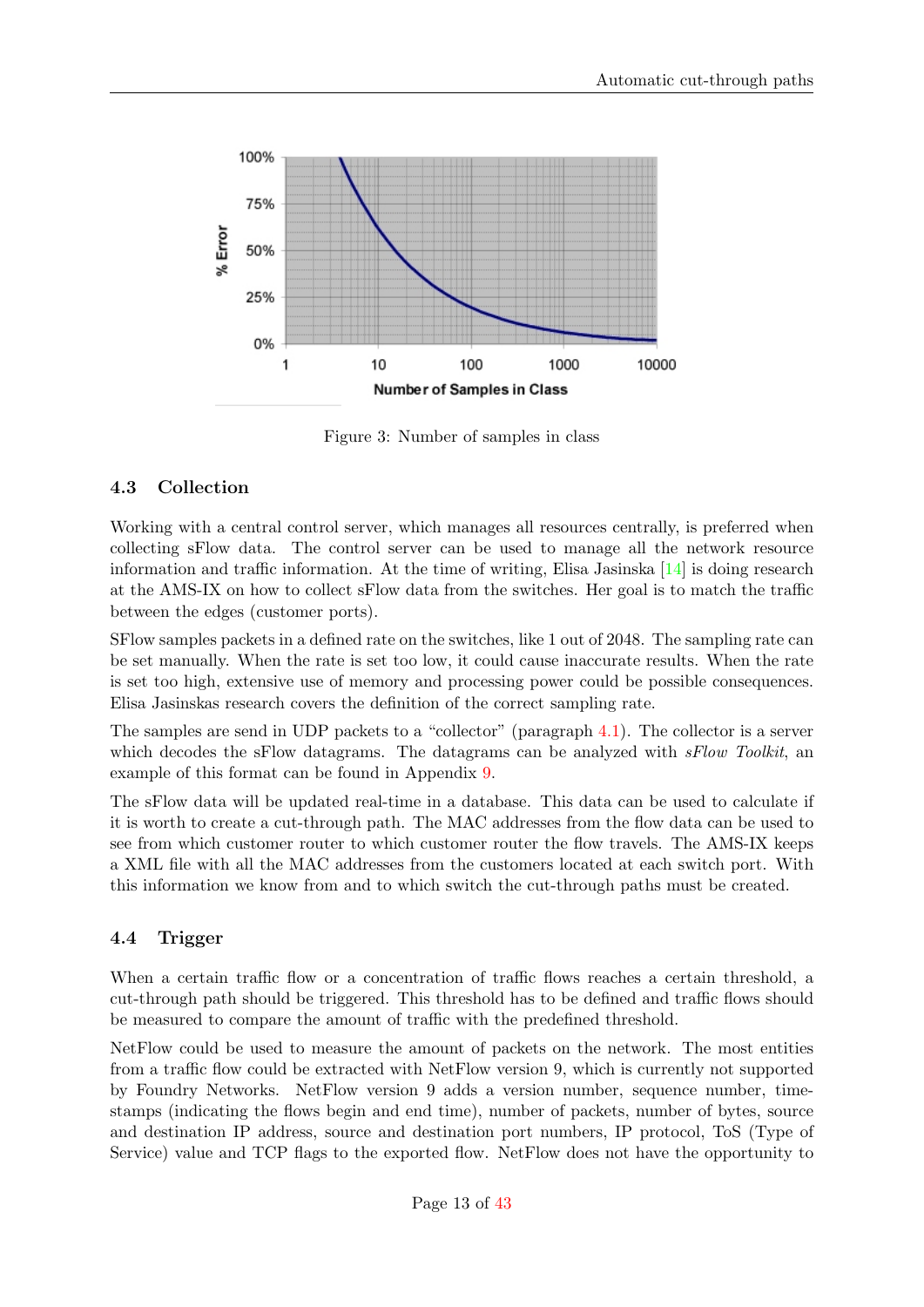extract MAC addresses from traffic flows. MAC addresses are needed for making forwarding decisions on layer two. The currently used switches do not support NetFlow. This leaves sFlow as the best solution for sampling packets.

Takeshi Yagi et al. [\[15\]](#page-38-15) propose a method which reduces the number of flows to be calculated. Flows with a high traffic volume get a high priority, because they improve the efficiency of cutthrough paths more in comparison to flows with a low traffic volume. The proposed method divides the flows into small groups, sorts them according priority and the number of packets. When dividing the flows in groups, the calculation should be shorter. When the highest priority flows are known, the flows with the highest amount of traffic are also known. Different parameters need to be extracted from the flows to automatically configure a cut-through path.

The AMS-IX network switches a lot of traffic per second, the average traffic is 90 Gb/s. This makes it difficult to start analyzing all traffic, because this would require a huge amount of disk storage. That's why we use sFlow, sFlow has a quantifiable accuracy.

We propose our own sampling process for measuring the amount of flows. The sampling process of these flows is handled per switch. It is not necessary to start the sampling process for a switch, if there's is no need for a cut-through path. This only spoils disk space and CPU power on the control server. So the first step is defining a threshold for starting the sampling process. This threshold could be determined on the switch ports average CPU and bandwidth load.

CPU and bandwidth load from all switch ports could be collected with the help of SNMP traps. The SNMP traps should be stored in a database and the sampling process should start after a predefined threshold is reached, for example:

- A load of more than 90% for 30 minutes on a certain switch port;
- A constant data flow  $<sup>1</sup>$  $<sup>1</sup>$  $<sup>1</sup>$  of more than 4 Gb/s for one hour on a certain switch port;</sup>

To determine the best values for the threshold, the CPU and bandwidth load could to be measured for each switch port. To give an indication, how the results for this measurement will look like in a chart, we made an example in figure [4.](#page-15-0) It is now visible that if the load for a port, for example port 50, has a constant data flow above 4 Gb/s, the sampling process has to be started.

When two edge switches have this behavior, this *could* imply an exchange of data between the two edge switches. Starting the sampling process is required to determine the source and destination edge switch. As mentioned earlier, sFlow would be the best tool for collecting traffic flow information. Source and destination MAC addresses and/or source and destination switch ports must be extracted from the sFlow data.

Classification and prioritization of flows can be used to trigger a cut-through path. Flows with a short lifetime should not be able to trigger a cut-through path and should be forwarded on the default Internet VLAN. Constant flows over a longer period of time could trigger a cut-through path to optimize the traffic flows performance. A cut-through path should be triggered, when a large amount of traffic or a constant traffic flow is present in the following abstract scenarios, from:

1. a source customer router to a destination customer router (see figure [5\(a\)\)](#page-15-2);

<span id="page-14-0"></span><sup>&</sup>lt;sup>1</sup>Constant data flow = Data keeps flowing with a minimum speed of 1 Gb/s. Constant flows will have no gaps in the flow.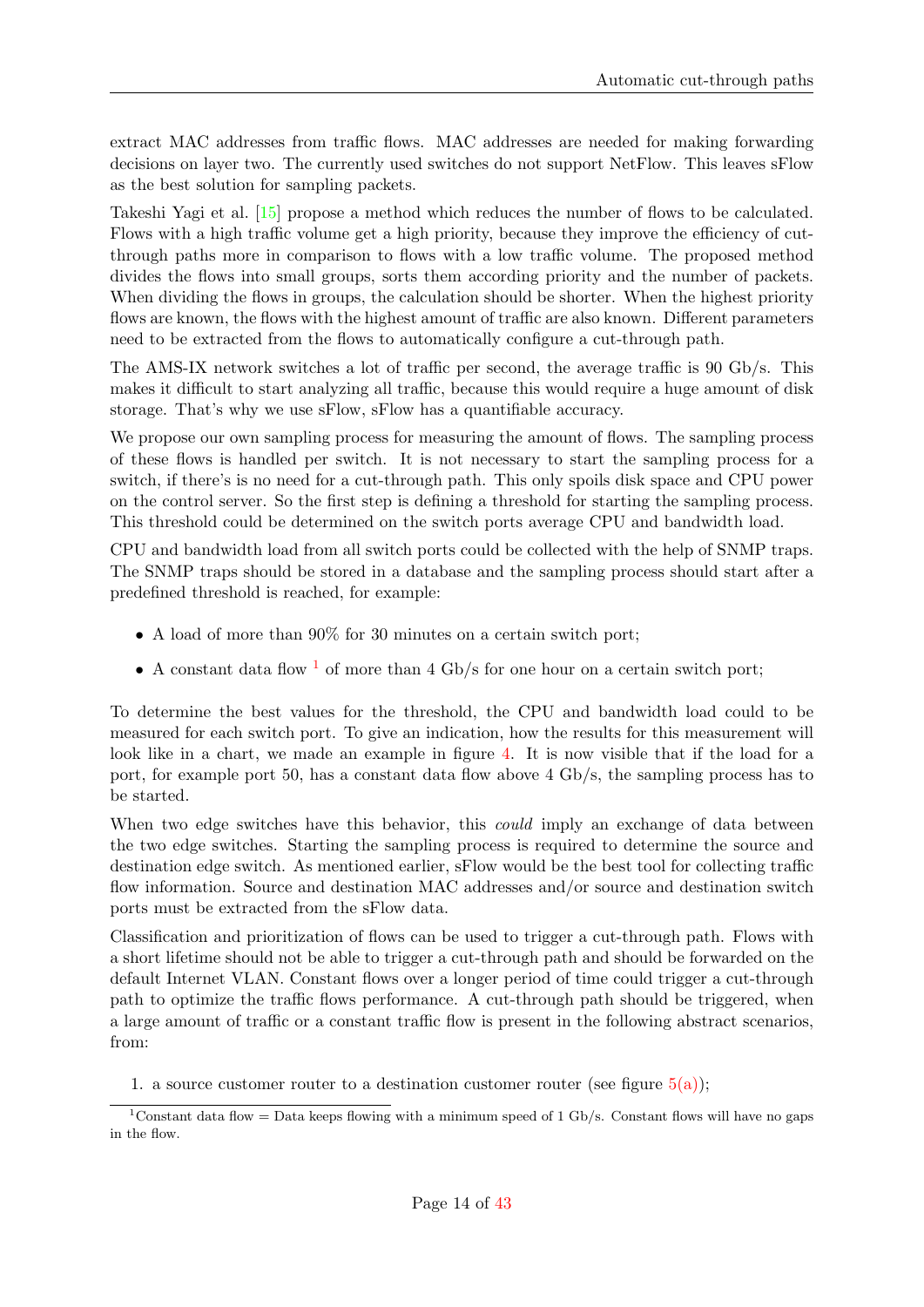

<span id="page-15-0"></span>Figure 4: Bandwidth per switch port

- 2. different source customer routers, connected to the same edge switch, to one destination customer router (see figure  $5(b)$ );
- 3. different source customer routers, connected to the same edge switch, to different destination customer routers connected to the same edge switch (see figure  $5(c)$ );
- 4. a source customer router to different destination customer routers, connected to the same edge switch (see figure  $5(d)$ );

<span id="page-15-2"></span>

<span id="page-15-5"></span><span id="page-15-3"></span><span id="page-15-1"></span>Figure 5: Abstract scenarios

<span id="page-15-4"></span>The created cut-through path must be monitored and analyzed, because the cut-through path should be torn down when the traffic flow does not reach the threshold for a predefined time period. An overview of our sampling process can be found in figure [6.](#page-16-0)

This flow diagram shows that the first step is measuring the load on the different switches. sFlow sampling starts when the load/bandwidth comes above a predefined threshold. The samples are stored in a database, which can be used for the filtering process. Filtering per switch starts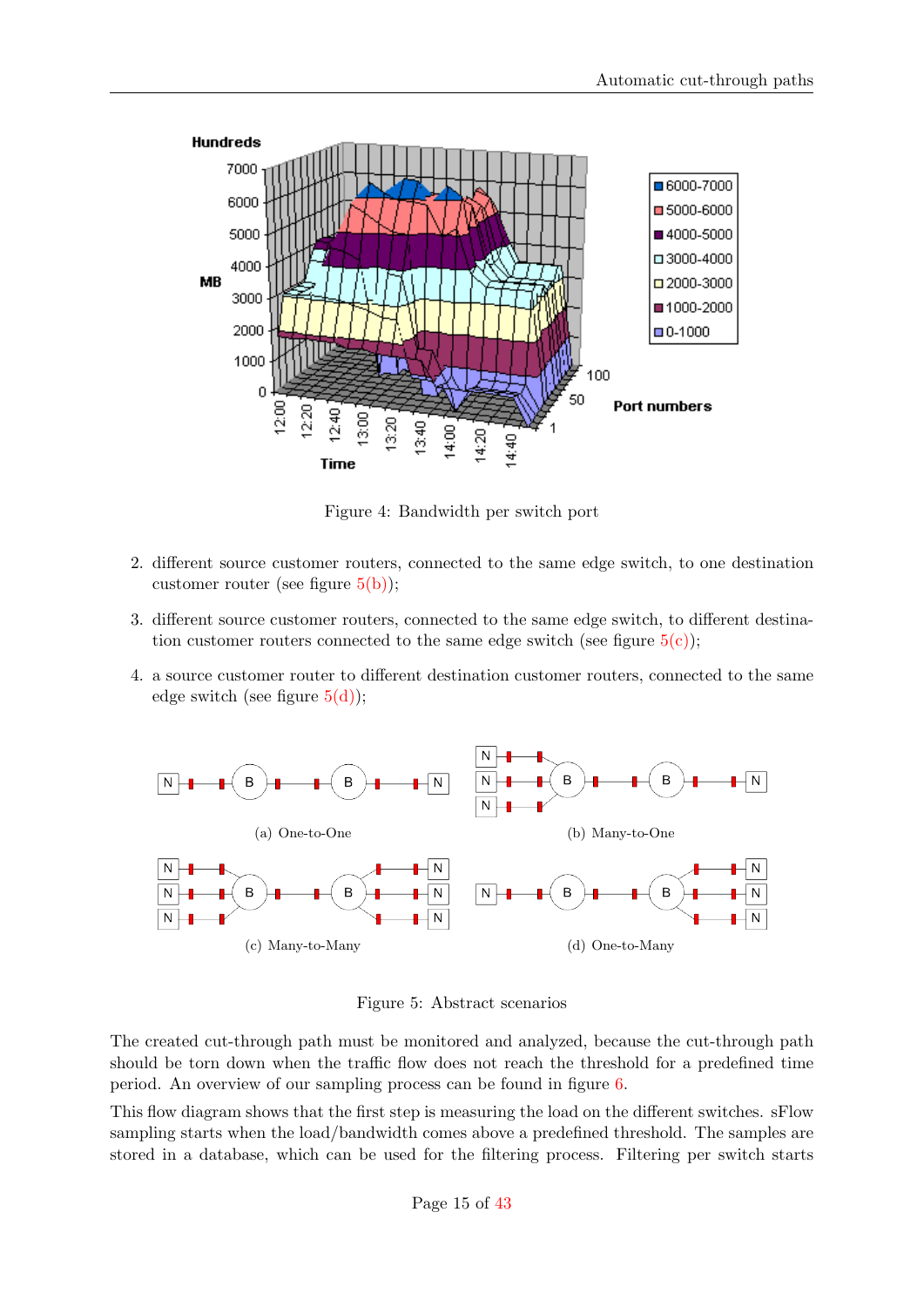

<span id="page-16-0"></span>Figure 6: Flow diagram sampling process

when the sFlow data from a switch is collected. The filter record stored in the database can have the values shown in table [1.](#page-16-1)

| SSwitch   DSwitch   VLAN   SPort   DPort   SMAC   DMAC   Count   Priority   STime |  |  |  |  | $\perp$ TTL |
|-----------------------------------------------------------------------------------|--|--|--|--|-------------|
|                                                                                   |  |  |  |  |             |

#### <span id="page-16-1"></span>Table 1: Filter record

The Source Switch (SSwitch), Destination Switch (DSwitch), VLAN and Port fields are regular identifiers. To create a cut-through path for the scenarios in figure [5](#page-15-1) the priorities in the records must reach a certain threshold before the Time To Live (TTL) is reached. If, for example, the TTL is 30 minutes and the threshold is reached or if a flow with a higher priority is detected within this time period, cut-through paths must be created for the flows with the highest priority.

The end time of the hold-down period can be calculated, by adding up TTL and Start Time (STime). The TTL value can be variable, the best starting value has to be determined after further research. The decision if cut-through paths have to be created or torn down is taken after each TTL period. The following sFlow sort processes on the control server deliver the priority values:

- 1. Sort flows per DSwitch, then per SPort & SSwitch and then per VLAN, the priority is set in the record according to how far the measured value is above the threshold for the minimum packet count;
- 2. Use the records from the first process, combine the total flows per SPorts from the SSwitch and count the total flows to a certain DSwitch. Calculate the sum of the priorities, plus the total packet count related to the total number of flows.

Process one covers the scenarios  $5(a)$ : One-to-One and  $5(d)$ : One-to-Many. Process two covers the scenarios  $5(b)$ : Many-to-One and  $5(c)$ : Many-to-Many. If the TTL for a record is reached,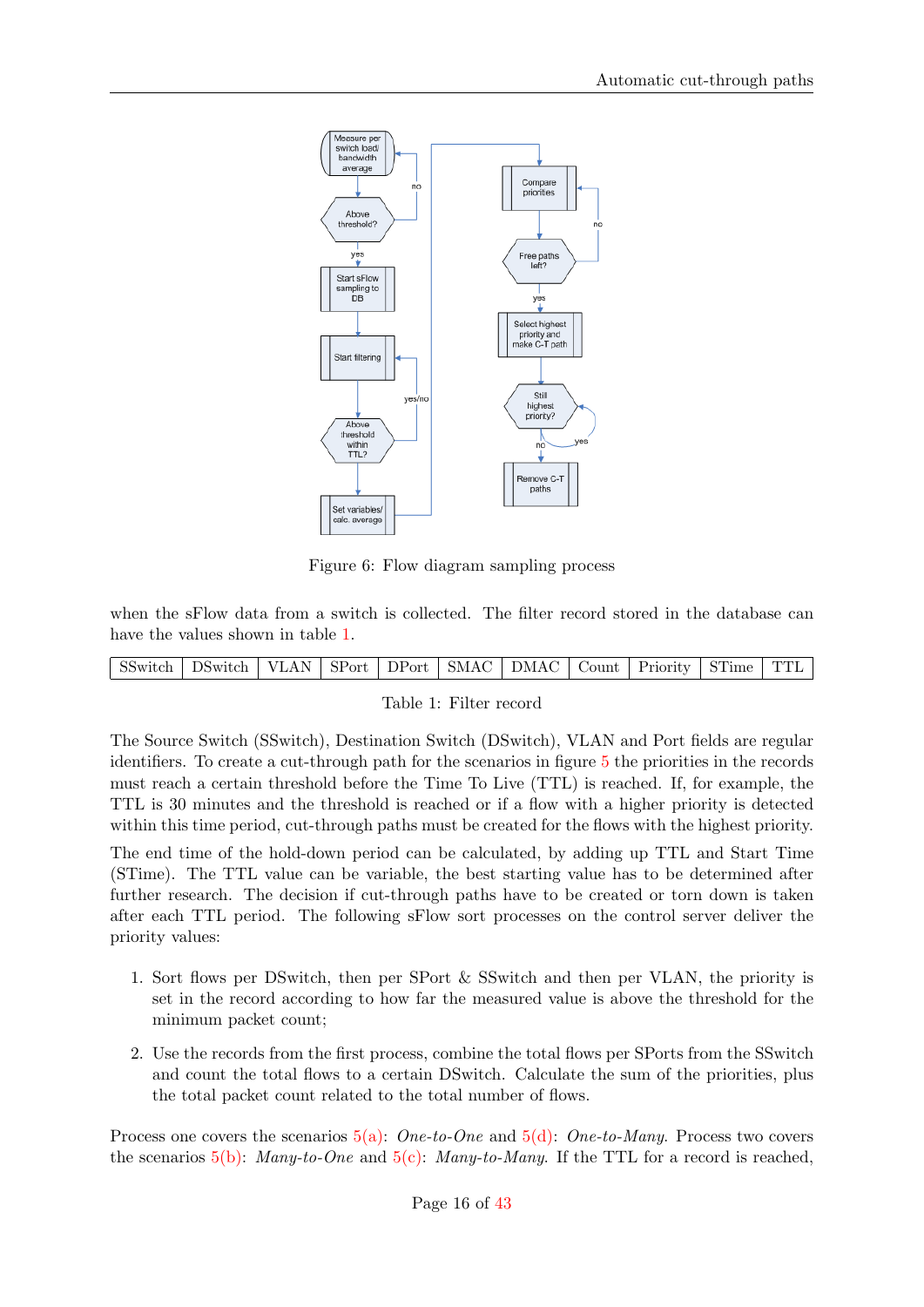the flows with high priorities get a longer TTL. Then the priority for that record is also based on the the average packet count in the TTL period.

For creating cut-through paths the control server determines by checking the available switch ports, if physical cut-through paths can be created. When enough resources are available, the control server automatically configures the cut-through path and adapts the (photonic) switch configuration if necessary. A specific flow will be forwarded over the cut-through path and the flow is further analyzed to determine the current priority. At the moment that the priority lowers and does not reach the threshold anymore, the cut-through path must be torn down and the traffic will be forwarded 'normally' through the core switch.

#### 4.4.1 Bandwidth prediction

The AMS-IX network has a 24-hour traffic cycle which describes a cyclical behavior (see figure [7\)](#page-17-1). Bandwidth prediction methods take advantage of the nature of traffic to determine the actual effective bandwidth required in the future.



<span id="page-17-1"></span>Figure 7: AMS-IX network statistics

Some research has been done in the area of bandwidth prediction. In each research project are different algorithms discussed. This leads to several solutions for bandwidth prediction methods. Balaji Krithikaivasan et al. [\[16\]](#page-38-16) propose a dynamic bandwidth provisioning framework that can adapt to short-term traffic fluctuations. For their research they used real-life measured data. They prefer the ARCH [\[16\]](#page-38-16) models over the ARIMA [\[17\]](#page-39-1) model, because they think the ARCH model is more precise. For bandwidth prediction models for the cut-through solution within the AMS-IX, we refer to the following research projects [\[16\]](#page-38-16), [\[17\]](#page-39-1), [\[18\]](#page-39-2). The research projects give a good view into this subject.

The forecasts of traffic flows can be used to identify traffic flows with a long lifetime. These flows have to get a higher priority, so that the cut-through paths for these flows stays active for a longer period of time. This modification can lead to a more effective and intelligent approach for assigning the cut-through paths.

#### <span id="page-17-0"></span>4.5 Cut-through creation

When creating the cut-through path, we have to determine which frames will be forwarded at the data layer. When the actual trigger has created a new path, the frames with destination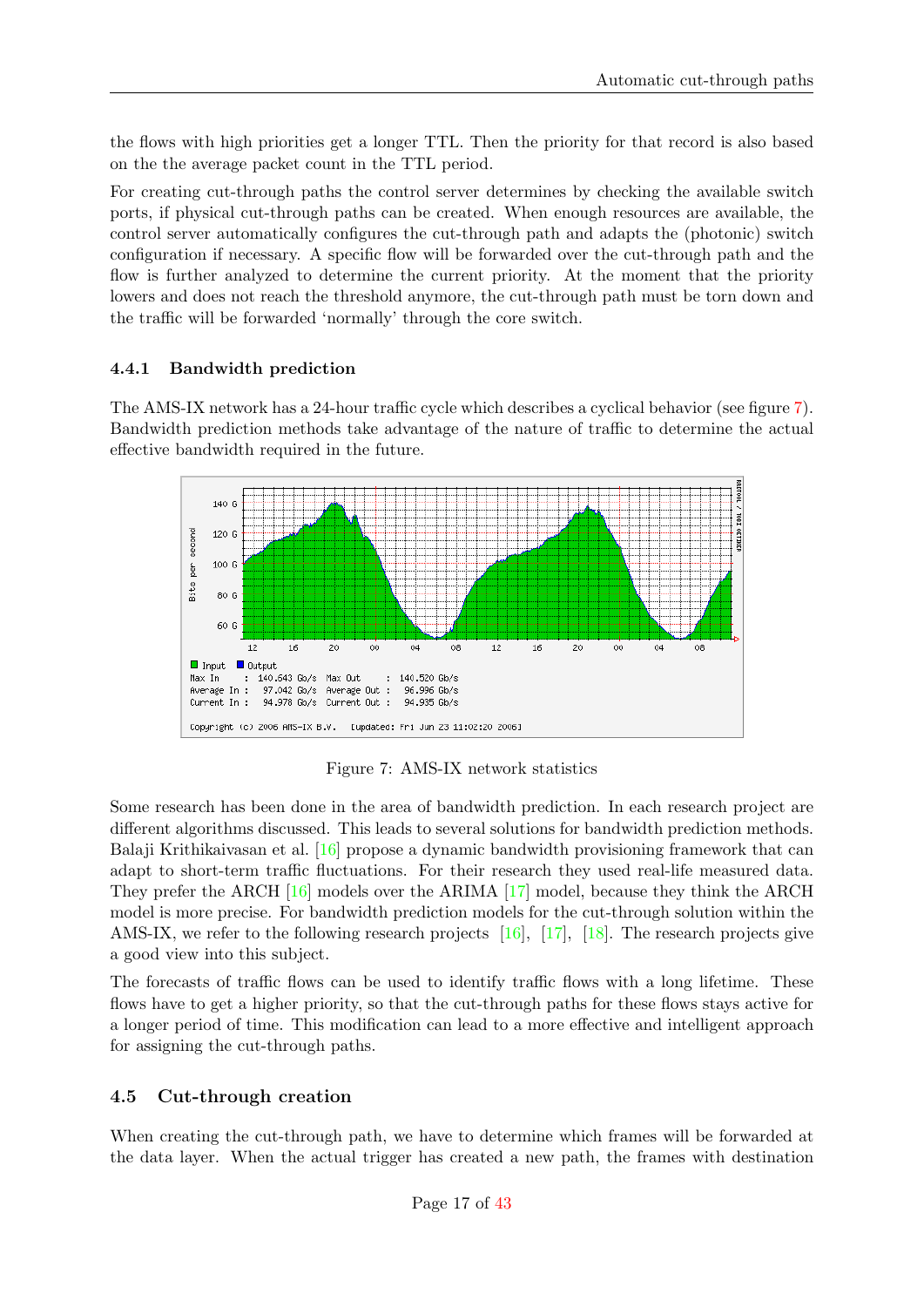router(s) connected to the same egress switch will be forwarded over the new path. Each individual frame is forwarded based upon the state of the CAM table and MAC filters. With flow based forwarding all frames from the same flow will be forwarded along the same route. Frame forwarding is more efficient than flow forwarding, because other frames from other flows are also forwarded over the newly created path. This implies more bandwidth and less congestion at the core.

With Virtual LANs (VLANs) it is possible to connect multiple hosts from different LAN segments to a completely different logical LAN. This can be done based upon physical or logical addresses, protocol types, tagged frames or user defined rules. For example, different switch ports or logical addresses can be connected to one single broadcast domain.

The use of VLAN's could be a solution for the AMS-IX capacity problem. At the moment 99% of the traffic is part of the Internet VLAN. A cut-through path must be created at the moment that a certain traffic flow reaches the defined threshold. A VLAN should be created automatically for the specific traffic flow.

The edge switches need to configure the new VLAN and adapt the current trunk to the core switch. Traffic from the specific flows needs to be tagged with a new VLAN number. This can be accomplished with the help of filtering.

## 4.5.1 Filtering

Port assignment for the new VLAN on the edge switches is crucial to forward the new VLAN on the cut-through path. It is possible to filter frames and evaluate them and decide to which VLAN a frame belongs. As mentioned before, this can be based on switch port, MAC, IP address, high-layer protocols and on user defined rules.

With the latter it is possible to create VLANs based on a ruleset. For example, a VLAN can be created with the following rules:

| All hosts with subnet address 192.170.10.x | (to be excluded) |
|--------------------------------------------|------------------|
| IP addresses: 192.170.10.5, 192.170.10.6   | (to be excluded) |
| MAC addresses: 03-3A-6A-01-9C-01-09        |                  |

The 802.1Q standard [\[32\]](#page-39-3) for VLANs specifies the filtering database. Information about VLANs is maintained in the filtering database. The filtering database stores the data for processing a frame. The database contains statically and dynamically gathered information. We need to control static filtering entries, because these entries can decide for each port, if frames are allowed to be send to a specific MAC address through the port. The static information entries are not automatically removed through aging, they can only be mutated through management. The filtering database also contains dynamic entries. The port, through which a frame with source MAC address and a specific VLAN ID (VID) arrives, is determined. These entries are learned by the bridge and cannot be created or mutated through management. The dynamic entries in the database are updated with MAC address and VID information.

The data frame processing at a bridge is done through the following steps. The first step is ingress rule checking. Where the received frame is checked against a set of rules, like if the VLAN tag is not allowed to have a value of 0xFFF and the frame types need to be valid. Also data frames need to be acceptable.

The second step is to check if the topology condition is active. This is done by checking the state of the bridge ports (forwarding or blocking state). The third step is applying the frame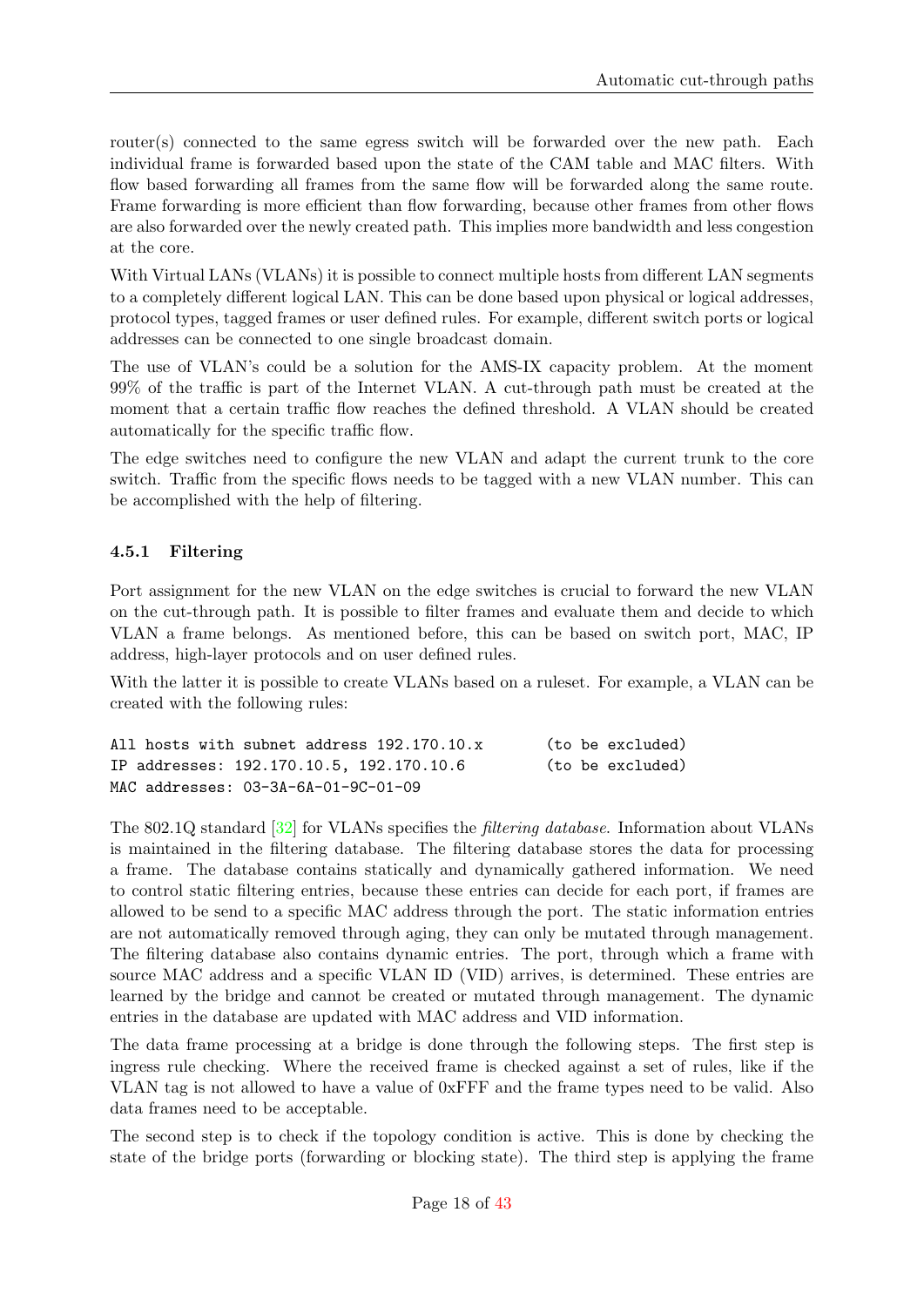filtering rules on the received data frame. This is done based on the VID and the destination MAC address, stored in the filtering database.

The following step is checking the egress rules. These rules check if the forwarding port is a member of the VLAN. Further is checked if the data frame must be tagged, untagged, encapsulated or decapsulated.

All frames are queued after the egress rules. The frames are chosen from the queue based on the priority associated with the frames. The last step before transmission is frame format modification and frame check sequence (FCS) calculations.

In the situation for the AMS-IX, it is not possible to make a cut-through decision to a newly created VLAN only on the source MAC or IP address. The customer routers can have only one MAC and IP address per router, but could also have two uplinks to an edge switch. Decisions made only on the source address, could forward traffic designated for other edge switches through the cut-through path. Decisions should be based on source port and destination MAC address defined in the static filtering entry.

This solution helps to cut off a specific traffic flow from the concentrated flow between an edge switch and a core switch, and forward this traffic on the new cut-through path. A difficult problem which remains, is the created loop.

#### 4.5.2 MSTP

The loop can be solved with the help of Multiple Spanning Tree (IEEE standard 802.1S). MSTP quoted by IEEE [\[25\]](#page-39-4):

" This Supplement to IEEE Std 802.1Q adds the facility for VLAN bridges to use multiple spanning trees, providing for traffic belonging to different VLANs to flow over potentially different paths within the virtual bridged LAN."

This means that a single STP instance per VLAN will be used. The STP computation can be influenced. This makes it possible to compute different STP instances per VLAN. The original VLAN (Internet VLAN) computes an STP instance, which blocks the cut-through ports on the edge switches (see figure  $8(a)$ ). The second VLAN (cut-through path) computes a STP instance, which blocks the port to the root bridge (see figure  $8(b)$ ).

This configuration prevents the creation of loops and makes it possible to use the cut-through path for a specific traffic flow. Issues concerning this solution are the automatic configuration of VLANs, trunks, filtering, port assignment, correct STP computation.

The multiple instances of STP are not necessary when the ingress and egress switch are configured correctly. Both switches should know which ports are allowed to forward traffic from the new VLAN. This will be the cut-through port and the port to the particular customer routers. In this situation the traffic will always be forwarded in the correct direction and loops will be prevented. The VLAN can be seen as a point-to-point connection. Another possibility is that the egress switch removes the VLAN tags and forwards the original frames through the port listed in the CAM table.

#### <span id="page-19-0"></span>4.6 Cut-through path reassignment

To optimize the efficiency of cut-through paths, we periodically calculate the thresholds for the flows. We try to allocate network resources optimally, by keeping variables of the total free paths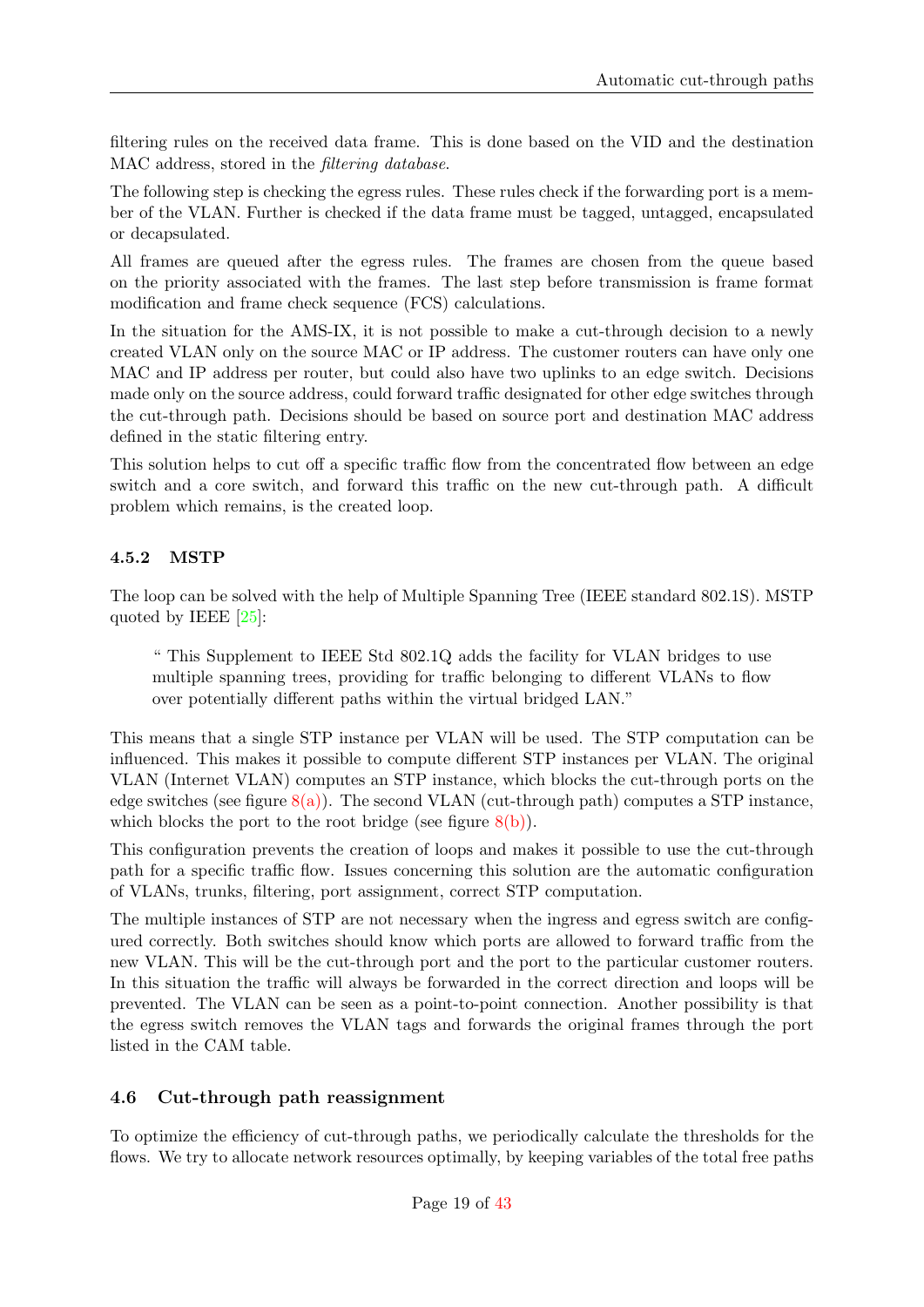<span id="page-20-2"></span>

<span id="page-20-3"></span><span id="page-20-1"></span>Figure 8: VLANs and STP

and occupied VLANs. The control server has to compare the total number of packets transmitted over the assigned cut-through paths with that in the newly calculated ones. Subtract the former from the latter. If the difference exceeds a threshold value, the control server has to reassign the cut-through paths.

The servers has to remove the old path and set up a new path. To set up a new path, it orders the photonic switch to setup a new path. Secondly, it orders the ingress switch to set up a new VLAN to the egress switch. The ingress switch sets up a new VLAN and the appropriate MAC filters after receiving a signal message from the control server. The egress switch also sets up the new VLAN. The mentioned steps in the process must repeated continually. With this operation we can efficiently manage the paths and VLANs in a non-stationary environment.

#### <span id="page-20-0"></span>4.7 Draft

This paragraph describes a draft for cut-through paths. To implement this solution needs predefined thresholds, control management and controlled VLANs.

#### 4.7.1 Threshold

Predefined thresholds are required to determine when traffic flows can trigger the creation of a cut-through path. AMS-IX needs to do a research on the topic of thresholds. It is very important to determine what the maximally allowed CPU and bandwidth load per switch should be. These thresholds are important for starting the sampling process. The different priority levels need to be determined too. Traffic flows with a huge amount of traffic, or constant flows which last for a long period of time, should obtain a high priority. The thresholds for the amount of traffic and the lifetime for a constant flow need to be set.

The sampling process helps to determine which edge switches and which customers are involved with a certain traffic flow. Parameters, like source and destination MAC addresses, need to be extracted from the samples. The parameters are required for the automatic creation of cut-through paths. Traffic which flows through a cut-through path, needs to be monitored and matched against the predefined thresholds. The cut-through path needs to be torn down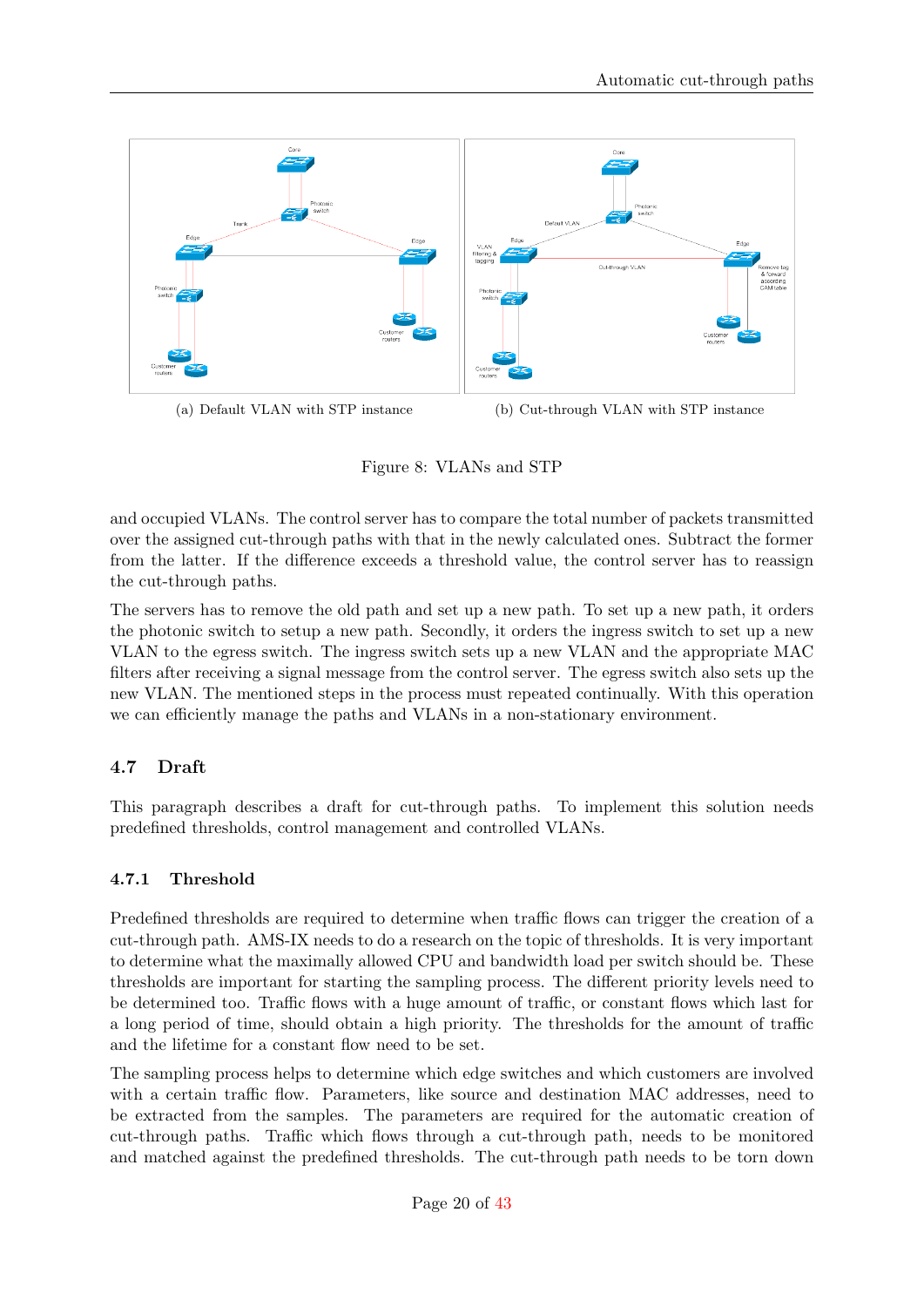when the traffic does not reach the predefined trigger. The process of automatically creating cut-through paths dependents on the correct determination of the needed thresholds.

### 4.7.2 Control management

The implementation of cut-through paths within the current AMS-IX network requires excessive management. A Control Server architecture is the preferred method for creating, managing and tearing down automatic cut-through paths. The architecture will manage the network centrally and should be build redundantly. The control architecture should be a dedicated management network to separate 'production' traffic from the management traffic to prevent interference with each other. The filtering and configuring processes, within the control architecture, are very important within the whole process.

The filtering process covers the sampling process, data computation, matching algorithms and parameter extraction. These processes require a lot of system resources. This requires strong high-end dedicated systems, which need to be secured against attacks. The segmentation of production and management network improves the management networks security. The control architecture should be a secure private network. The control process must also be physically separated from the filtering process, because the filtering process may not disturb the control process. The control server should be build redundantly to enable the possibility of smooth failover in the event of a system failure. It is also very important to securely validate all configuration steps. This is done to prevent malicious configurations to be executed.

The configuring process covers the physical and logical creation of cut-through paths in the network. After the filtering process, the control architecture needs to automatically configure all the required components for the cut-through path. The needed parameters are supplied by the filtering process. An application needs to be developed which enables the control server to execute the configurations on the network components. SNMP or scripts which are executed over SSH/SSL tunnels could be an option for the configuration.

## 4.7.3 VLANs

When this configuration is possible, the use of VLANs in association with the control architecture should be a possible solution for now. Currently AMS-IX uses different VLANs, but 99% of the traffic is tagged with the Internet VLAN. Traffic, which travels through a created cut-through path, must be tagged with a new VLAN number. A new VLAN needs to be configured for a cut-through path. Filters are needed to filter the traffic, which is allowed to travel through the cut-through path.

Figure [9](#page-22-0) is used to explain the possible VLAN configuration. The figure shows four different client routers (R1 to R4), two edge switches (Edge1 and Edge2), different port names (p1 to p8), two trunk links (TRUNK1 and TRUNK2) and a core switch.

A flow with a huge amount of traffic is flowing from R1 to routers R3 and R4 (scenario  $5(d)$ ): *One-to-Many*). Normally the traffic is tagged with the Internet VLAN (VLAN 501) at the ingress switch. The flow travels from the ingress switch through the core to the egress switch and from there to routers R3 and R4. The big flow will trigger the creation of a cut-through path.

The first step is to create a new VLAN number (VLAN 520) on both edge switches. The photonic switch connects p4 and p5 physically and the new VLAN is assigned to the appropriate ports (p4 and p5). Ports p4 and p5 are in blocking mode and will not forward or listen to any traffic.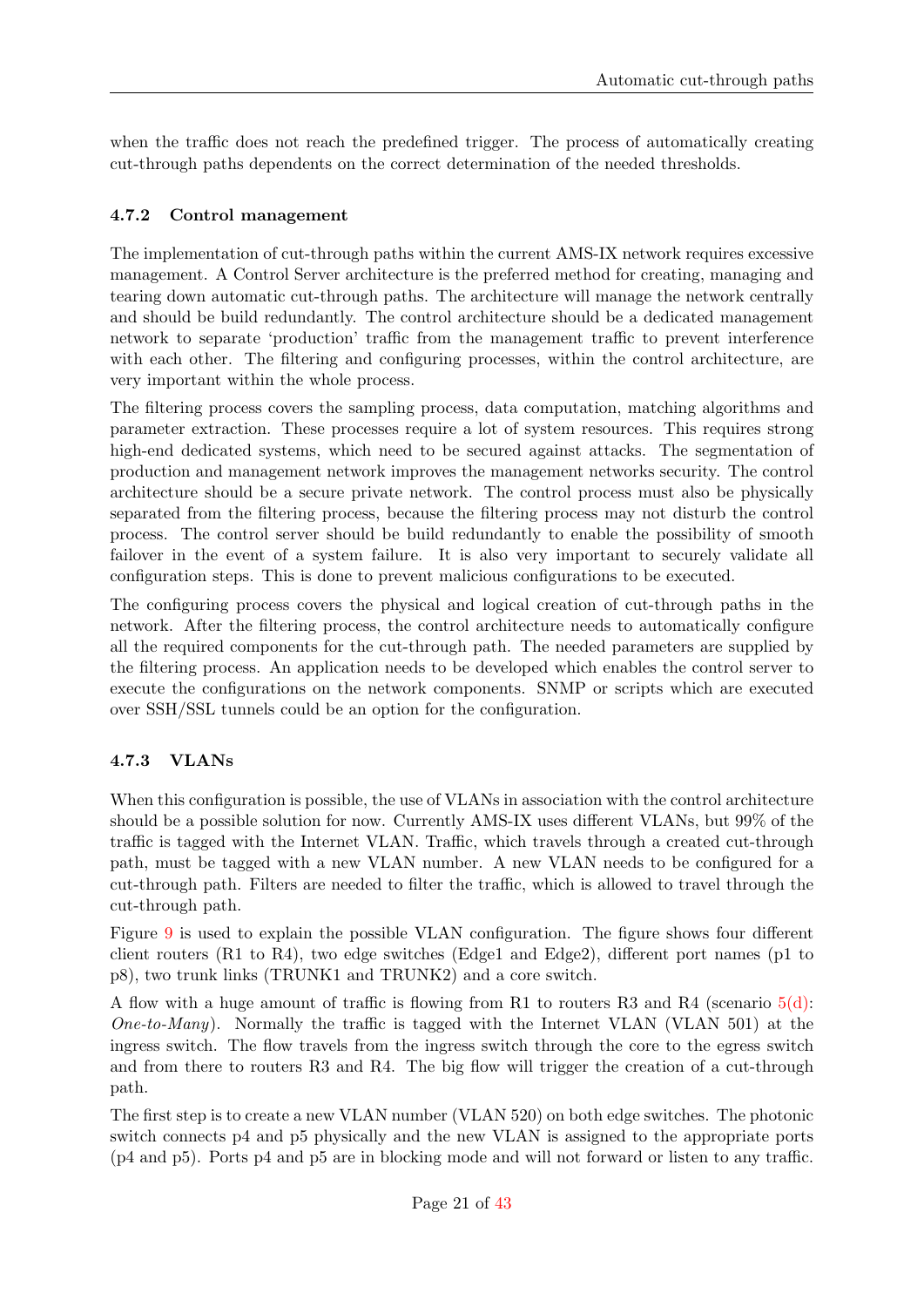

<span id="page-22-0"></span>Figure 9: VLAN example configuration

The next step is creating a MAC filter based on R3's and R4's destination MAC addresses. The MAC addresses are obtained from the control server. An possible MAC filter is shown below.

```
MAC-Filter CutThroughMAC:
       MAC R3
       MAC R4
```
The MAC filter needs to be applied to two different frame filters. One filter for VLAN 501 and one for VLAN 520. Possible implementations of both frame filters are shown below.

```
Frame-Filter 520
       match MAC-addresses CutThroughMAC
       action allow forwarding on p4
       action deny anything else on p4
Frame-Filter 501
       match MAC-addresses CutThroughMAC
       action deny forwarding on p3
       action allow anything else on p3
```
The last step is configuring an egress filter on switch port p4. This egress filter encapsulates the Internet VLAN tagged frames (VLAN 501) with the new VLAN tag (VLAN 520). This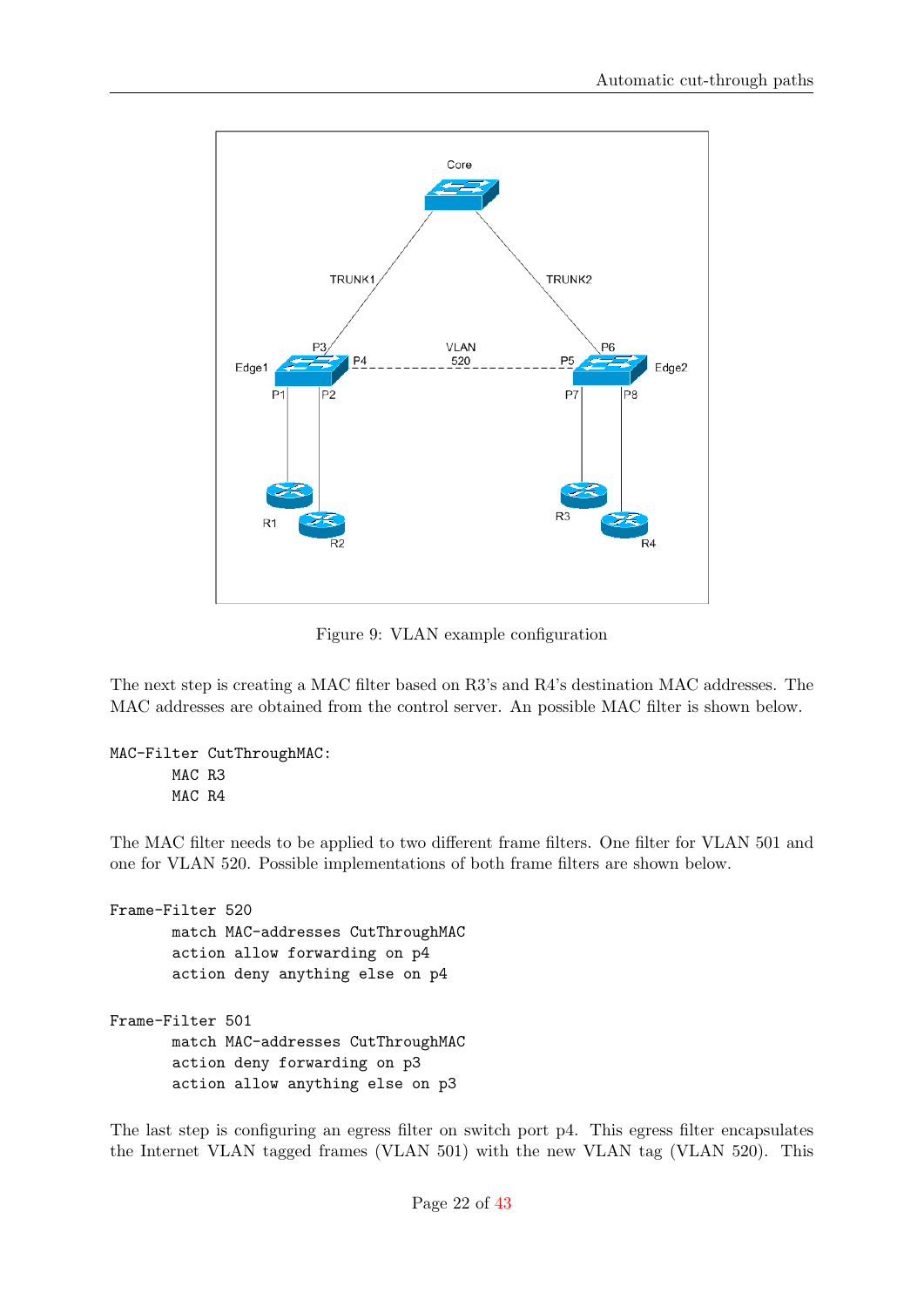encapsulation can be compared with the 802.1ad (Provider Bridges) standard [\[19\]](#page-39-5). 802.1ad is developed to allow service providers to impose their own VLAN partitioning without disturbing customer VLAN partitioning. 802.1ad encapsulated customer VLANs with the provider VLANs. Ports p4 and p5 should switch to forwarding mode directly after applying the filters. This prevents frames from being discarded.

The egress switch needs an egress filter to decapsulate the VLAN 520 tagged frames received on port p5. After decapsulation the frames look exactly the same as previously received frames on p6. The egress switch only needs to forward the frames to the correct egress switch port.

This is a solution for unidirectional flows. When flows are bidirectional, the same procedure needs to be followed in the opposite direction. The draft can be used for all scenarios from figure [5.](#page-15-1) The only difference will be the MAC filter. The filter will contain one MAC address for One-to-One and Many-to-One scenarios. The filter will contain more than one MAC address for One-to-Many and Many-to-Many scenarios.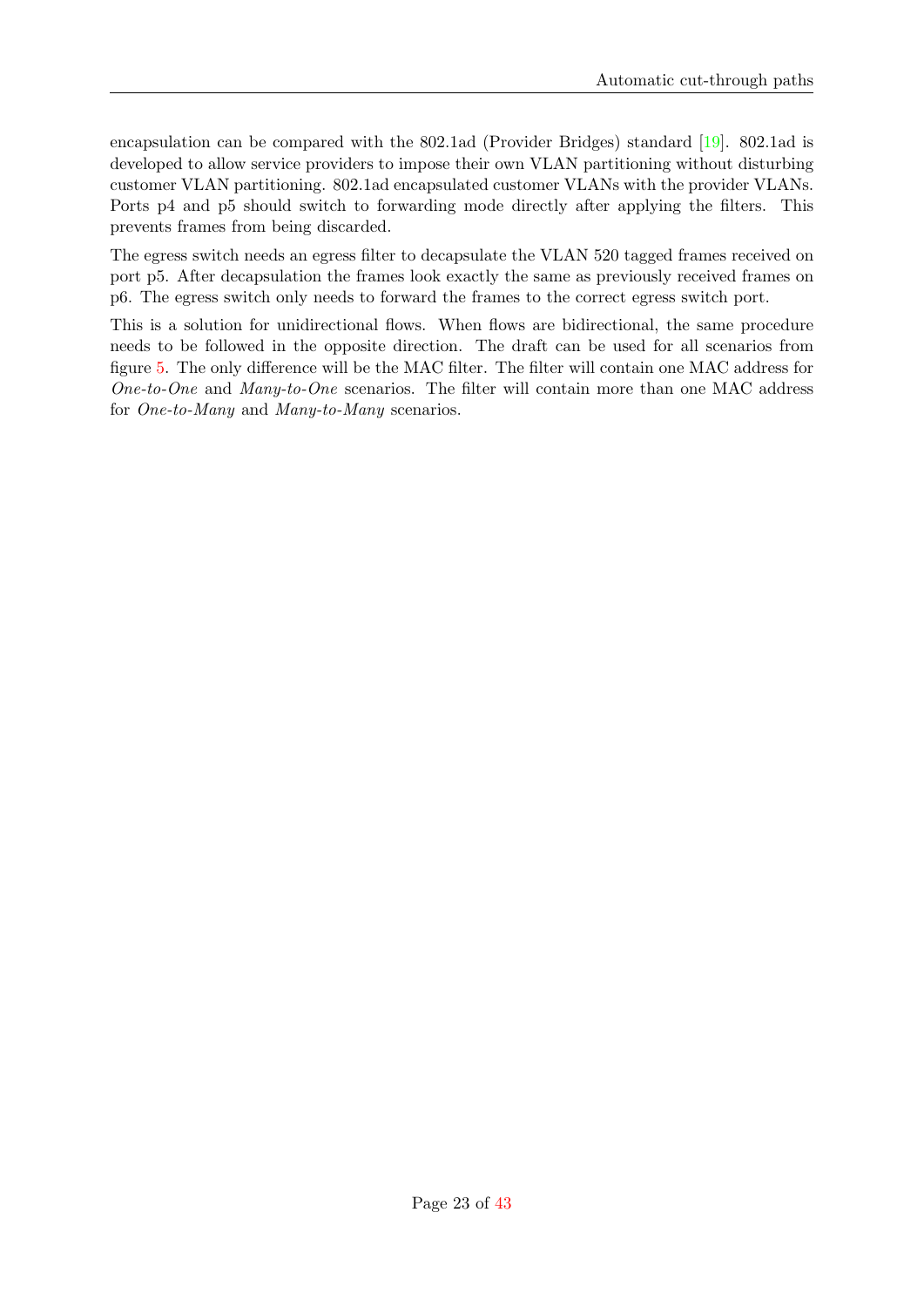## <span id="page-24-0"></span>5 Hybrid bridges

This chapter describes hybrid bridges, which are related to the creation and management of cut-through paths in a layer two network, like AMS-IX. This technology is still in childhood, but represent the ideal solutions with regards to the AMS-IX network and the creation of cutthrough paths in a layer two network.

## <span id="page-24-1"></span>5.1 TRILL

Radia Perlman [\[20\]](#page-39-6) and Joe Touch [\[21\]](#page-39-7) are part the TRILL Working Group, which does research on the Transparent Interconnection of Lots of Links (TRILL) problem. TRILL focuses on multipath switching in a single spanning tree. The most recent draft [\[22\]](#page-39-8) dates from June 9th 2006.

TRILL discusses the problems and required properties of solutions with regard to multipath switching in a single spanning tree.

#### 5.1.1 Problems

Chapter [2:](#page-5-0) [Problem definition](#page-5-0) describes problems related to the automatic creation of cutthrough paths in the AMS-IX network. Problems addressed to layer two networks, which are discussed in TRILL, are:

1. Inefficient paths

With STP some flows will not use the most optimal path in the network and some links will concentrate different flows into one link. This means that different flows have to share the bandwidth of that particular link;

2. Convergence

Small changes in the topology causes STP to compute a new spanning tree. The convergence of the topology could take some time, because of the propagation and distribution of BPDU's (Bridge Protocol Data Units);

3. Backup paths

Layer two networks do not have the ability for using alternate, backup paths. This in comparison to layer three routing, were alternate, backup paths are used for load balancing and rapid convergence;

4. Ethernet extensions

There are more protocols besides STP, like RapidSTP (802.1W [\[23\]](#page-39-9)), VLANs (802.1Q [\[24\]](#page-39-10)) and MultipleSTP  $(802.1S \, [25])$  $(802.1S \, [25])$  $(802.1S \, [25])$ , which complicate the configuration. Furthermore are these extensions not invented for multipath routing in a single spanning tree;

Most of the problems discussed in the TRILL draft are strongly related to the problems with regards to the AMS-IX network. Given this information, the proposed TRILL solutions could represent possible solutions for the automatic creation of cut-through paths in the AMS-IX network.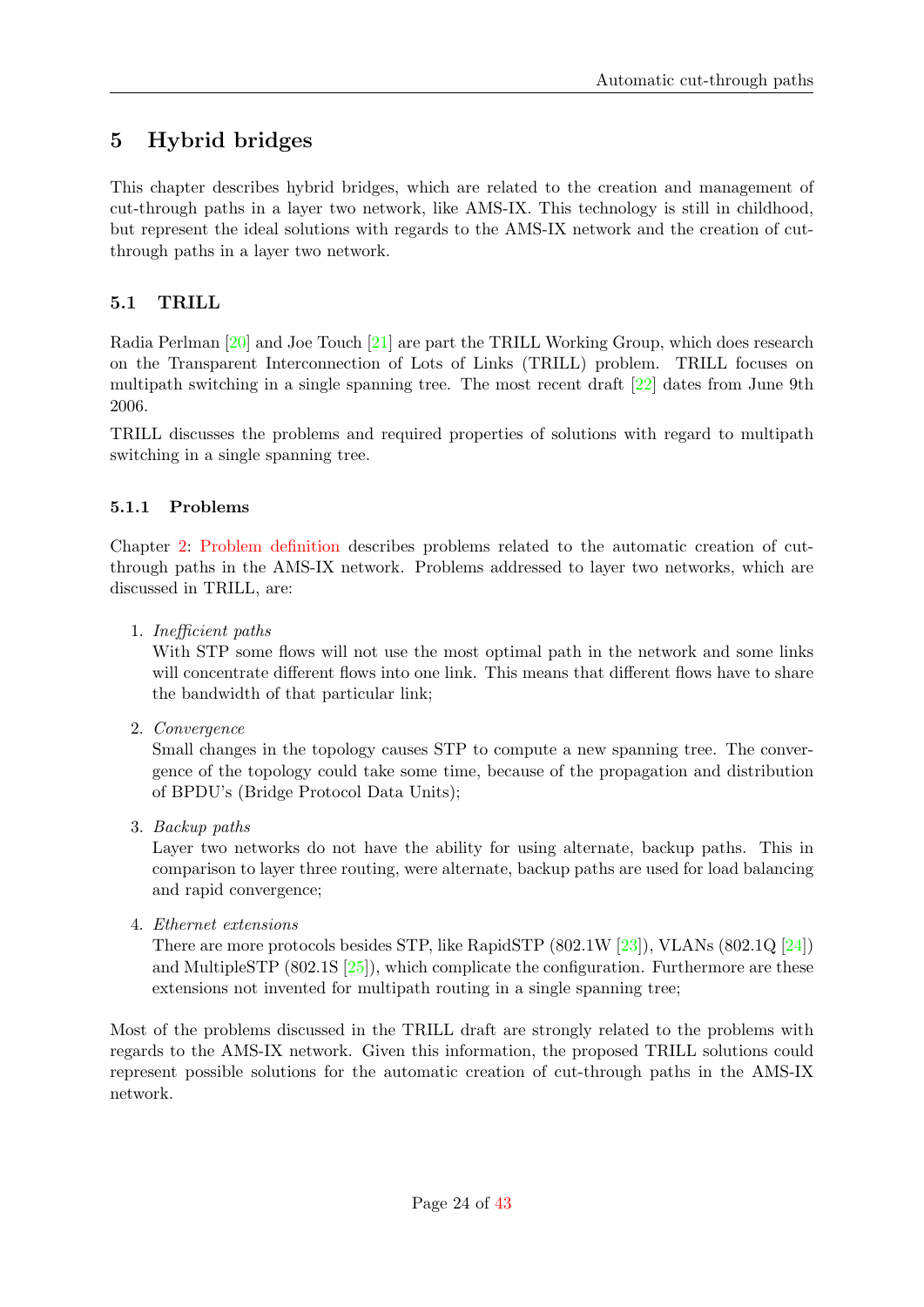#### 5.1.2 Solutions

The TRILL Internet draft [\[22\]](#page-39-8) describes some desired properties of solutions to solve the TRILL problems. Some of these solutions are:

1. Services

TRILL solutions should not take away any of the services currently provided by layer two networks, like unicast, broadcast and multicast;

- 2. Added services Use of multipath switching in a single spanning tree;
- 3. Forwarding Loop Mitigation

A TTL (Time To Live) field should be introduced to limit the impact of loops or detect them explicitly;

4. VLAN

Multiple VLAN extensions should be supported by the TRILL solution, like 802.1Q [\[24\]](#page-39-10), 802.1V [\[26\]](#page-39-11) and 802.1S [\[25\]](#page-39-4);

5. Security

New security vulnerabilities should not be introduced when implementing TRILL solutions. TRILL solutions should be vulnerable to the same or to less security issues in comparison to current layer two technologies;

At the end TRILL solutions are intended to address problems of path efficiency and stability within a layer two network. TRILL solutions should take as less configuration as possible and should not interrupt current layer two services and technologies.

#### <span id="page-25-0"></span>5.2 RBridges

Radia Perlman and Joe Touch are also part of a Working Group working on the RBridge Protocol. The RBridge Protocol and the RBridge Architecture are described in two different Internet drafts [\[28\]](#page-39-12) [\[29\]](#page-39-13). This paragraph is a summary of the mentioned Internet drafts [\[28\]](#page-39-12) [\[29\]](#page-39-13) and tries to explain the protocol and the architecture of RBridges with regards to the TRILL and AMS-IX problem.

RBridges (routing bridges) combine the advantages of bridges and routers. RBridges, just like bridges, are transparent to IP nodes and solve the problem of loops, like routers do. A RBridge must support the same technologies as a regular bridge does, like VLAN support.

#### 5.2.1 Protocol

RBridges use Ethernet headers, just like regular bridges, but for RBridges to work properly, the current Ethernet header [\[30\]](#page-39-14) needs to change. The current Ethernet header is displayed in table [2.](#page-25-1)

| <b>Bytes</b>                                                               |  |  | $46 - 1500$ |  |
|----------------------------------------------------------------------------|--|--|-------------|--|
| Definition    Preamble   SFD   DestAddr   SrcAddr   Type   PDU   PAD   FCS |  |  |             |  |

<span id="page-25-1"></span>Table 2: Ethernet header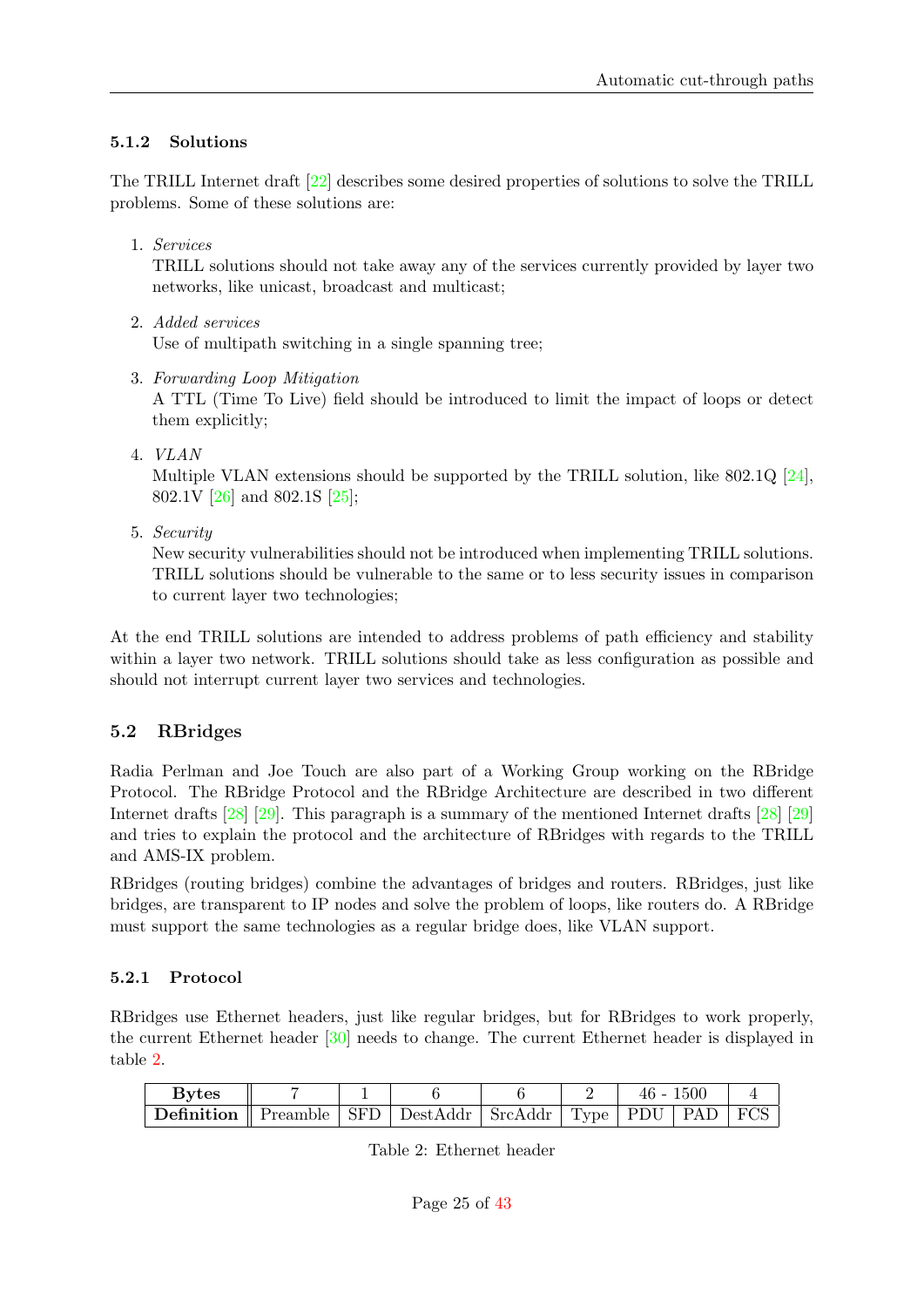Instead of changing the current Ethernet header standard, a RBridge will encapsulate an Ethernet frame in a understandable frame for both RBridges and regular bridges. The encapsulated frames travel between RBridges and regular bridges. This frame encapsulation is done:

- to add a hop count to frames in transit;
- to prevent the learning of source MAC addresses from frames in transit;
- to add RBridge addresses for frame routing purposes;

The encapsulated headers should look like a regular Ethernet header to Ethernet bridges, which can be situated between two RBridges. The difficulty is that the header should look like a regular Ethernet header, but the RBridge should be able to determine that the frame has an encapsulated header and is not a regular Ethernet frame. Therefore, the Working Group proposed a new Ethertype with the name "RBridge encapsulated frame". The new Ethertype helps RBridges to distinguish regular Ethernet frames from RBridge encapsulated frames.

An RBridge encapsulated frame looks like the frame in table [3:](#page-26-0)

| outer header |  |  |  | shim header                                                                            | original frame |
|--------------|--|--|--|----------------------------------------------------------------------------------------|----------------|
|              |  |  |  | DestAddr RBr.   SrcAddr RBr.   Prot. type   TTL   egress/ingress RBr.   original frame |                |

<span id="page-26-0"></span>Table 3: RBridge encapsulated frame

Besides the original header the encapsulated frame contains an outer header and a shim header. The different fields in the outer and shim header have the following functionality:

#### • Outer header

– DestAddr RBr.

Layer two destination of the next RBridge in the case of a unicast frame. For flooded/broadcast frames this address will be a new (to be assigned) multicast layer two address meaning "all RBridges";

– SrcAddr RBr.

Layer two address of most recently transmitting RBridge;

– Prot. type

Protocol type, which identifies the encapsulated RBridge frame. This protocol type still needs to be assigned. The proposed protocol type is "RBridge encapsulated frame";

#### • Shim header

 $-TTL$ 

Time-to-Live value which will be decremented by each RBridge. If the TTL reaches a value of 0 the frame will be discarded;

– egress/ingress RBr.

In the case of a unicast frame this field contains the layer two address of the egress RBridge. The field contains the layer two address of the ingress RBridge in the case of a multicast frame;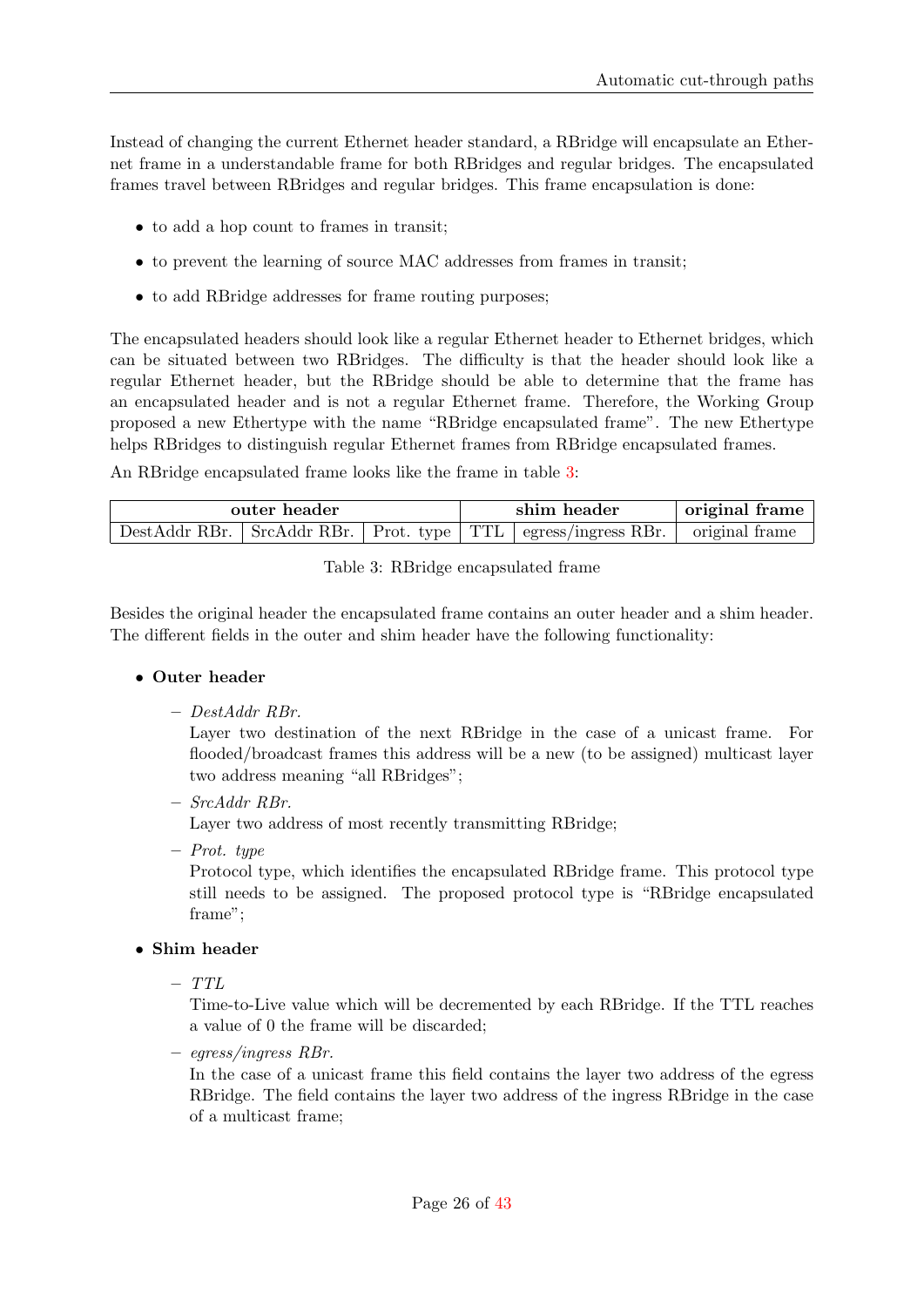RBridges have to use some type of routing protocol as a control plane to make switching decisions and to take advantage of switching loops. The routing protocol chosen is a link state routing protocol, which has the characteristics of IS-IS [\[31\]](#page-39-15). A RBridge can be compared with a router running a level 1 routing protocol in an area. A RBridge is able to forward frames with a known unicast destination, frames with a unknown unicast destination, layer two broadcast frames and layer two multicast frames in a layer two network with loops.

#### 5.2.2 Architecture

The architecture and working of RBridges will be explained with the help of a topology similar to the AMS-IX topology. The topology can be seen in figure  $10(a)$ . With the creation of a cut-through path with regular bridges, a link between two edge switches, a loop will be created in the network. STP takes care of this loop and computes a single spanning tree. The red links indicate the active links after STP computation.

STP blocks the cut-through path and all the traffic is still concentrated on specific links. Links are still not used efficiently. If RBridges replace regular Ethernet bridges or if RBridges are implemented amongst regular Ethernet bridges, alternate/backup links will be used more efficiently. The regular Ethernet bridges are replaced by RB ridges in figure  $10(b)$ . All the links, including the cut-through paths, can be used for switching Ethernet frames more efficiently.

<span id="page-27-1"></span>

(a) Available paths regular bridges (b) Available paths RBridges

<span id="page-27-2"></span>

#### <span id="page-27-0"></span>Figure 10: Available paths

RBridges make it possible to implement a full mesh in a layer two network. RBridges also have the ability to segment or partition a layer two network with regards to STP computation with regular Ethernet bridges. Only regular bridges between RBridges will compute a single STP. RBridges have the ability to not, just like routers, partition in the STP computation. This is possible, because RBridges can interact with received BPDU's from regular Ethernet bridges using one of the following interaction models:

#### • Transparent Participation

This type of participation enables the RBridge to broadcast BPDU's on all other links except the receiving link. The RBridge campus would appear as a transparent device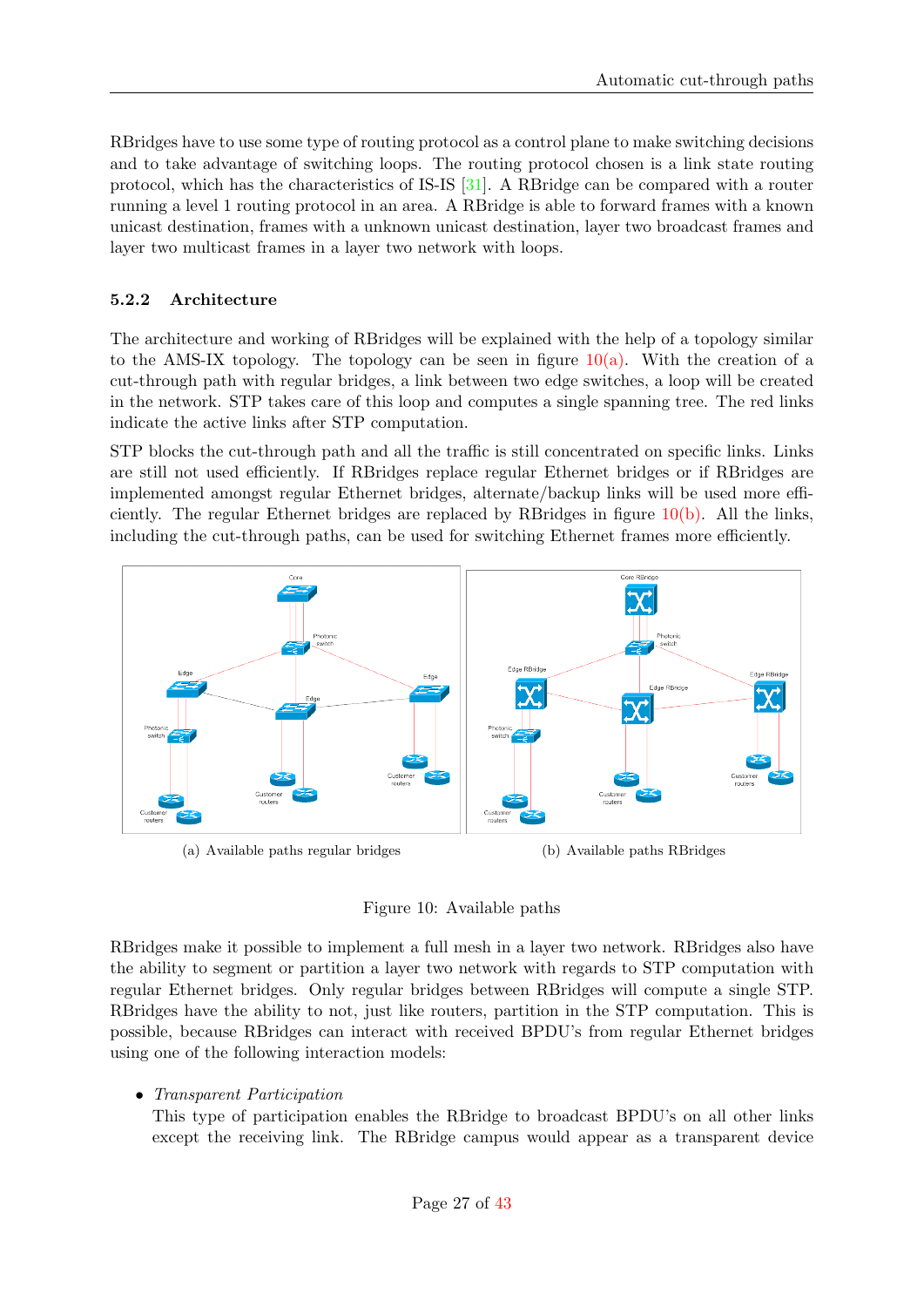(like an hub) on the network. This means that RBridges will not participate in the STP computation;

• Active Participation

Active participation means that the RBridge actively participates in the STP computation. A RBridge may receive BPDU's and may emit new BPDU's on the network. In this model a RBridge emulates a 802.1D bridge. This method is not recommended, because RBridges use a RBridge routing protocol instead of an STP instance to compute the most efficient paths in the network;

• Blocking Participation

This model allows a RBridge to partition the total network spanning tree into smaller spanning trees. To do this the RBridge completely blocks received BPDU's;

Before RBridges work properly, some type of peer and topology discovery has to be accomplished by the RBridges. This discovery should be done in the same way the chosen RBridge link-state routing protocol would function. The topology discovery is important to make efficient use of links and switch traffic in the most cost-effective way. The protocol messages needs to be distinguished by RBridges from regular Ethernet frames. This can be accomplished by using a different protocol type.

#### 5.2.3 Rbridge Operation

Every RBridge has to go through some operational phases before working properly. Dependent of the RBridge function (e.g. ingress or egress RBridge) the RBridge has different phases. Some operational phases need to be fulfilled by all RBridges. These operations are:

• Peer and topology discovery

As state earlier, this phase covers the discovery of other RBridges in the network. Every RBridge builds a topology table to determine the most efficient paths to another RBridge;

• Designated RBridge election

When a node (e.g. host, hub, bridge or router) can connect to two different RBridges, a designated RBridge has to be elected. The chosen designated RBridge takes care of the forwarding, encapsulation and decapsulation of frames for the specific Ethernet segment where it is dedicated for;

- Ingress RBridge Tree computation Tree generated by each RBridge for delivery of broadcast, multicast and flooded frames to all other RBridges;
- Link-state routing

This is the learning and forwarding state. The RBridge starts learning MAC addresses from received frames and forwards unknown destinations according to the local Ingress RBridge Tree;

• Advertisements

The RBridge periodically propagates its known destinations to other RBridges in the network with the help of advertisements;

Ingress and egress switches have some additional phases. These additional phases, besides RBridge and MAC learning, forwarding and advertisements, are: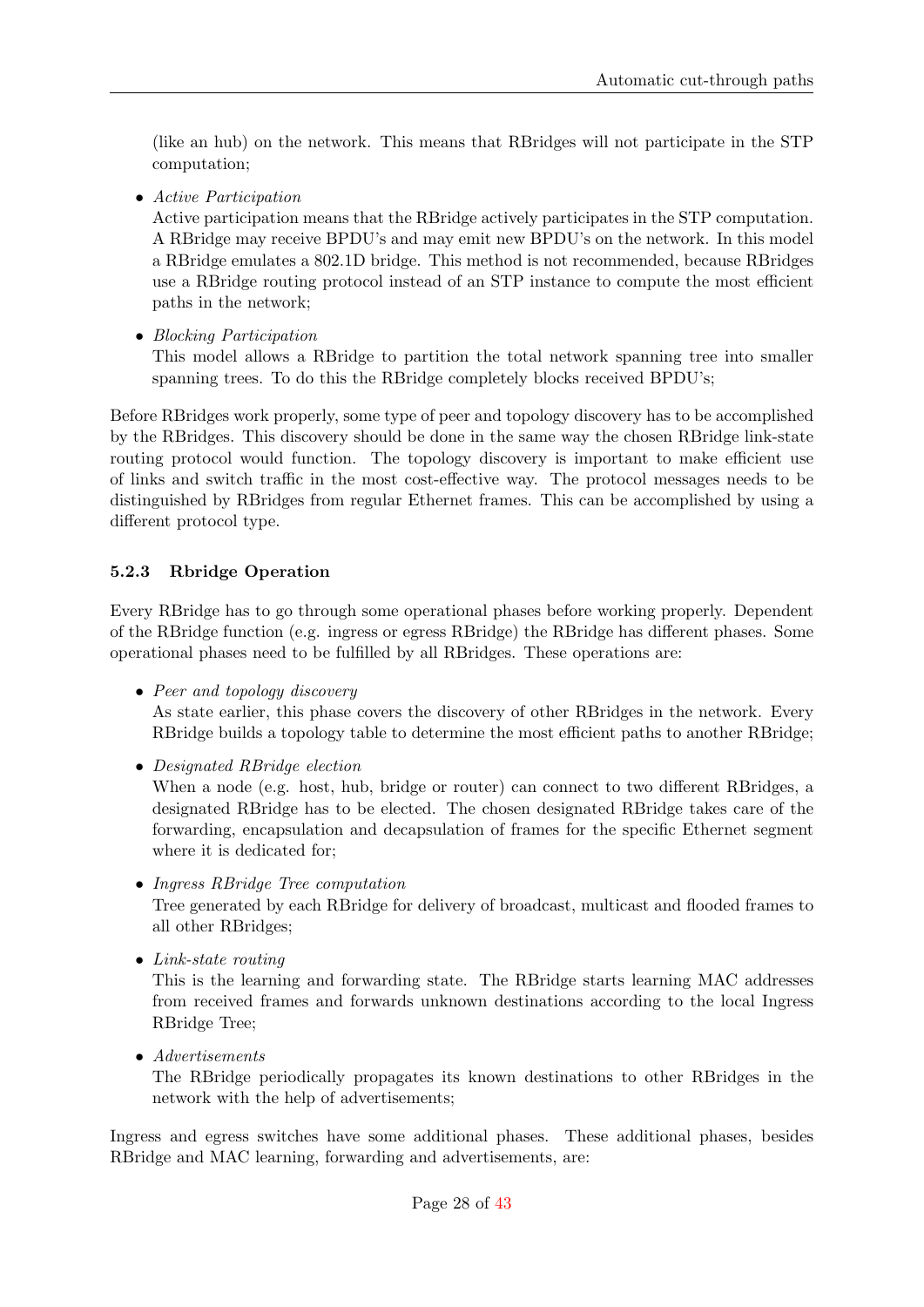• Encapsulation

An ingress RBridge forwards an ouside frame onto the RBridge network. Ingress RBridges encapsulate a frame with the outer and shim header. These headers determine the egress RBridge, TTL and additionally the next hop RBridge;

• Decapsulation

An egress RBridge decapsulates a received frame and forwards the frame via the egress interface onto the Ethernet segment. The egress RBridge is the exit point from the RBridge network to the regular network;

There is another type of RBridge. This RBridge provides transit in regard to frames. Two possible models for transit forwarding RBridges are edge-to-edge and hop-by-hop. The determination of the encapsulation is the main difference between the two models. Four types of traffic can be distinguished and forwarded. These types are:

• Unicast frame

The main difference between edge-to-edge and hop-by-hop forwarding of a unicast frame is the information in the outer and shim header. If a frame is forwarded edge-by-edge the destination address in the outer header and the destination address in the shim header are the same and remain the same during transportation of the frame. If a frame is forwarded hop-by-hop, the destination address in the shim header is equivalent to the address of the egress RBridge switch. This address remains the same during transportation through the network. The destination address in the outer header specifies the address of the next hop RBridge. This address changes per hop. The next hop RBridge is determined after examination of the local forwarding table. The source address in the outer header also changes to the address of the most recently forwarding RBridge;

• Non-unicast broadcast frame

Broadcast frames are forwarded according tot the Ingress RBridge Tree (IRT). The IRT contains a tree with paths going toward all RBridges. Broadcast frames are encapsulated and forwarded on interfaces which connect to peer RBridges and broadcast frames are decapsulated and forwarded on egress interfaces. The interface type can be determined from the IRT;

• Non-unicast multicast frame

Forwarding of multicast frames works similar to the forwarding of broadcast frames. A group multicast MAC destination address is used to forward the frame according to a RBridge's IRT. A RBridge recognizes a multicast frame by the group multicast MAC address. This knowledge enables a RBridge to prune a multicast frame if no multicast participants for the particular group are connected to the RBridge;

• Non-unicast frame flooding

Frame flooding can also be compared with the forwarding of broadcast frames, but the flooding mechanism could be optimized. An ingress RBridge will encapsulate a frame with an unknown destination with a MAC destination broadcast address. The encapsulated frame is forwarded according the Ingress RBridge Tree. All transit RBridges could decide to forward the frame according their local IRT to all egress RBridges. In this situation the transit RBridge does not analyze the original header. An optimization would be if the transit RBridge decapsulates the flooded frame and checks if it knows the destination. If the transit RBridge has a known destination, the RBridge does not forward the flooded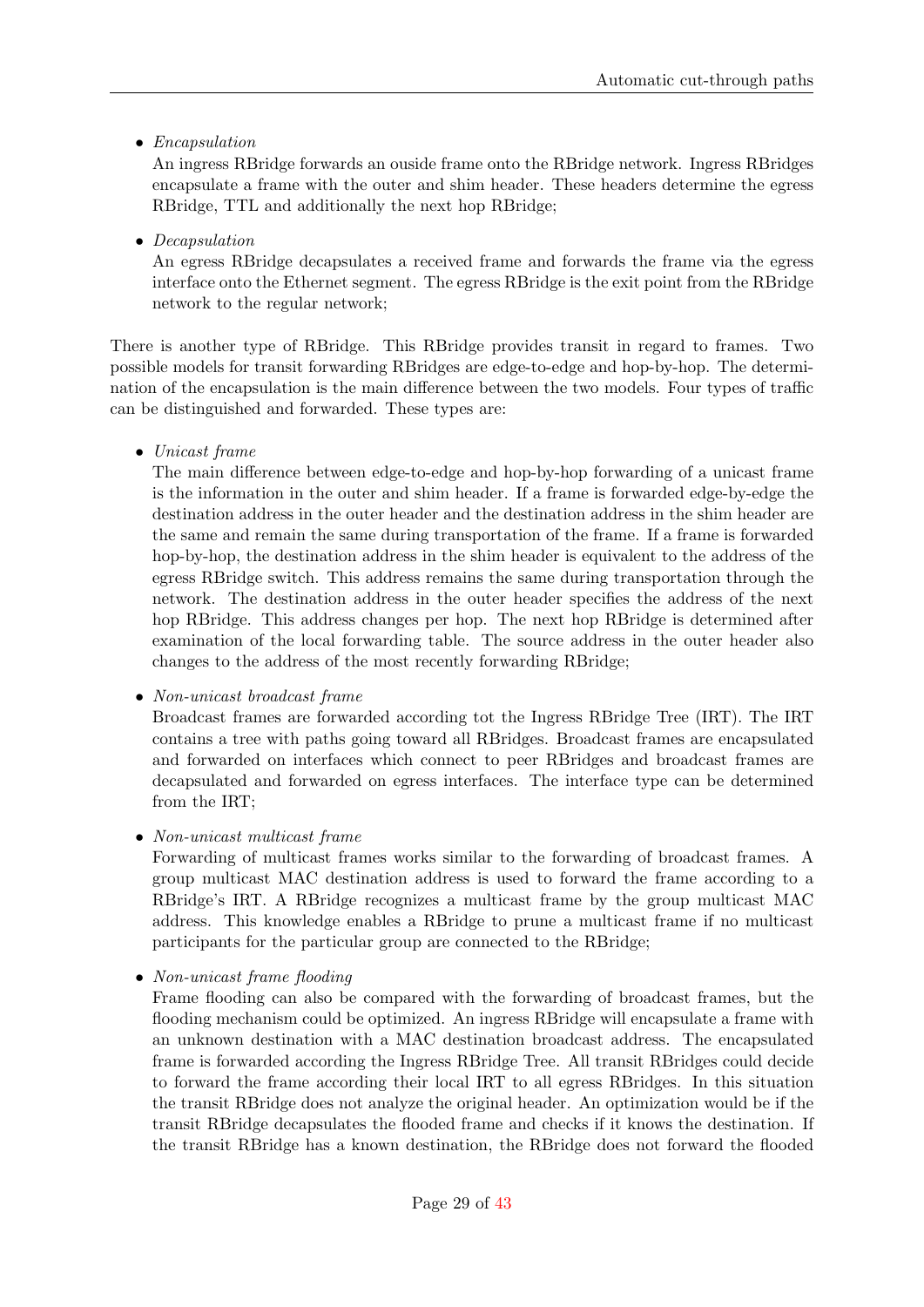frame anymore, but sends a reply to the ingress RBridge. This prevents the frame from being flooded through the whole RBridge network;

## <span id="page-30-0"></span>5.3 Draft

In the future cut-through paths will probably be obsoleted by technology like RBridges. RBridges provide better layer two forwarding than current 802.1D bridges. A RBridge is a hybrid router/bridge designed to provide layer two connectivity. RBridges use a routing algorithm to automatically route layer two traffic. All RBridges build a topology table to have knowledge of the complete layer two network. Forwarding decisions are made with the help of metrics (routing protocol dependent) and the topology table. A RBridge encapsulates and decapsulates a regular Ethernet frame for making a clear distinction between the two different frames. The encapsulated frames have two additional headers, which provide extra information like source and destination RBridge address and TTL.

A RBridge supports mechanisms for handling unicast, broadcast, multicast en flooded frames to known and unknown destinations. Loops are allowed in the layer two network, without the danger of creating broadcast storms in the present of broadcast traffic. This because of the added TTL field, which is decremented per hop and frames with a TTL of 0 will be discarded. RBridges use redundant links for automatic failover in the event of a link failure.

RBridges make it possible to change the hub & spoke topology in a full mesh topology. A full mesh topology provides more alternative links in the event of a link failure. The routing algorithm determines the best path for a specific traffic flow. The traffic will therefore always travel on the most efficient way. Multicast frames can be pruned by a RBridge to drop packets on interfaces where no multicast listeners are present. This prevents unnecessary forwarding of multicast frames.

The AMS-IX can also keep using the current redundant hub & spoke topology. When all Ethernet bridges are replaced by RBridges the Virtual Switch Redundancy Protocol is not needed anymore. The routing algorithm determines the most efficient and cost-efficient path from edge RBridge to edge RBridge.

For now it is not clear whether RBridges will be a dedicated hardware solution or a firmware solution, which can be implemented in current switches. The latter would be the most ideal solution for AMS-IX, because the current switches do not need to be replaced.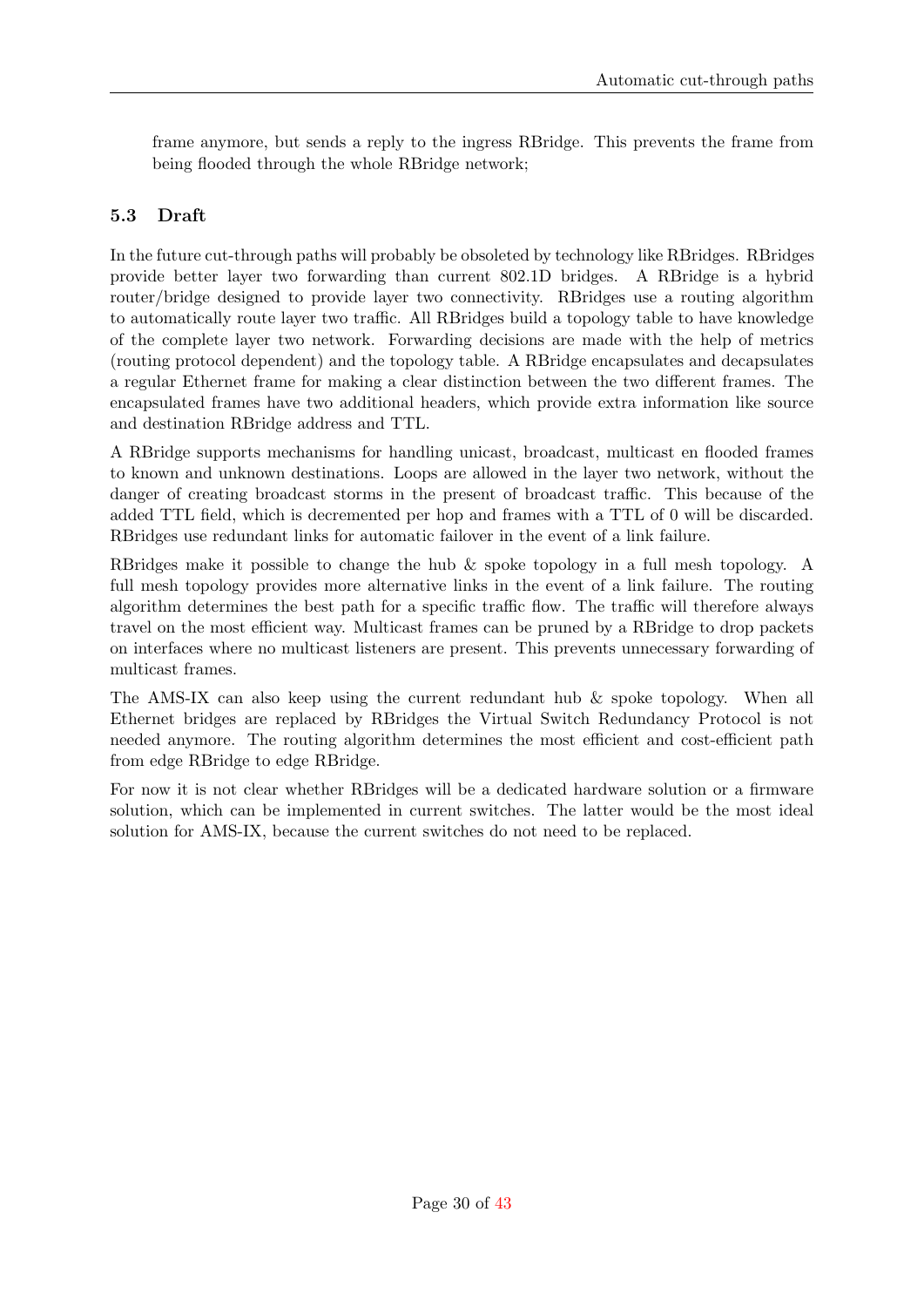## <span id="page-31-0"></span>6 Photonic switch

The currently used photonic switches could also provide a solution for AMS-IX. All customers with 10GE connections are connected to a photonic switch and the photonic switch connects the users to an edge switch. The photonic switch can be compared with an intelligent patch panel.

### <span id="page-31-1"></span>6.1 MOEMS

Photonic switches include MEMS [\[33\]](#page-39-16) devices and optical components. Devices including MEMS and optical components are called Micro-Opto-Electro Systems (MOEMS). Photonic switches are not tied to specific data rates and protocols. Photonic switches direct the incoming bits to the egress port, no matter what the line speed and protocol are. Optical switches have the ability to separate signals at different wavelengths and direct them to different ports. Figure [11](#page-31-3) shows tiny mirrors, which reflect the input bits to the correct egress port.



<span id="page-31-3"></span>Figure 11: Photonic switch

By changing the mirrors angle, the input bits could be redirected to another output port. Another customer could be connected to this output port. The photonic switch has created a new path from the same source to another destination. If this mechanism could be managed automatically, the photonic switch could be used for the creation of automatic cut-through paths.

#### <span id="page-31-2"></span>6.2 Two uplinks

To implement a photonic switch as a solution, AMS-IX should be able to automatically configure the customer router or the customer should manually configure his router. This latter method is not preferred, because this needs interference from the customer. A customer needs at least two uplink interfaces to the AMS-IX network in this solution. One for the default traffic and one interface for the cut-through traffic. The actual configuration involves changing the routers routing table.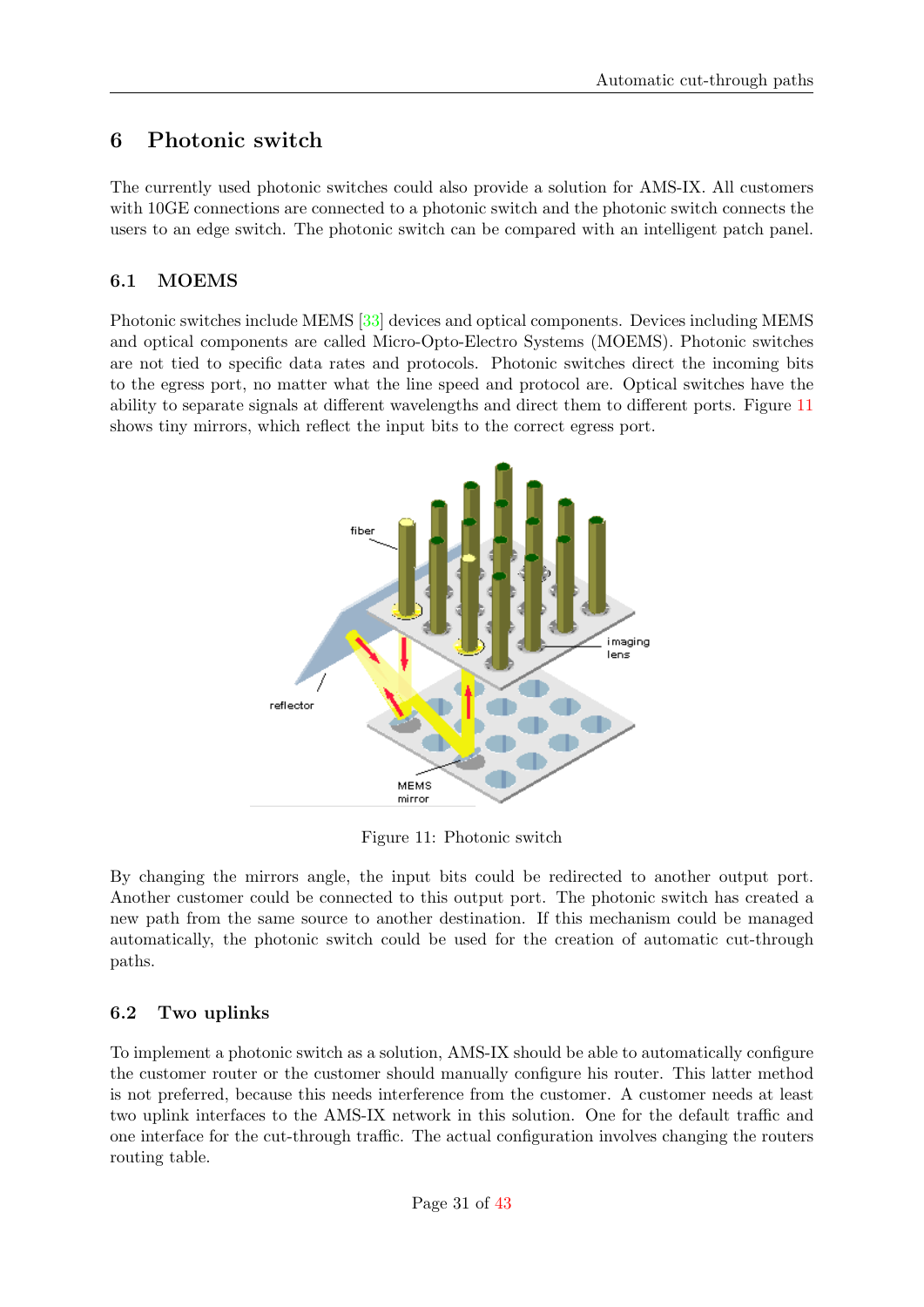The photonic switch functions as an intelligent patch panel. This means that if a traffic flow between two customer router reaches a certain threshold, the customer routers could be directly connected with each other. To do this, the photonic switch needs to dynamically create a connection between the two customer routers. The difficulty here are the customer routers. The routers should be configured to send the specific traffic flow through the cut-through interface.

When the threshold is reached, certain parameters are supplied by the control architecture, like source and destination MAC address. The source and destination MAC address have to be looked up in a table to determine the ingress and egress switch and the associated switch ports. This information should be the basis for automatically creating a cut-through path in the photonic switch. The customer router should use the parameters to filter the traffic and send all the traffic which applies to the parameters through the second cut-through link.

This solution does not only lessen the load on the core switch, but also lessens the load on the edge switches, because the traffic flow will not travel through the edge switches anymore. Instead the traffic flow only travels through one or more photonic switches.

Figure  $12(a)$  shows the regular traffic stream with the red links. Figure  $12(b)$  shows the established cut-through path between the photonic switches. In this situation the traffic does not flow through the core and edge switches. If the customer routers are connected to the same photonic switch, the cut-through path will be established in that specific photonic switch. This represents a solution for point-to-point connections. The connection can also be made between a photonic switch and a destination edge switch. The edge switch will receive the cut-through traffic and looks up the destination MAC address in the CAM table. Next the switch forwards the frames through the appropriate egress switch port. This approach represents a solution for point-to-multipoint connections.

<span id="page-32-2"></span>

<span id="page-32-3"></span><span id="page-32-1"></span>Figure 12: Photonic switch traffic streams

#### <span id="page-32-0"></span>6.3 Burst switching

Another solution could be using a photonic switch with large buffer and filtering capabilities. The photonic switch collects a burst of traffic from a specific source to a specific destination. The source and destination are determined again with the sampling process and associated parameters mentioned in chapter [4.](#page-11-0) If a certain threshold is reached, the photonic switch starts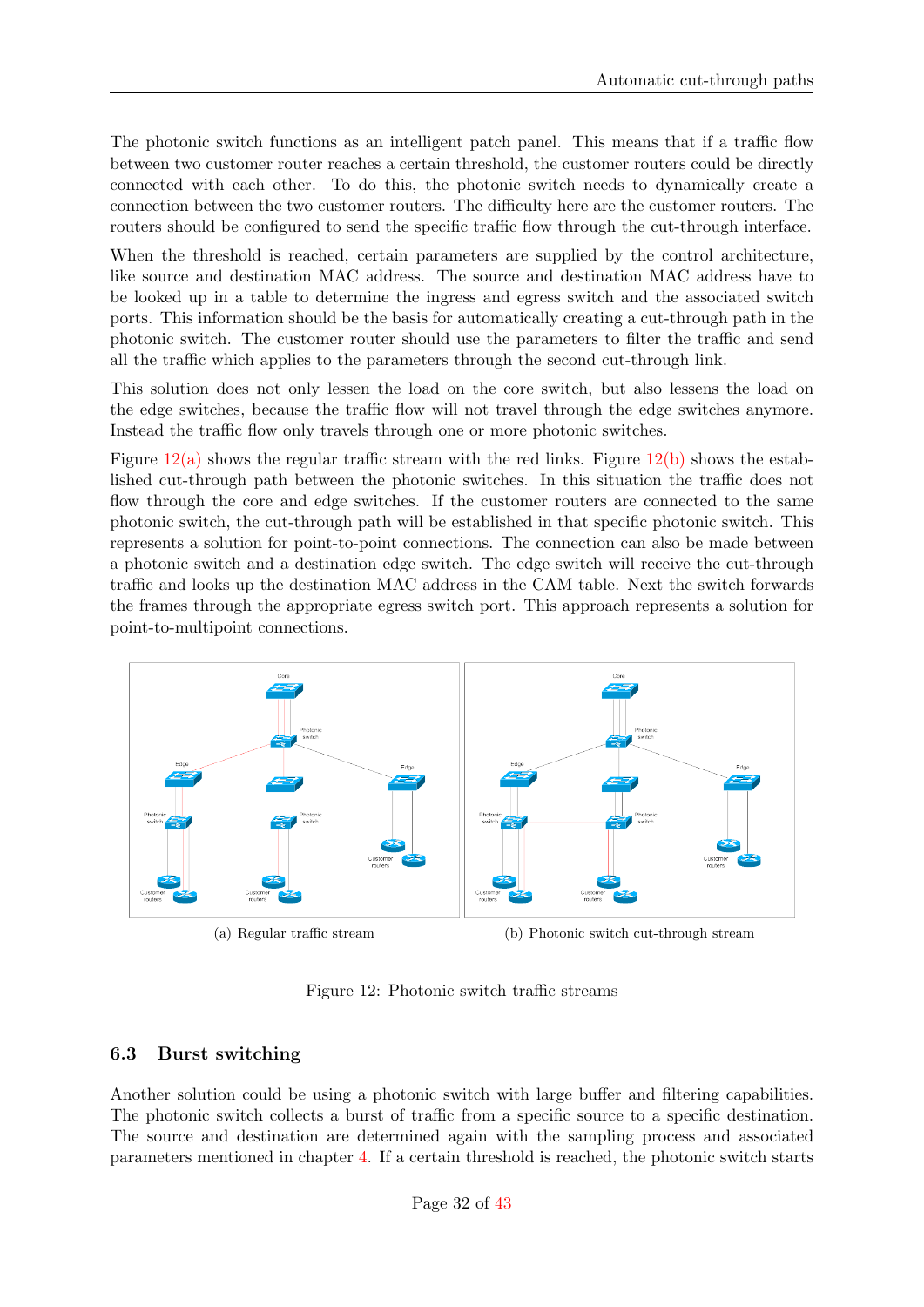buffering traffic from the specific traffic flow. This solution could be compared to Optical Burst Switching [\[34\]](#page-40-0).

To collect a burst of traffic, the photonic switch needs to filter all the traffic corresponding the traffic flows of the reached threshold and stores this traffic in a buffer. This filtering could be done on the destination MAC address of the customer router or on an destination IP prefix. When the burst of traffic reaches another threshold (e.g. maximum buffer size), the current connection from the photonic switch to the edge switch is torn down and a new connection is established between the photonic switch and the destination edge switch. After establishing the path the photonic switch sends a burst of traffic to the destination edge switch and tears the connection down after sending the burst. In the meantime of sending the burst, the regular traffic needs to be buffered by the photonic switch. After the burst is send and the cut-through path is torn down, the original connection is established again and the regular traffic will be forwarded. If the traffic flow still reaches the threshold, another burst of traffic could be collected.

This solution requires photonic switches with a large buffer and intelligent filtering capabilities, but could be successful if such photonic switches would exist. The total process is reflected in figures  $13(a)$ ,  $13(b)$  and  $13(c)$ . Latency will be a disadvantage of this solution. All traffic, which is placed in the buffer, will have a higher latency in comparison to regular traffic forwarding.

<span id="page-33-1"></span>

<span id="page-33-3"></span><span id="page-33-2"></span><span id="page-33-0"></span>(c) Filling buffer again

Figure 13: Burst switching

Burst switching could be implemented between two photonic switches, but also between a photonic switch and an edge switch or directly between two edge switches. In all solutions, the used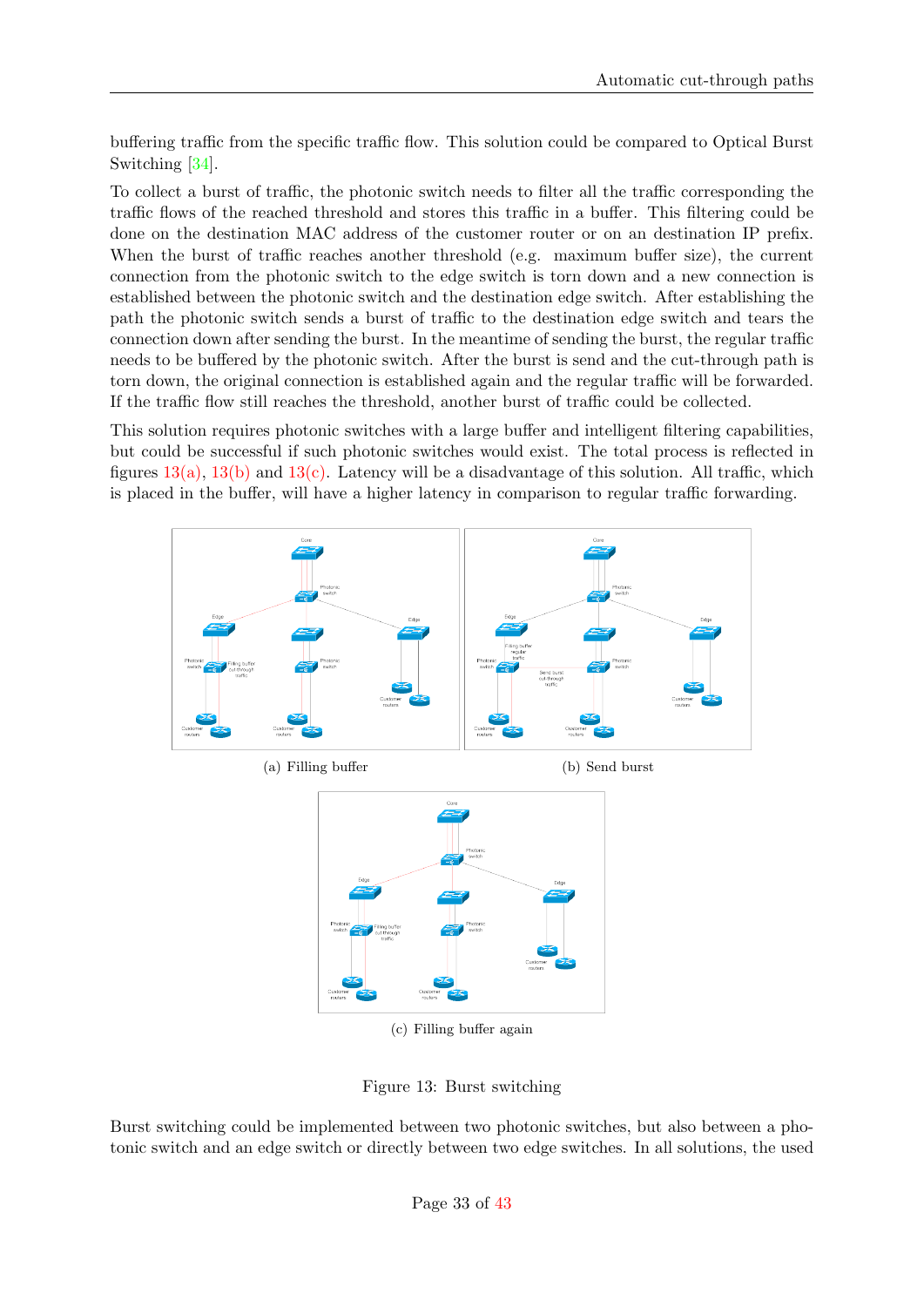network components should be able to filter traffic and store traffic in a buffer.

## <span id="page-34-0"></span>6.4 Draft

Both solutions, two uplinks and burst switching, are not ideal solutions, but possibilities. The first solution requires configuration on the customer router. This can be done by AMS-IX or by the customer. It would be preferred if AMS-IX had the opportunity to configure the customer router, but this will hardly happen. This means that AMS-IX will have a lot more network components to manage and the routers are still customers property. Configuration by the customer is not preferred, because it could take some time before the customer configures his router to forward the correct traffic over the cut-through path.

Burst switching requires a very intelligent (photonic) switch, which has the capability to buffer a large amount of traffic. The biggest disadvantage presented by this solution is latency. Frames, stored in a buffer, could have a large latency. Large latencies can have an enormous impact on business-critical and time-sensitive traffic. A lot of customers complaining about large latencies will have a negative impact on the market position of AMS-IX.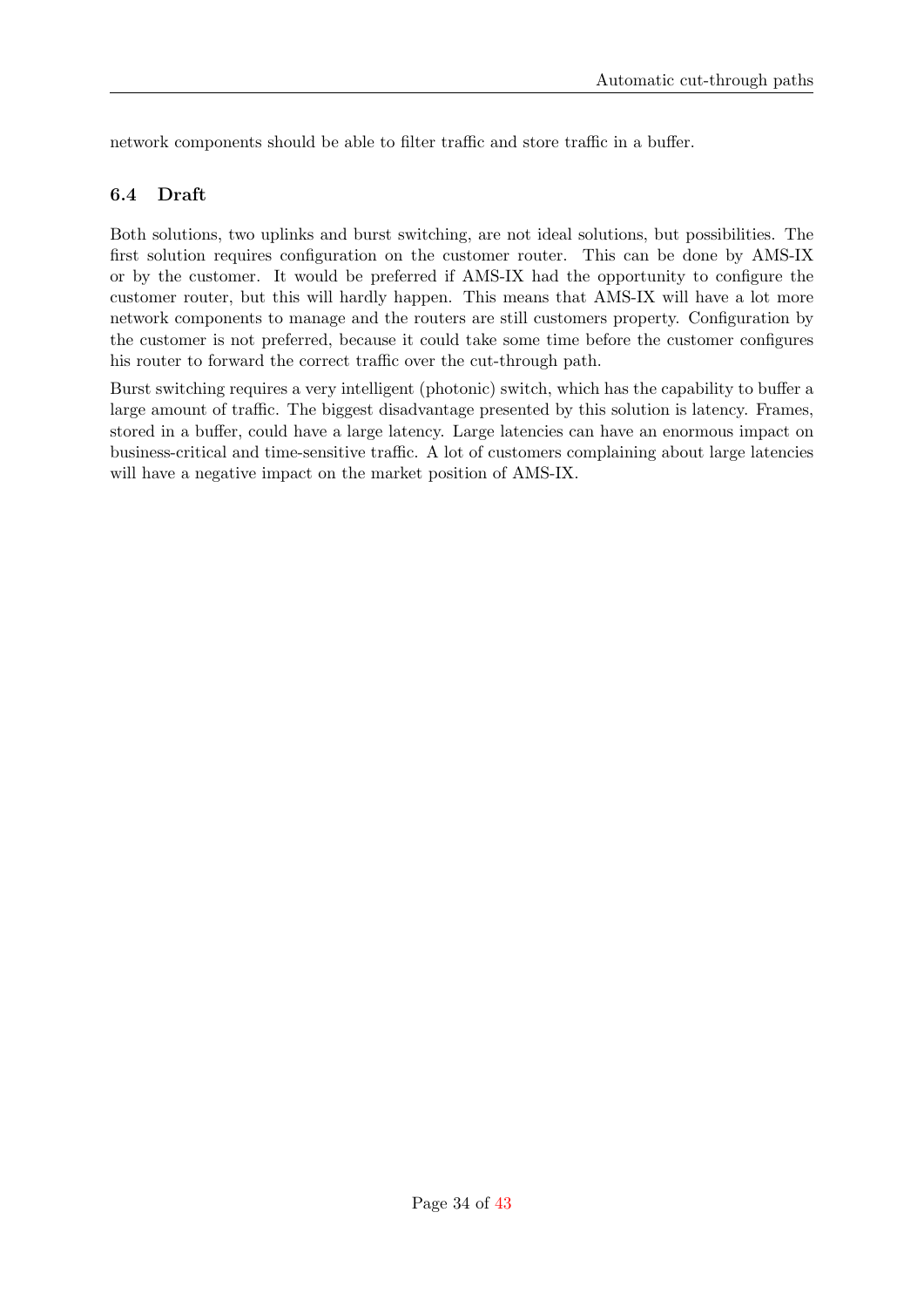# <span id="page-35-0"></span>7 Security

Security is a hot item nowadays. More and more organizations use all sorts of solutions to implement counter measurements to prevent attacks on the organizations network. Threat and anomaly detection is possible with sFlow data analysis, supported by the AMS-IX Foundry products. The AMS-IX is one of the biggest Internet Exchanges in the world. This makes it possible to detect worm propagation attacks, virus attacks and/or DDoS attacks on large scale. AMS-IX can use this information to inform their customers about possible attacks, so the customers can take counter measurements to prevent these attacks.

The main item for creating a cut-through path is the amount of traffic between two edge switches. A cut-through path should be established after the amount of traffic between to edge switches reaches a certain threshold. When this happens, a lot of traffic is traveling between two edge switches or between two customer routers. This amount of traffic could originate from multicast traffic or from connections to the available content provided by one of the AMS-IX customers. The amount of traffic could also originate from another kind of traffic, like traffic associated with a Distributed Denial Of Service (DDOS) attack. The information out of the filtering process could help by the detection of threats. Does the AMS-IX wants to create a cut-through path for a DDOS attack or is this not a problem and does AMS-IX only forward traffic without the concern of possible attacks?

The data analysis costs time and money, but if there is no policy to forbid traffic analysis, the AMS-IX should consider the possibilities of traffic analysis.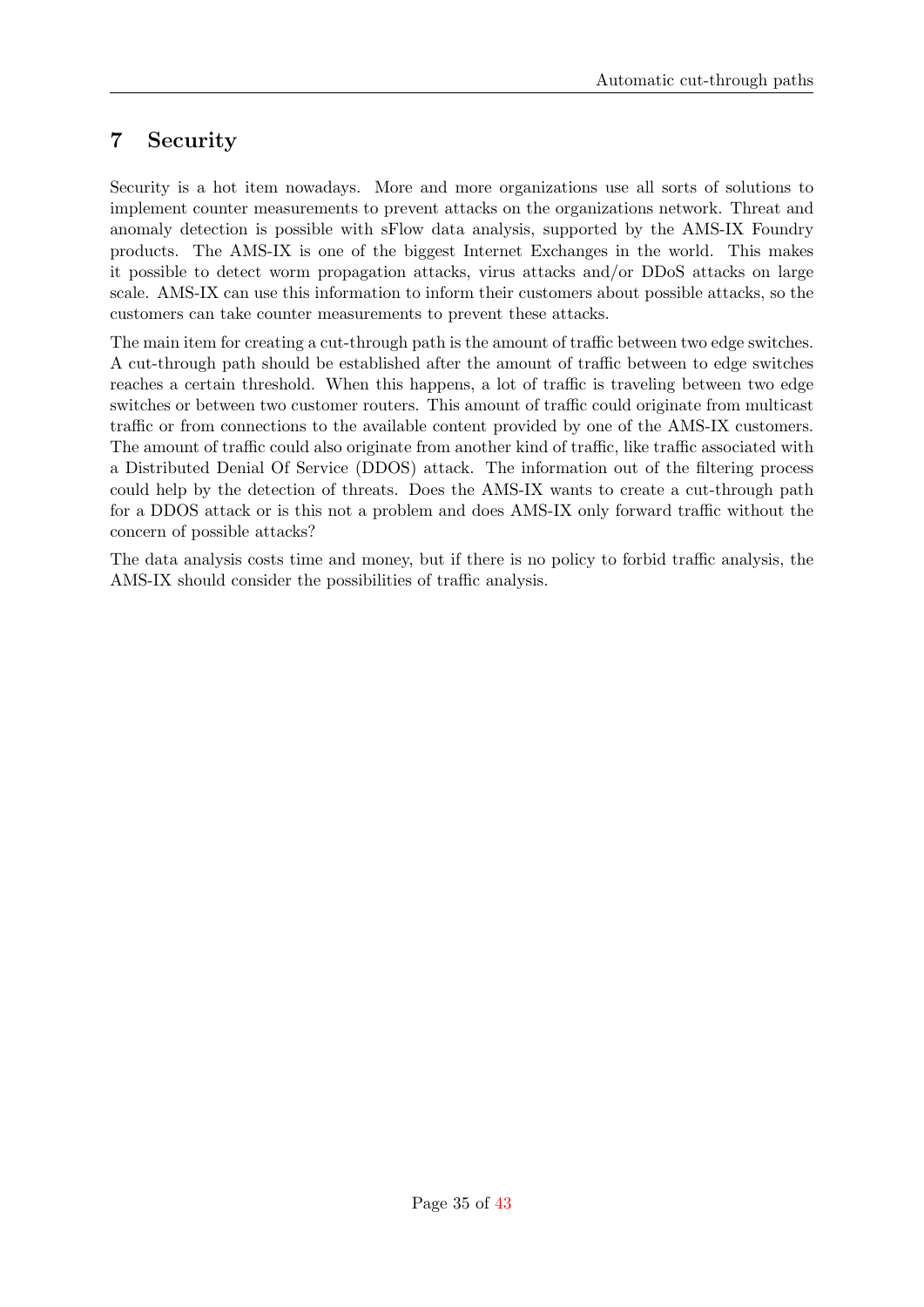# <span id="page-36-0"></span>8 Conclusion

AMS-IX will have a capacity problem in the near future (approximately in one and a half year). AMS-IX started seeking for a solution to the capacity problem, but what would be the best solution? This question is hard to answer. Currently AMS-IX uses 10 Gb/s switch ports, which are configured in a channel. These channel configurations have restrictions with regards to scalability. The design of 100 Gb/s capable switch ports would be a solution for another undefined period of time.

RBridges will be the most ideal situation to switch traffic efficiently. RBridges are still in development, but allow the AMS-IX to create a full mesh layer two topology, which uses all the available paths in the most efficient way. Protocols like STP and VSRP are not needed anymore with this configuration. Implementation and test environments are not realized yet. It is not clear when RBridges are ready for implementation, but the development time will approximately be one to two years. It is also not clear yet, if RBridges become a dedicated hardware or a firmware solution.

An interim solution could be the use of VLANs. These VLANs have to be configured automatically. Cut-through paths should only be created if a specific traffic flow reaches a certain threshold. These thresholds need to be defined. A control architecture takes care of the sampling, filtering and computation process. The control architecture triggers the network components to adjust their configuration for the creation of cut-through paths.

This paper describes some proposed drafts. This paper is based on theoretical research. The proposed drafts, like paragraph [4.7,](#page-20-0) are not tested in a physical environment, but based on theoretic research and assumptions. The realization of test environments and practical research was not possible due to a short time period of four weeks.

AMS-IX has the network components and tools to test the proposed drafts. AMS-IX needs to consider their current possibilities. They can keep using the current network without applying any changes, which means that AMS-IX will have serious capacity problems in the near future or wait for the development of RBridges and  $100\text{Gb/s}$  capable switch ports. The second possibility would be doing research on the proposed control architecture and VLAN implementation. This could provide a possible solution for a longer time period.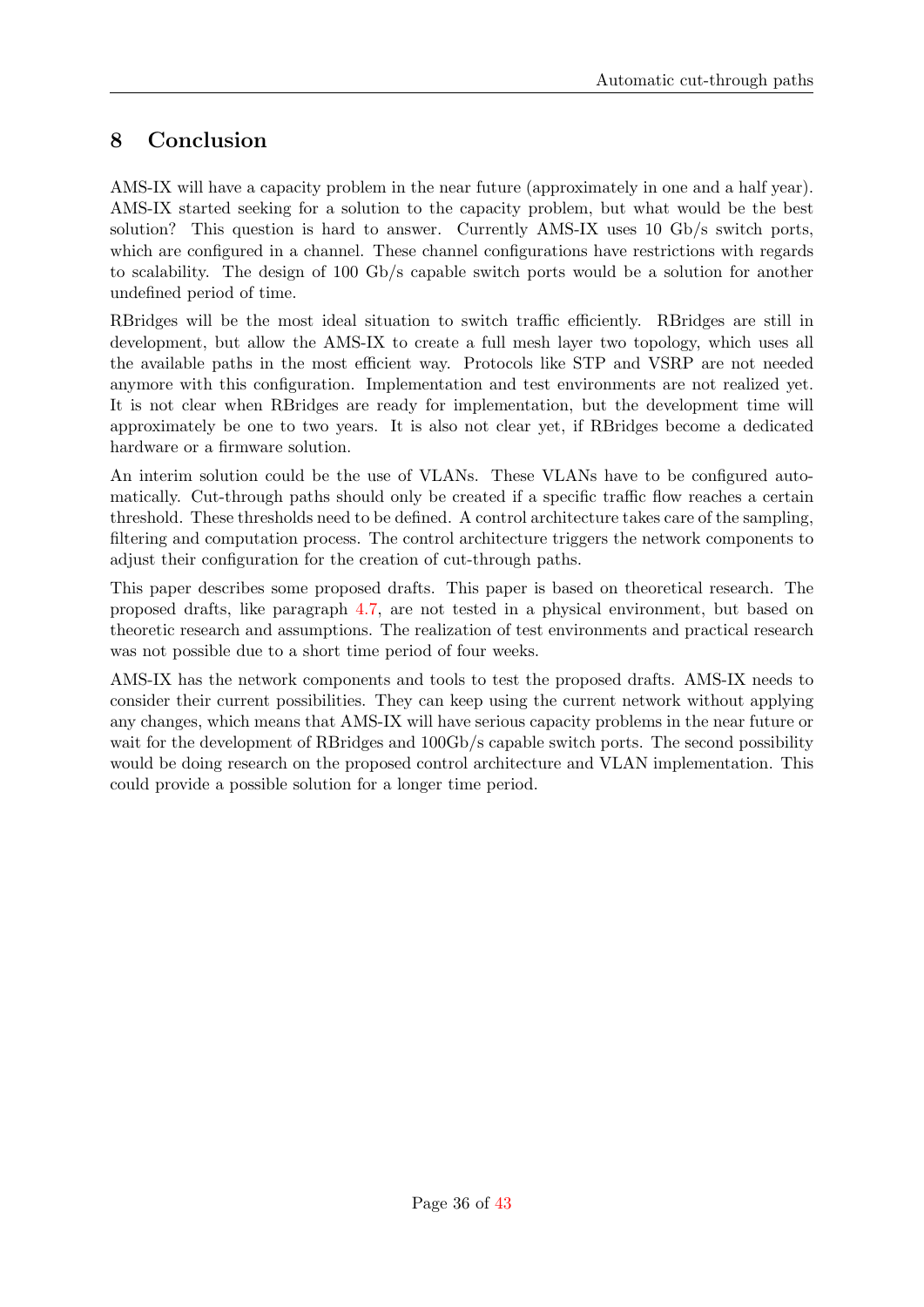## <span id="page-37-0"></span>9 Future

Implementation of the proposed drafts needs further research. Is the proposed interim solution feasible and affordable for AMS-IX? This question is very important when considering possible implementation. The required thresholds for different steps of the control architecture need to be defined. Research is required to determine the right values for these thresholds.

The different Ethernet switches and the photonic switches need to be configured automatically. Are there any standardized protocols which can be used for this process? SNMP could maybe be a possible solution, but is all configuration possible with SNMP?

The sampling process will store data samples in a database. Specific parameters from this database are needed for the configuration of cut-through paths. The database type is important to speed up the filtering and computation process. Research on different database types is recommended to choose and implement the most efficient database type for the control architecture.

Sampling traffic with sFlow and creating cut-through paths for flows with a high volume rate or constant flows could help adding additional security measurements to the AMS-IX network. Further research is recommended to determine the possibilities of anomaly detection with sFlow.

Research on the control architecture software is recommended. There are already different (layer three) software packages developed for controlling networks and network components. These software packages are not fully compliant to the proposed control architecture. Software packages need to be adjusted or a new package needs to be developed, which is fully compliant to the proposed control architecture. Point of interests during this development are memory usage and CPU performance. The sampling, computation and filtering process needs to be fully optimized to achieve the most optimal performance.

Technics, like GMPLS, are used for a dedicated end-to-end connection and could maybe foresee a possible solution. We have not done thorough research on GMPLS, because our time was short. Currently GMPLS is possible for point-to-point connections and not for point-to-multipoint or multipoint-to-multipoint connections. Chris Tracy, working on the GMPLS DRAGON project, informed us about an IETF draft  $[35]$ , which covers point-to-multipoint GMPLS. The net-work components used by AMS-IX need to comply to RFC 3945 [\[36\]](#page-40-2). The AMS-IX network components do not comply to the RFC according to the Foundry Networks component specifications. [Appendix C: GMPLS Architecture](#page-43-1) displays a possible GMPLS architecture within the AMS-IX network.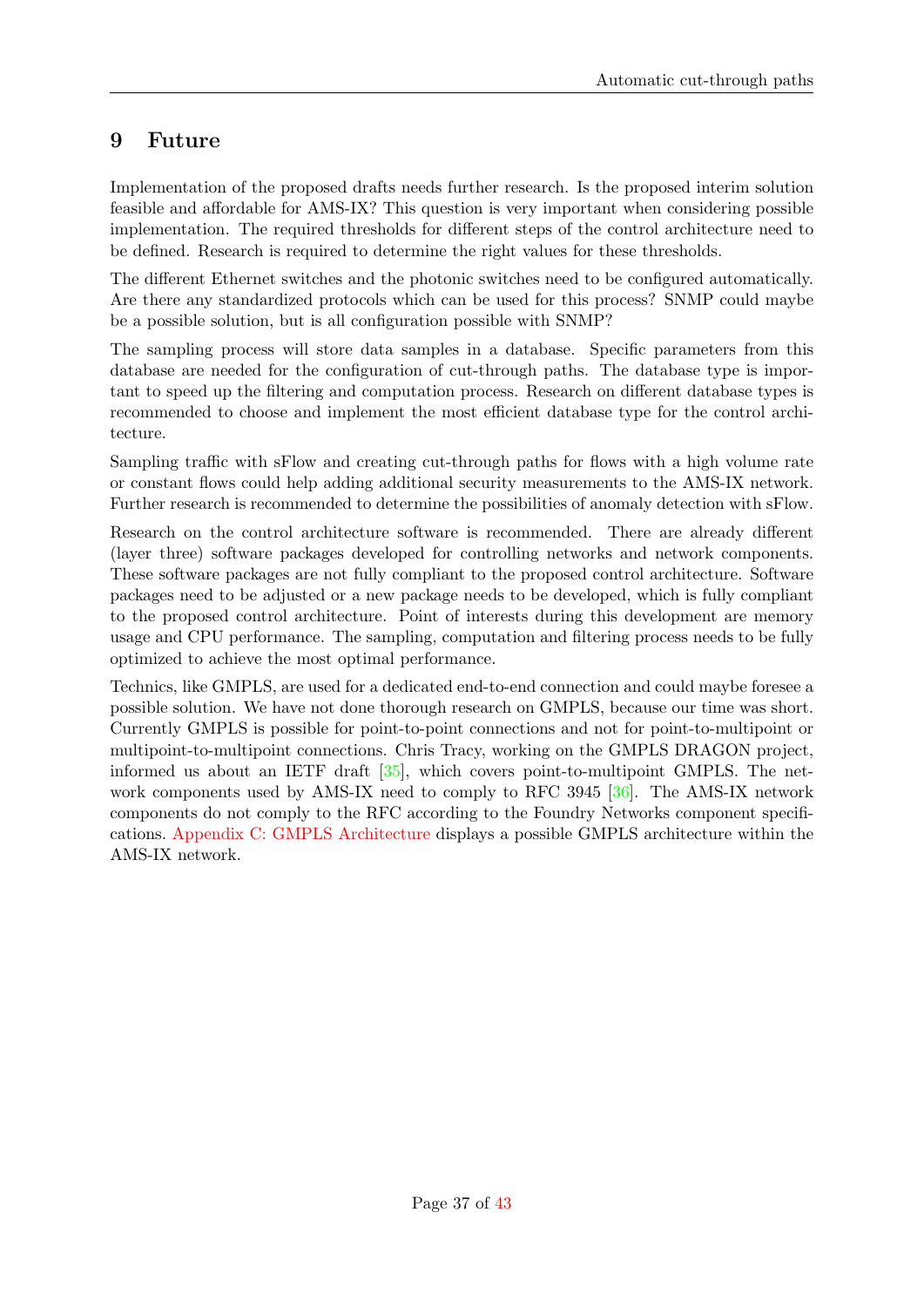## References

- <span id="page-38-1"></span><span id="page-38-0"></span>[1] Wikipedia about STP, [http://en.wikipedia.org/wiki/Spanning](http://en.wikipedia.org/wiki/Spanning_Tree_Protocol) Tree Protocol
- <span id="page-38-2"></span>[2] Amsterdam Internet Exchange, <http://www.ams-ix.net/>
- <span id="page-38-3"></span>[3] AMS-IX Traffic Statistics, <http://www.ams-ix.net/technical/stats/>
- <span id="page-38-5"></span>[4] Virtual Switch Redundancy Protocol, [http://www.foundrynet.com/services/documentation/bigiron](http://www.foundrynet.com/services/documentation/bigiron_rx_config/vsrp.html) rx config/vsrp. [html](http://www.foundrynet.com/services/documentation/bigiron_rx_config/vsrp.html)
- <span id="page-38-6"></span>[5] Foundry Networks, <http://www.foundrynet.com/>
- <span id="page-38-4"></span>[6] Glimmerglass, <http://www.glimmerglass.com/>
- <span id="page-38-7"></span>[7] Quarantine VLANs at AMS-IX, <http://www.ams-ix.net/technical/qvlan.html>
- <span id="page-38-8"></span>[8] Allowed Traffic Types on Unicast Peering LANs, <http://www.ams-ix.net/technical/allowed.html>
- <span id="page-38-9"></span>[9] SFlow RFC 3176 <http://www.faqs.org/rfcs/rfc3176.html>
- <span id="page-38-10"></span>[10] Building Business Intelligence from the Network <http://www.foundrynet.com/solutions/appNotes/BusinessIntelligence.html>
- <span id="page-38-11"></span>[11] N. Duffield, C. Lund, and M. Thorup. Charging from sampled network usage. In SIGCOMM Internet Measurement Workshop, Nov. 2001. http://public.research.att.com/∼[duffield/papers/DLT01-usage.pdf](http://public.research.att.com/~duffield/papers/DLT01-usage.pdf)
- <span id="page-38-12"></span>[12] Packet Sampling Basics <http://www.sflow.org/packetSamplingBasics/index.htm>
- <span id="page-38-13"></span>[13] Wikipedia about Simple Network Management Protocol [http://en.wikipedia.org/wiki/Simple](http://en.wikipedia.org/wiki/Simple_network_management_protocol) network management protocol
- <span id="page-38-14"></span>[14] Elisa Jasinska Homepage <http://www.jasinska.de/>
- <span id="page-38-15"></span>[15] Cut-through Optical Path Control Technology for a Terabit-class Super-network, Kenichi Matsui, Takeshi Yagi, Yuuichi Naruse, and Junichi Murayama, 2004
- <span id="page-38-16"></span>[16] ARCH-based Traffic Forecasting and Dynamic Bandwidth Provisioning for Periodically Measured Nonstationary Traffic, Balaji Krithikaivasan, Yong Zeng, Kaushik Deka, and Deep Medhi

http://www.sce.umkc.edu/∼[dmedhi/papers/kzdm-ton-06.pdf](http://www.sce.umkc.edu/~dmedhi/papers/kzdm-ton-06.pdf)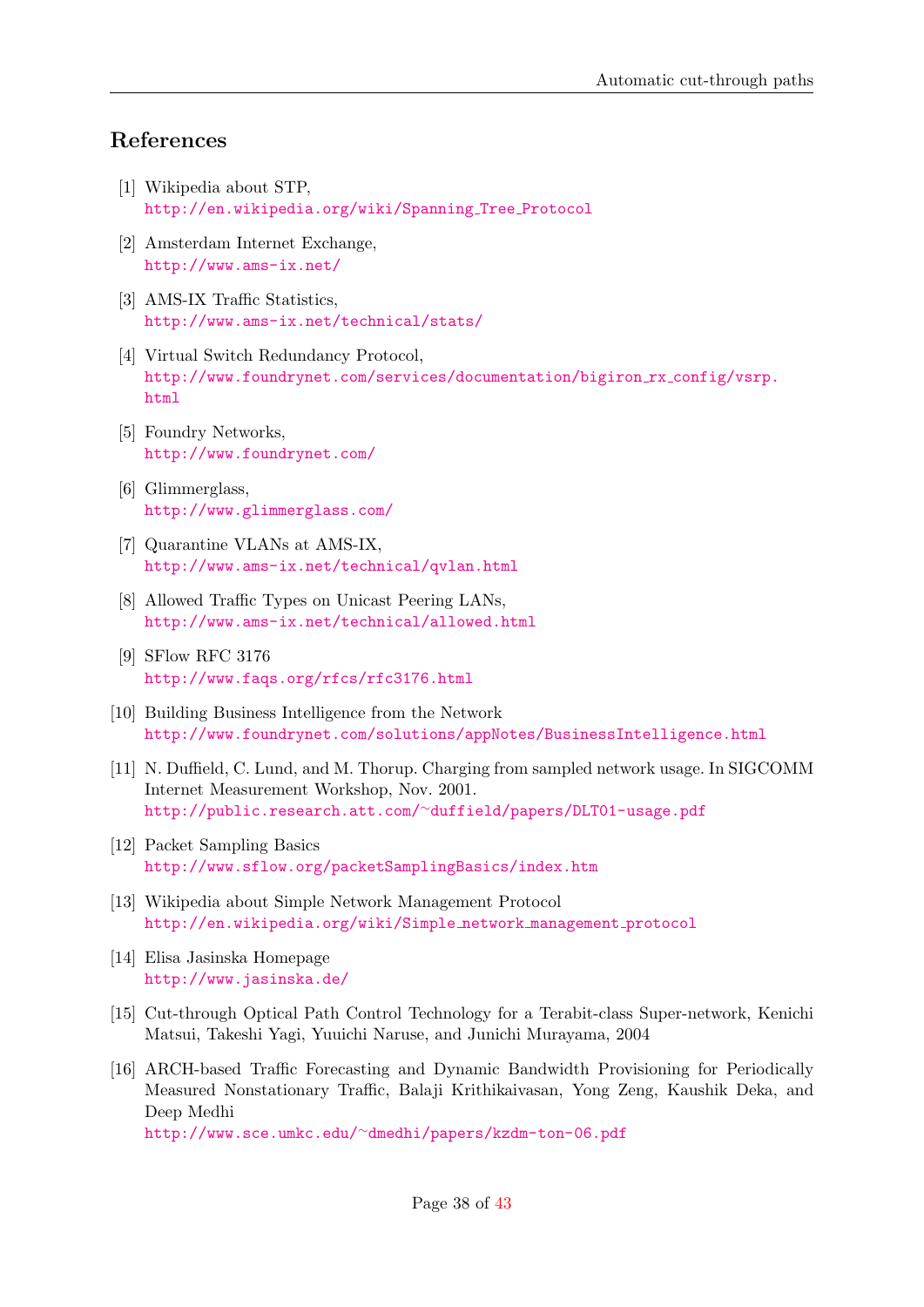- <span id="page-39-1"></span>[17] Adaptive Bandwidth Provisioning Envelope based on Discrete Temporal Network Measurements, Balaji Krithikaivasan, Kaushik Deka1 and Deep Medhi, School of Computing and Engineering, University of Missouri-Kansas City, Kansas City, MO-64110, USA [http://www.ieee-infocom.org/2004/Papers/37](http://www.ieee-infocom.org/2004/Papers/37_3.PDF)\_3.PDF
- <span id="page-39-2"></span>[18] Bandwidth-demand prediction in virtual path in ATM networks using genetic algorithms, N. Swaminathana, J. Srinivasanb, S.V. Raghavana http://www.cs.ucsb.edu/∼[almeroth/classes/F99.595N/1581.pdf](http://www.cs.ucsb.edu/~almeroth/classes/F99.595N/1581.pdf)
- <span id="page-39-5"></span>[19] 802.1ad - Provider Bridges <http://www.ieee802.org/1/pages/802.1ad.html>
- <span id="page-39-6"></span>[20] Radia Perlman <http://research.sun.com/people/mybio.php?uid=28941>
- <span id="page-39-7"></span>[21] Joe Touch <http://www.isi.edu/touch/>
- <span id="page-39-8"></span>[22] Transparent Interconnection of Lots of Links (TRILL): Problem and Applicability Statement, J. Touch and R. Perlman, 2006 <http://ietf.cnri.reston.va.us/internet-drafts/draft-ietf-trill-prob-00.txt>
- <span id="page-39-9"></span>[23] 802.1W - Rapid Reconfiguration of Spanning Tree, IEEE <http://www.ieee802.org/1/pages/802.1w.html>
- <span id="page-39-10"></span>[24] 802.1Q - Virtual LANs, IEEE <http://www.ieee802.org/1/pages/802.1Q.html>
- <span id="page-39-4"></span>[25] 802.1S - Multiple Spanning Trees, IEEE <http://www.ieee802.org/1/pages/802.1s.html>
- <span id="page-39-11"></span>[26] 802.1V - VLAN Classification by Protocol and Port, IEEE <http://www.ieee802.org/1/pages/802.1v.html>
- <span id="page-39-0"></span>[27] Cisco Networking Academy Program: Second-Year Companion Guide, second edition, Cisco Systems Inc., Fifth printing 2002
- <span id="page-39-12"></span>[28] RBridges: Base Protocol Specification, J. Touch and R. Perlman, 2006 [http://ietf.cnri.reston.va.us/internet-drafts/draft-ietf-trill-rbridge-prot](http://ietf.cnri.reston.va.us/internet-drafts/draft-ietf-trill-rbridge-protocol-00.txt)ocol-00. [txt](http://ietf.cnri.reston.va.us/internet-drafts/draft-ietf-trill-rbridge-protocol-00.txt)
- <span id="page-39-13"></span>[29] The Architecture of an RBridge Solution to TRILL, E. Gray, 2006 <http://www.ietf.org/internet-drafts/draft-gray-trill-rbridge-arch-00.txt>
- <span id="page-39-14"></span>[30] Layer 2 Bridging and Switching, K. Koymans, 2006 http://www.os3.nl/∼[karst/web/2005-2006/INR/Pdf/Layer2.pdf](http://www.os3.nl/~karst/web/2005-2006/INR/Pdf/Layer2.pdf)
- <span id="page-39-15"></span>[31] Wikipedia about Intermediate System to Intermediate System [http://en.wikipedia.org/wiki/Intermediate](http://en.wikipedia.org/wiki/Intermediate_system_to_intermediate_system) system to intermediate system
- <span id="page-39-3"></span>[32] 802.1Q standard, <http://standards.ieee.org/getieee802/download/802.1Q-2003.pdf>
- <span id="page-39-16"></span>[33] Wikipedia about Microelectromechanical Systems, <http://en.wikipedia.org/wiki/MEMS>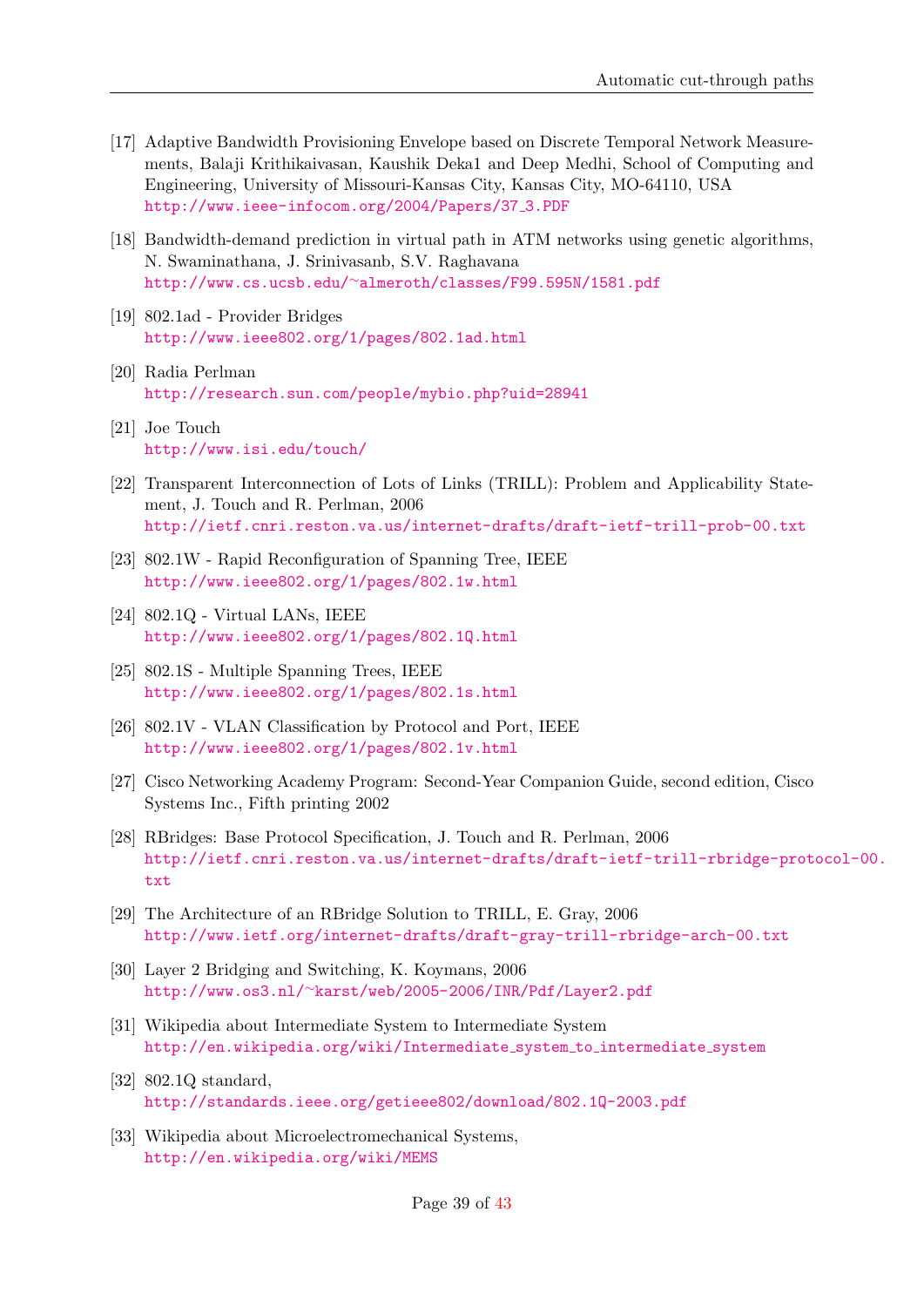- <span id="page-40-0"></span>[34] Wikipedia about OBS, [http://en.wikipedia.org/wiki/Optical](http://en.wikipedia.org/wiki/Optical_burst_switching)\_burst\_switching
- <span id="page-40-1"></span>[35] Considerations of point-to-multipoint route optimization using PCEMP, Jun Kyun Choi, 2006
- <span id="page-40-2"></span>[36] RFC 3945, Generalized Multi-Protocol Label Switching (GMPLS) Architecture, E. Mannie, 2004
- [37] The practice of System and Network adminstration, T. Limoncelli, C. Hogan
- [38] Digital Identity, P. Windley, 2005, <http://www.penetration-testing.com>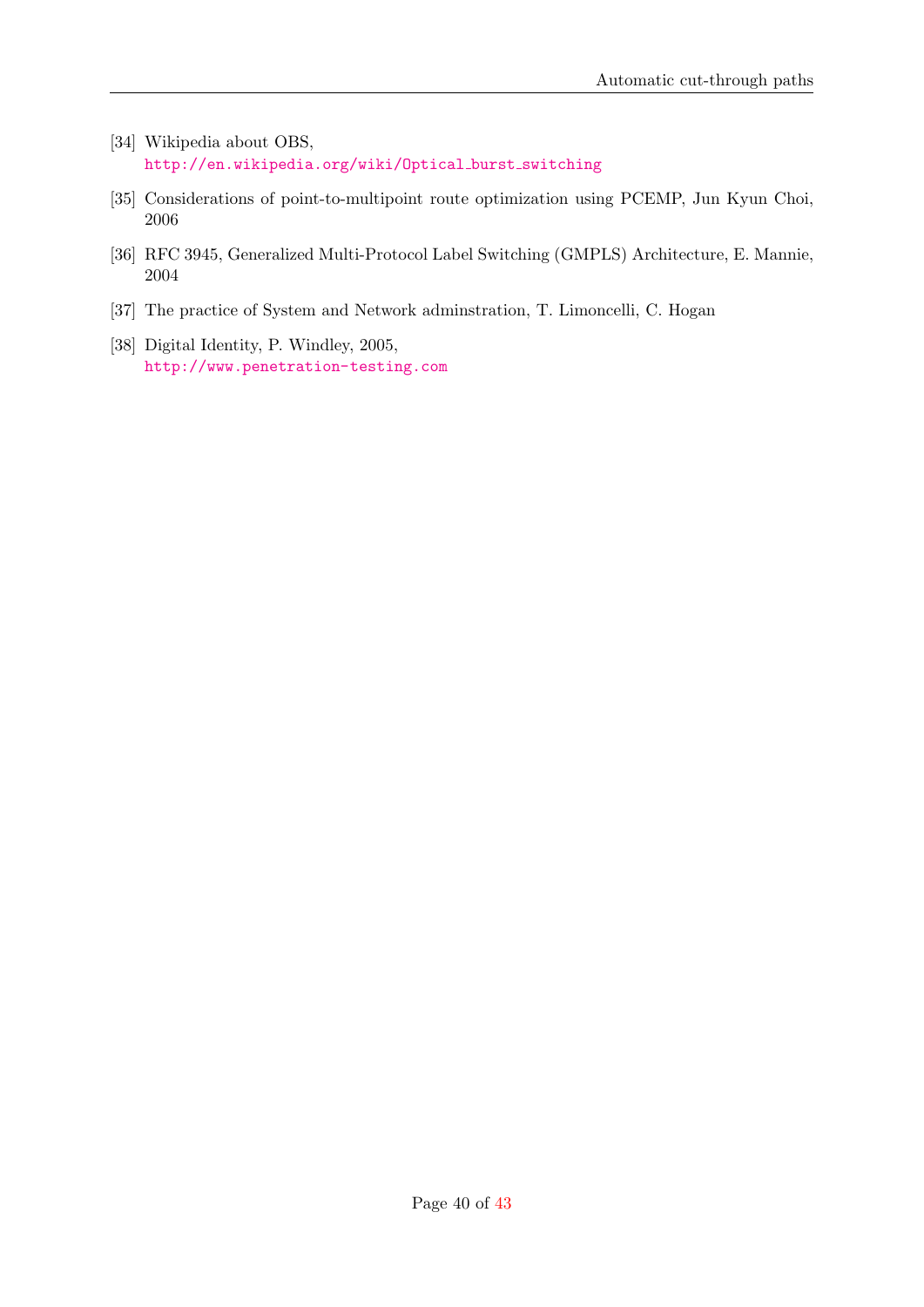# <span id="page-41-0"></span>Appendix A: License

## Attribution-ShareAlike 2.5

### You are free:

- to copy, distribute, display and perform the work
- to make derivative works
- to make commercial use of the work

## Under the following conditions:

Attribution. You must attribute the work in the manner specified by the author or licensor.

Share Alike. If you alter, transform, or build upon this work, you may distribute the resulting work only under a license identical to this one.

- For any reuse or distribution, you must make clear to others the license terms of this work.
- Any of these conditions can be waived if you get permission from the copyright holder.

### Your fair use and other rights are in no way affected by the above.

This is a human-readable summary of the Legal Code (the full license) [http://creativecommons.org/licenses/by-sa/2.5/legalcode.](http://creativecommons.org/licenses/by-sa/2.5/legalcode)

Disclaimer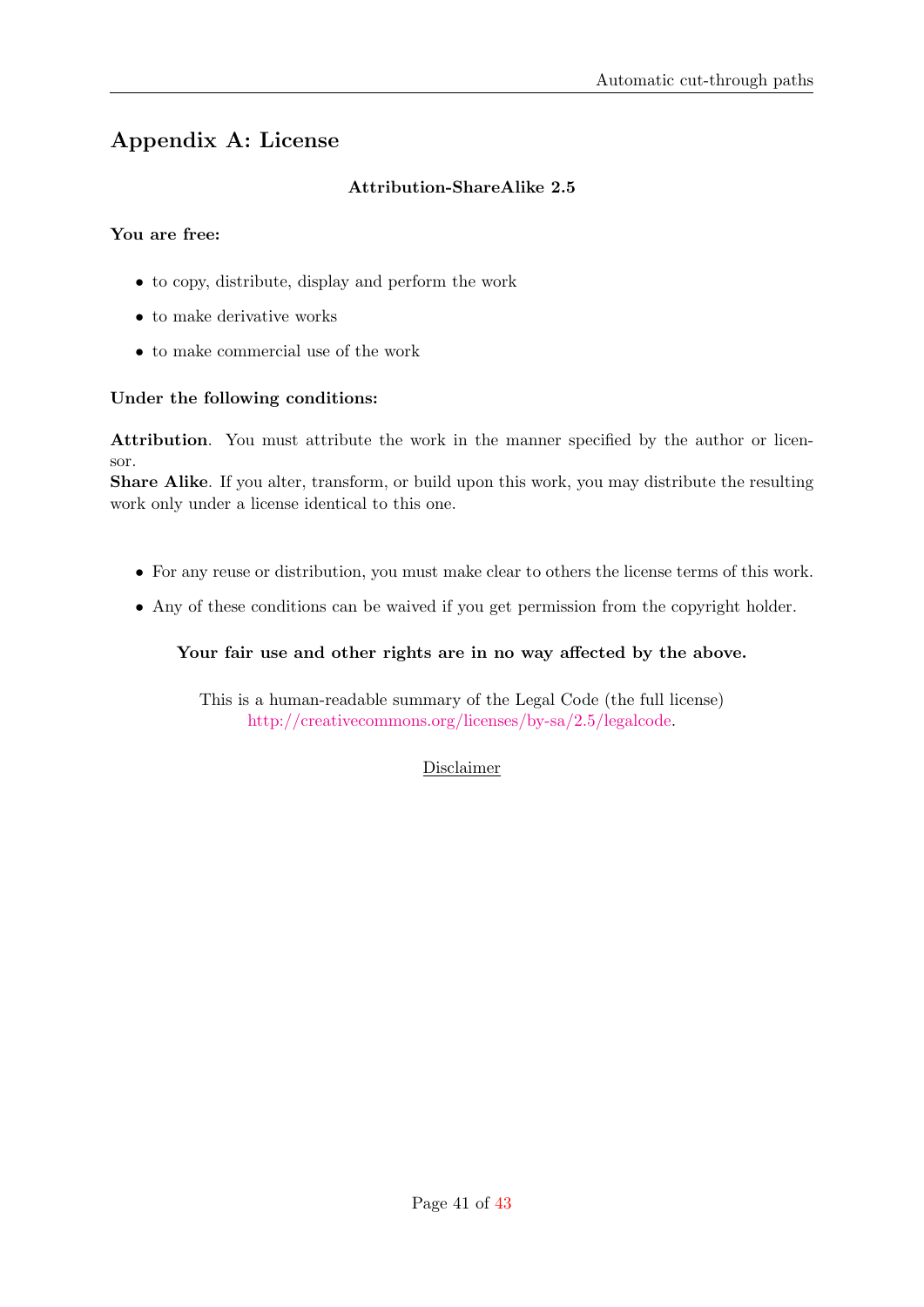# Appendix B: sFlow sample

<span id="page-42-0"></span>The sFlow Toolkit gives the following format after analyzing a pcap file:

startSample --------------------- sampleType\_tag 0:1 sampleType FLOWSAMPLE sampleSequenceNo 213102 sourceId 0:1 meanSkipCount 8192 samplePool 1745731584 dropEvents 0 inputPort 1 outputPort 2 flowSampleType HEADER headerProtocol 1 sampledPacketSize 60 headerLen 60 headerBytes \*\*\*\*\*\*\*\* dstMAC 000203020082 srcMAC 0002030100c0 IPSize 46 IPTOS 0 IP6\_label 0x0 IPV6\_payloadLen 6 IPTTL 255 srcIP6 1b61:\*\*\*:\*\*\*:\*\*\*:\*\*\*:\*\*\*:\*\*\*:\*\*\* dstIP6 e173:\*\*\*:\*\*\*:\*\*\*:\*\*\*:\*\*\*:\*\*\*:\*\*\* IPProtocol 59 extendedType SWITCH in\_vlan 501 in\_priority 0 out\_vlan 501 out\_priority 0

endSample ----------------------